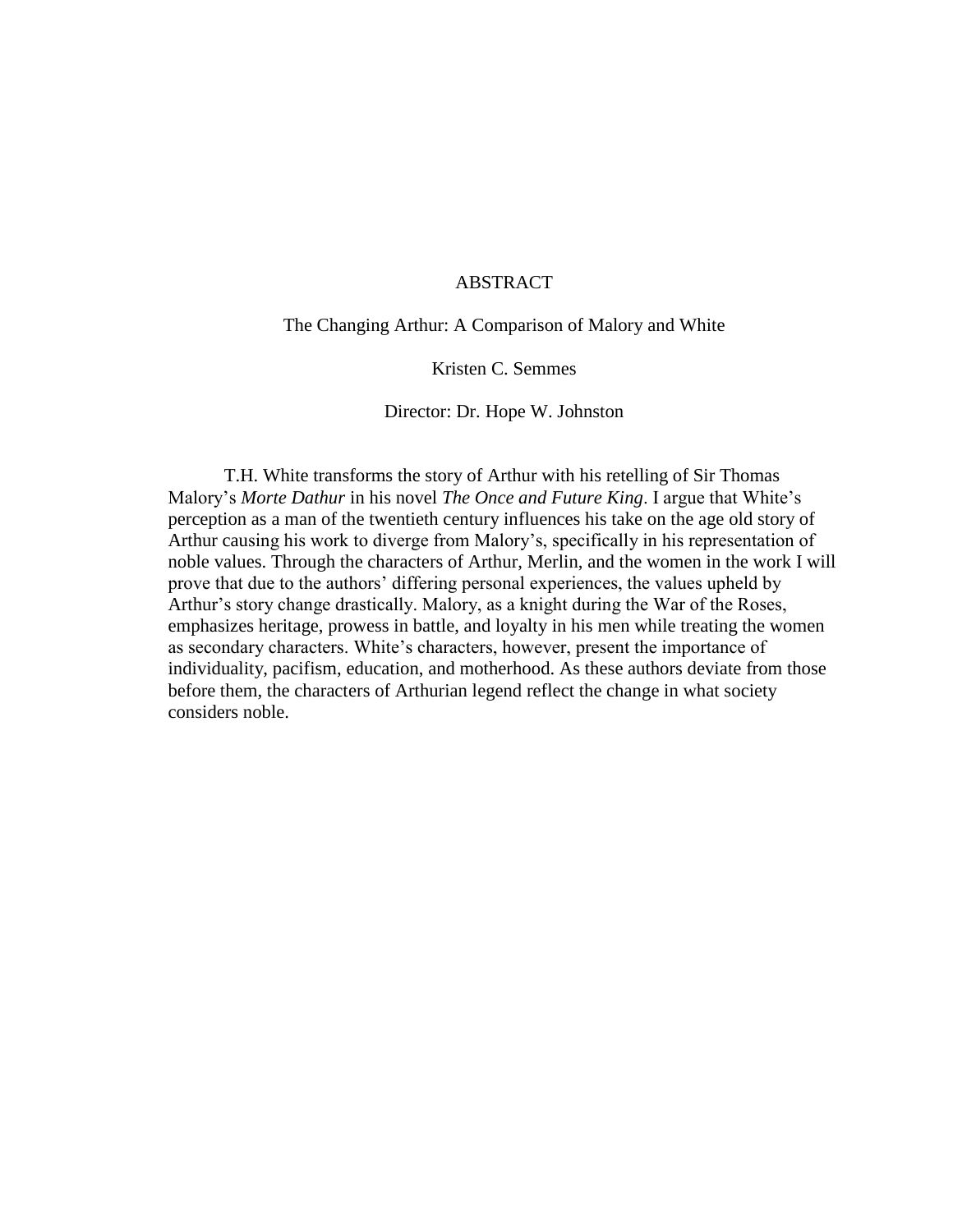APPROVED BY DIRECTOR OF HONORS THESIS:

Dr. Hope W. Johnston, Department of English

\_\_\_\_\_\_\_\_\_\_\_\_\_\_\_\_\_\_\_\_\_\_\_\_\_\_\_\_\_\_\_\_\_\_\_\_\_\_\_\_\_\_

APPROVED BY THE HONORS PROGRAM:

Dr. Andrew Wisely, Director

DATE:\_\_\_\_\_\_\_\_\_\_\_\_\_\_\_\_\_\_\_\_\_\_\_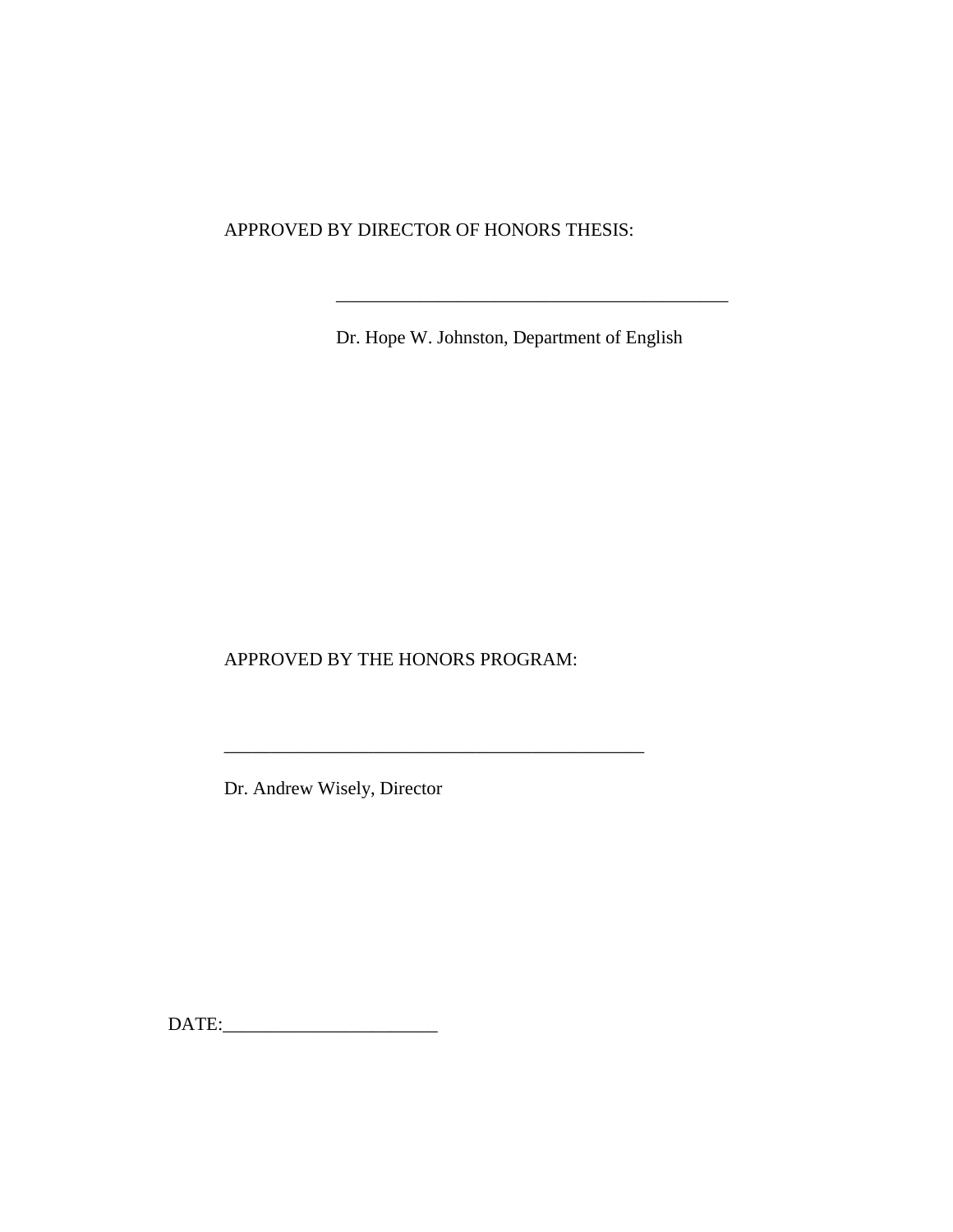# THE CHANGING ARTHUR:

# A COMPARISON OF MALORY AND WHITE

A Thesis Submitted to the Faculty of

Baylor University

In Partial Fulfillment of the Requirements for the

Honors Program

By

Kristen Semmes

Waco, Texas

May 2013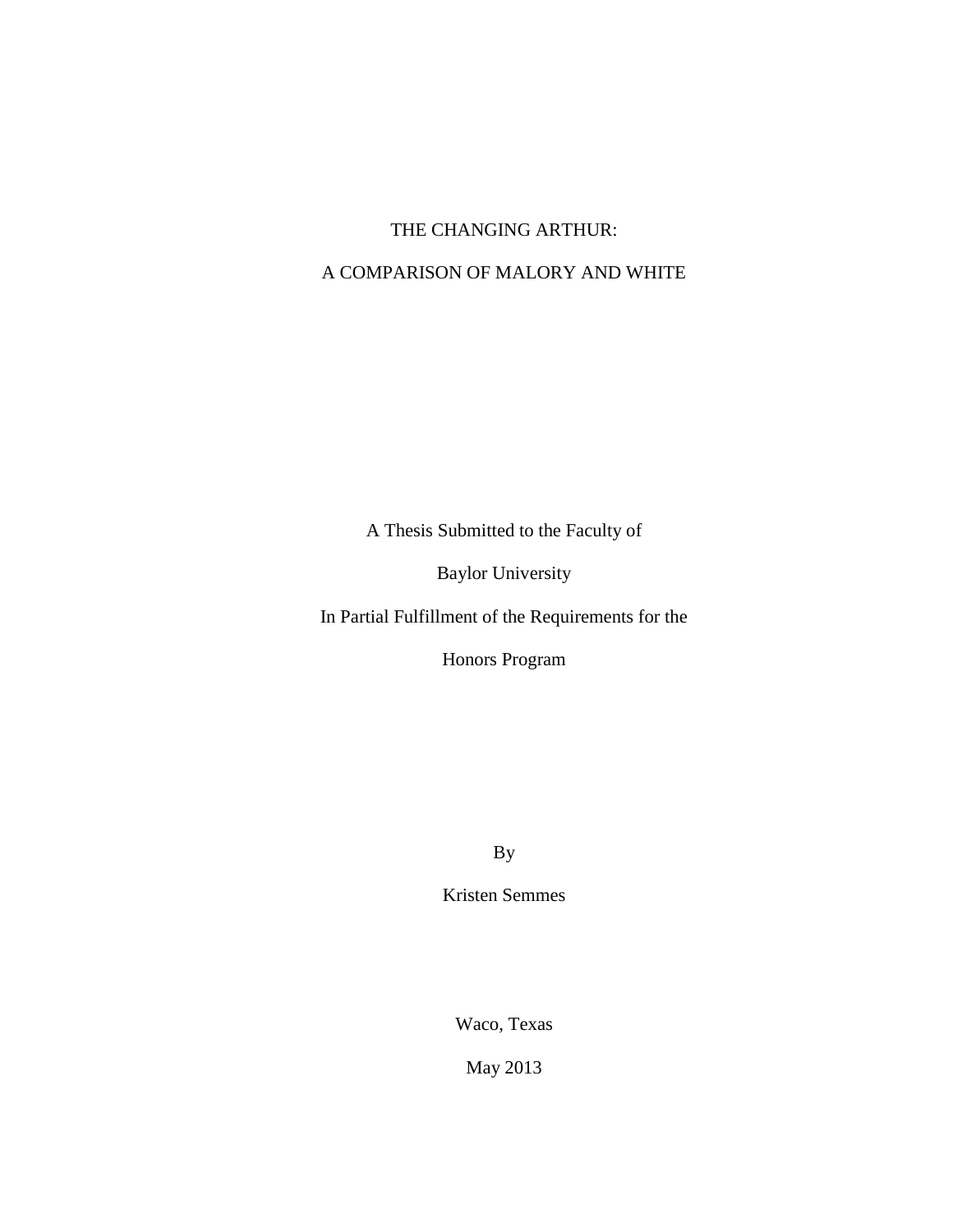# TABLE OF CONTENTS

| Introduction                                | 1  |
|---------------------------------------------|----|
| Chapter One: The Two Arthurs                | 17 |
| Chapter Two: Merlin: A Cleric and a Scholar | 29 |
| <b>Chapter Three: Arthurian Queens</b>      | 37 |
| Conclusion                                  |    |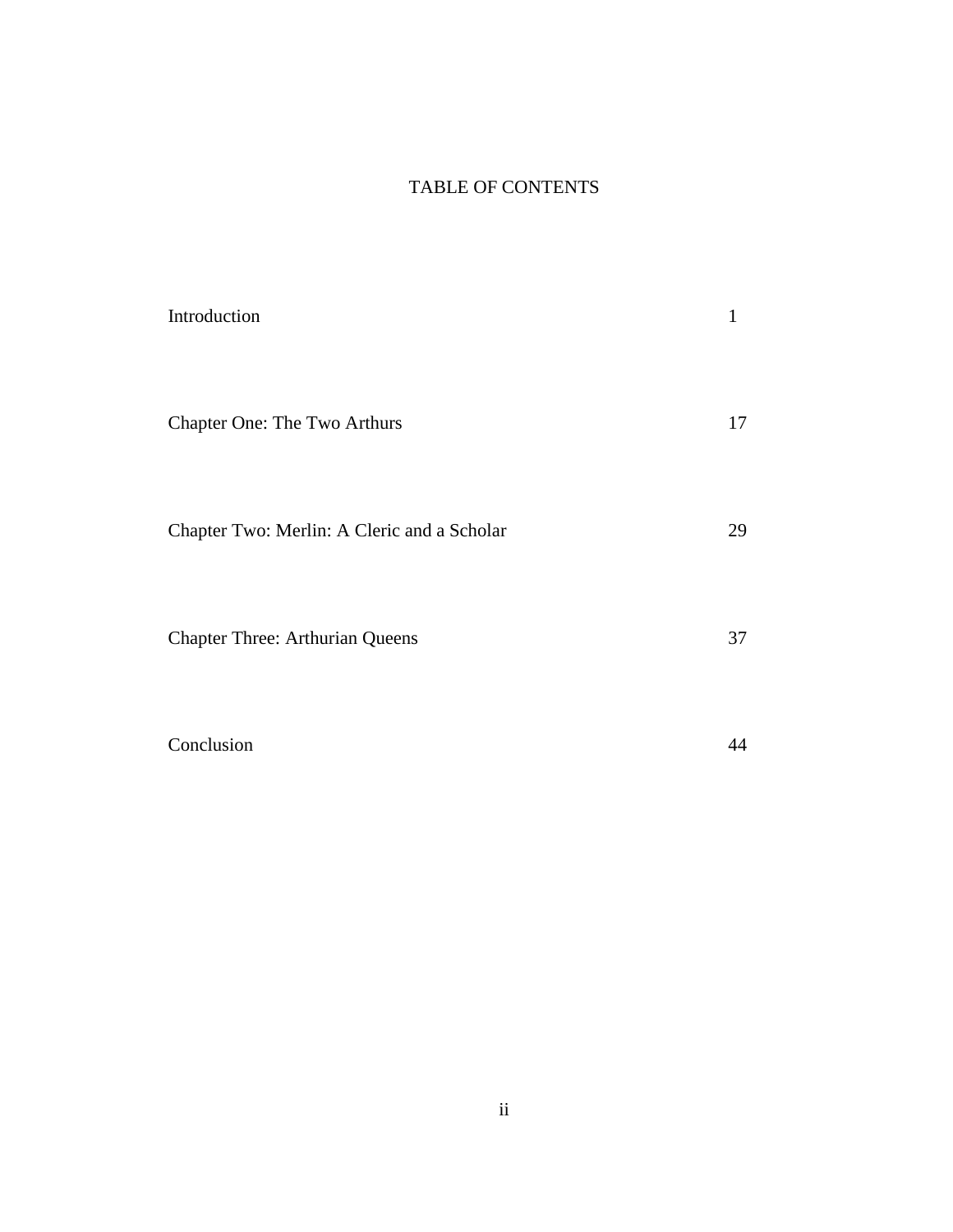#### INTRODUCTION

In his famous work *The Morte Darthur,* Sir Thomas Malory compiles from earlier romances the tales surrounding Arthur and his knights. Malory uses the timeless story of Arthur to emphasize the importance of what he believes makes men noble, namely rank, prowess, and loyalty. In a time of violent division in his nation, Malory uses the story of Arthur to encourage loyalty, a point of national conflict during the Wars of the Roses. Centuries later, T.H. White re-imagines Malory's work from the perspective of a much different war, World War II. In his book *The Once and Future King,* White focuses on the nobility gained through individual will, pacifism, and learning. These authors use essentially the same tales to convey different viewpoints. White does not mean to overturn Malory's work; in fact, he considers his work a tribute to Malory (Brewer, *T.H. White's* 207). Elizabeth Brewer notes that he "ignor[es] what is irrelevant to his own purpose and interest" (*T.H. White's* 209) just as Malory departs from the romances before him.

Malory and White are only two authors in the vast canon of writers involved in what Aaron Isaac Jackson refers to as the "perpetual recycling of Arthurian mythology at moments of cultural crisis throughout English history" (Jackson 45). Geoffrey of Monmouth wrote his famous *Historia Regum Britanniae* in the twelfth century to comment on the Norman conquest of England (Jackson 45). Malory likewise writes *The Morte Darthur* with the Wars of the Roses in mind. P.E. Tucker maintains that a comparison of *The Morte Darthur* with earlier romances reveals Malory's "additions and alterations" which show that "his real interest was in the ideal he believed these stories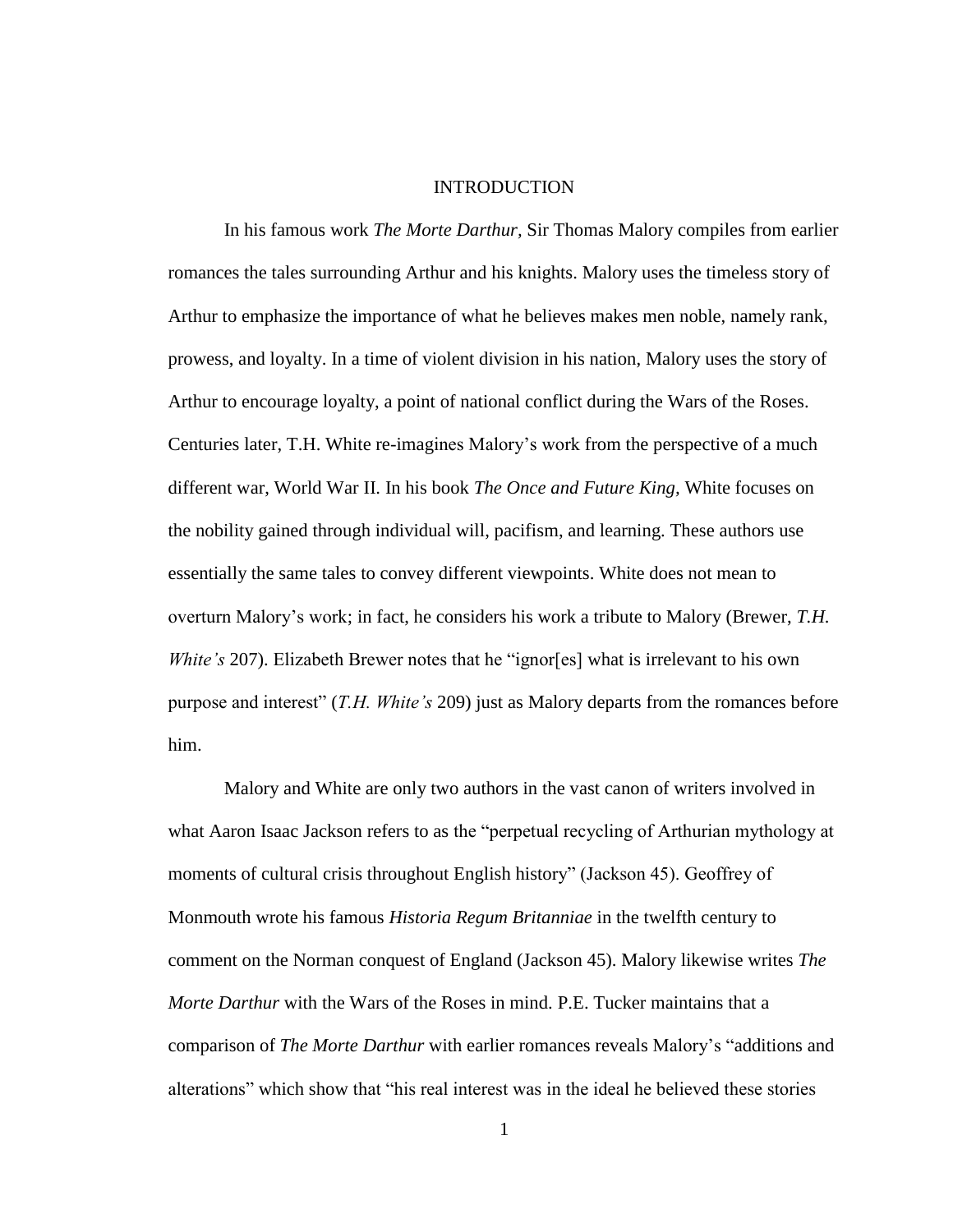exemplified" (Tucker 65). White had a similar vision for his work. Although *The Once and Future King* seems to vary widely from Malory's version, White believed wholeheartedly that he highlighted the ideals emphasized in the earlier work. White said that he "discovered that the central theme of *The Morte Darthur* is to find an antidote to War" (Gallix 283). It seems as though the lens through which White read Malory, that of a 1930s pacifist, affected his interpretation of *The Morte Darthur*. Brewer writes, "White must have been caught between the constraints of the traditional story…and his desire to make it profoundly meaningful for his own time" ("Some Comments" 132). Though well intentioned about recreating Malory's work to reemphasize the same ideals, White does not present the world of Malory's fifteenth century values.

The following chapters will argue that White's vision of individual nobility and pacifism is a drastic remolding of Malory's original work. A study of Arthur, Merlyn, and the women in Arthur's life will prove that White's idea of chivalry, presented in his characters, diverges greatly from Malory's treatment of the same characters. Malory's politics and reverence for heritage and prowess is very evident in his work. White believed that he represented the same values as his idol, but he diverges from Malory's themes in noteworthy ways. Furthermore, Malory's ideas of nobility and what White considers noble differ due to the background of the authors. Their varying perspectives cause the two to have differing beliefs about nobility. *The Morte Darthur* and White's reworking of it in *The One and Future King* are both works of their time. The tales of Arthur encourage nobility shaped by contemporary ideals rather than an eternal value of what makes one noble.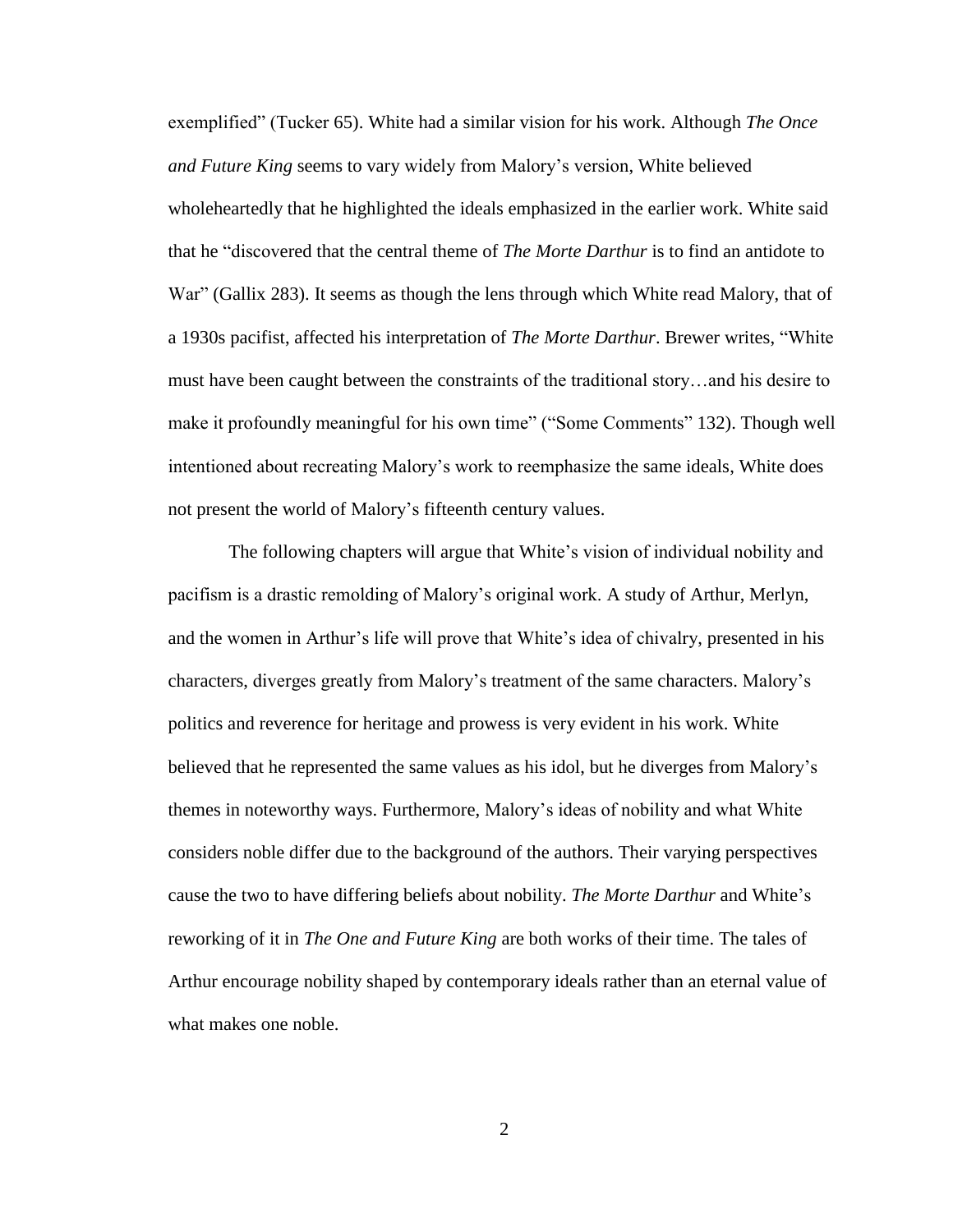#### *About the Authors*

Sir Thomas Malory was born sometime between April 25, 1415 and May 22, 1418. Malory's childhood was marked by his father's "involvement in local and national affairs" (Field, *The Life* 65). Malory followed his father's example and became involved in the politics of Warwickshire: he acted as Sheriff, escheator, justice of the peace, and was MP five times (Field 2004). In 1442 he served under his cousin, Philip Chetwynd, in the war at Gascony (Field 2004). Soon after, in 1445, Malory was elected MP for Warwickshire (Field, *The Life* 88). Field claims that the first duke of Buckingham, Humphrey Stafford, may have used his influence to allow Malory to hold his position as he found that Malory's role was helpful to his own political agenda (*The Life* 95). Malory's political life was defined by his loyalties to lords rather than the feuding heirs. His loyalties aligned with two Warwickshire magnates, the duke of Buckingham, and Henry Beauchamp, duke of Warwick (Field 2004). His active political loyalties strongly inform the importance of loyalty in his work.

Malory may have shifted loyalties from one side of the war to the other, but his loyalty remained with Warwickshire and smaller lords. His first allegiance was with Warwick; when the duke's lands passed to his daughter, Malory changed allegiances to favor Buckingham, who supported the Lancastrians (Field, *The Life* 103). Malory's alleged participation in a murderous ambush laid for Buckingham, according to Field, may have been due to a personal quarrel (*The Life* 96). As in *The Morte Darthur,*  Malory's own loyalties are proven by physical battle and violence. Field reports that the attack on Buckingham "was followed by eighteen months of well-supported allegations of crime," but he was never brought to trial (Field 2004). His actions caused disfavor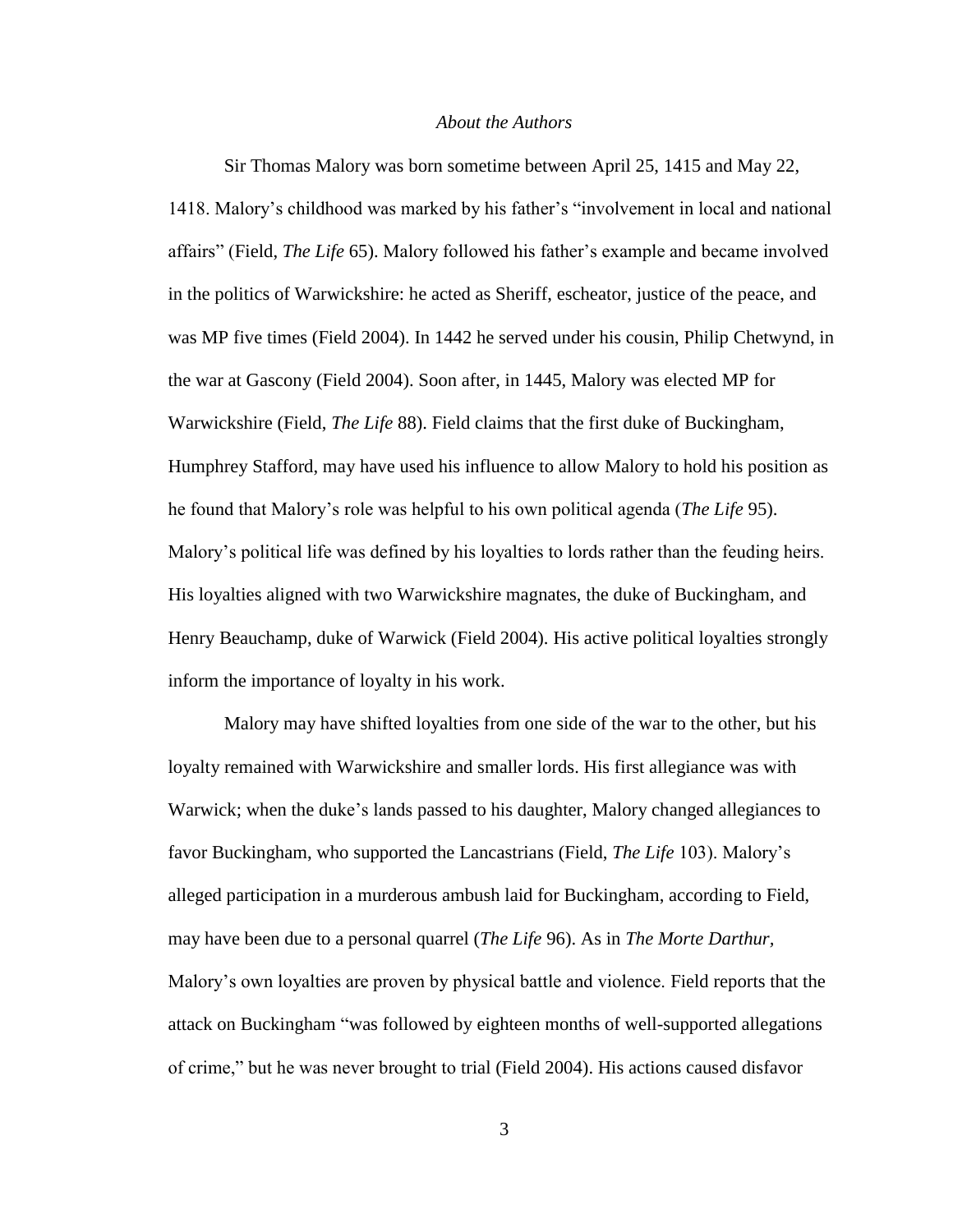with John Mowbray, third duke of Norfolk, so he turned to Richard, third duke of York, but Field writes that, "in May 1451 York's efforts collapsed," and Malory was imprisoned by Buckingham in London to keep him out of reach from his influential friends at Warwick (Field 2004). In prison, Malory made his peace with Norfolk and was even bailed out by Norfolk's men. After being recaptured in 1454, his imprisonment became political. He was pardoned by York, who was serving as lord protector of England, but the Lancastrian chief justice dismissed his pardon (Field 2004). Malory was in the middle of the political feud. When the Yorkists invaded England, he was eventually freed.

Malory's loyalty on the national scale shifted again when the new king and his chief supporters, Warwick's family, became "at odds" with one another (Field 2004). Malory's true loyalty remained with Warwick rather than with either the Yorkist or the Lancastrian side of the war. He was later imprisoned by the Yorkists for his alleged disloyalty and treasonous plots (Field 2004). Due to his changes in loyalties, Malory had been imprisoned by the Lancastrian side for two years and the Yorkist side for almost ten years (Field, *The Life* 146). It was during Malory's Yorkist imprisonment that he wrote and completed *The Morte Darthur* by March 3, 1470 (Field 2004).

Along with loyalty, lineage was an important factor in Malory's life. Field tells us that a man of the fifteenth-century would surely be interested in his ancestry due to disputes over property inheritance (Field, *The Life* 36). We know, too, that lineage was significant to Malory, personally. His grandson, Nicholas, laid claim to a coat of arms granted to Sir Peter Malory in the early fourteenth-century; as Field notes, "That would not have been possible unless the necessary records had been preserved and transmitted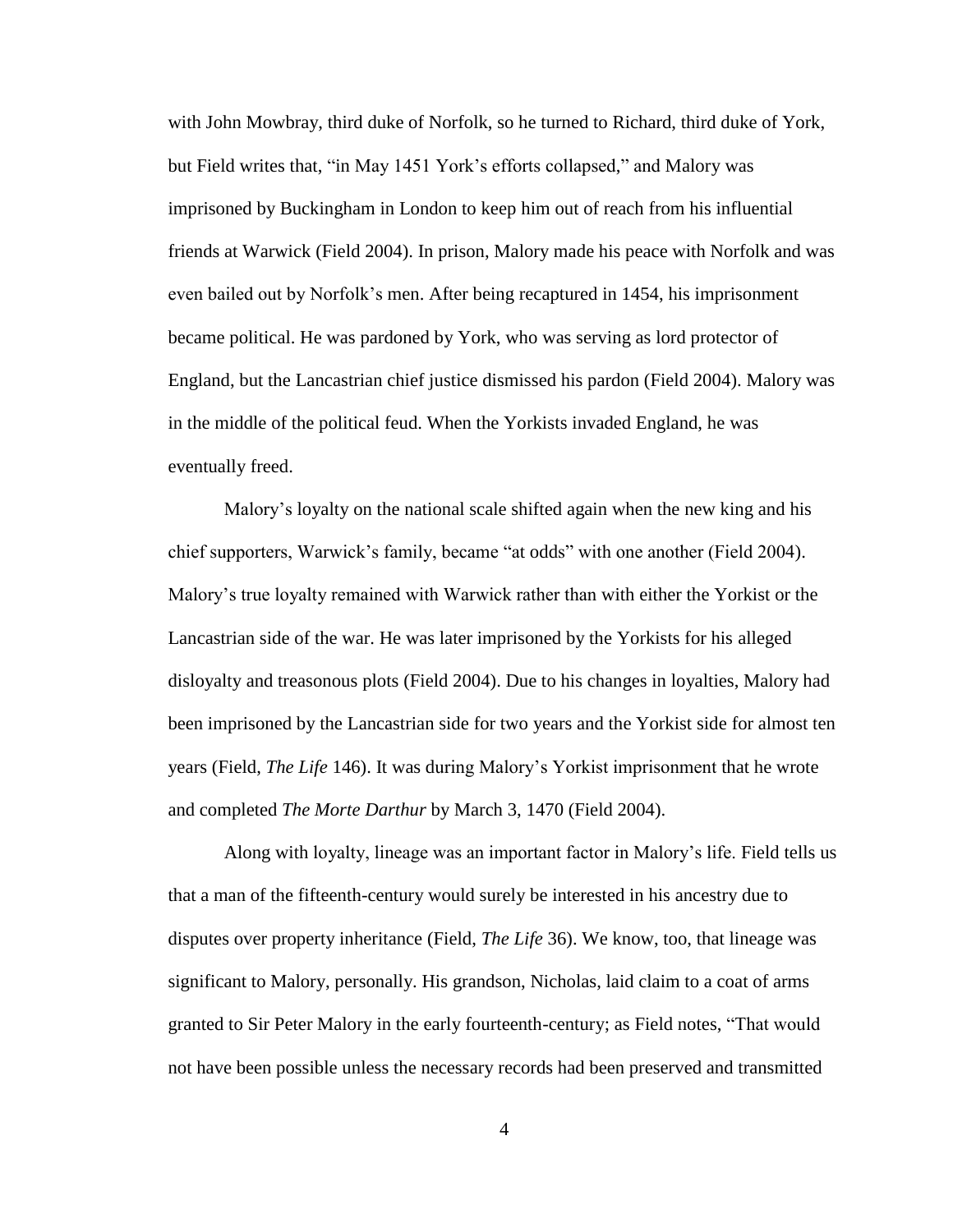down the generations by successive members of the family, including Sir Thomas" (*The Life* 36). Field even believes that Malory was inspired to write *The Morte Darthur* in part by his uncle Sir Robert Malory who was a magnate and crusader (*The Life* 80).

Ancestry, especially noble ancestry, became an issue on a national scale during the Wars of the Roses. John Richard Green sums up the Wars of the Roses by saying that the "shameless treasons seem all the more terrible from the pure selfishness of the ends for which men fought, the utter want of all nobleness and chivalry" (Green 288). Treason and heritage were major issues for Malory's peers in fifteenth-century England. When Henry V died, his only remaining heir was an infant whose claim to the throne was through John of Gaunt, son of Edward III. Richard, the third duke of York, contested his right to the crown and advanced a claim of his own through another son of Edward III. The loyalties of the noblemen split for one side or the other. Each member of the English elite chose sides based on who he believed should be the next king of England, but in doing so, they ran the risk of being accused of treason if the other side prevailed. No matter the details of Malory's personal life, national events provided a background marked by questions of lineage, loyalty, and civil war.

The Wars of the Roses "can be seen…as a dispute between the heir male and the heir general of Edward III" (Field, *The Life* 36). The issue of heritage and nobility was on many minds at the time, including Malory's. Field also suggests that Malory's status as a poor knight might have created some discomfort, especially after parliament created a law establishing a minimum wage for a man to become a knight, claiming that this way a knight would have to be a "noble" knight (*The Life* 90). If Field is correct, perhaps Malory's reverence for title is rooted in personal motivation as well since he struggled to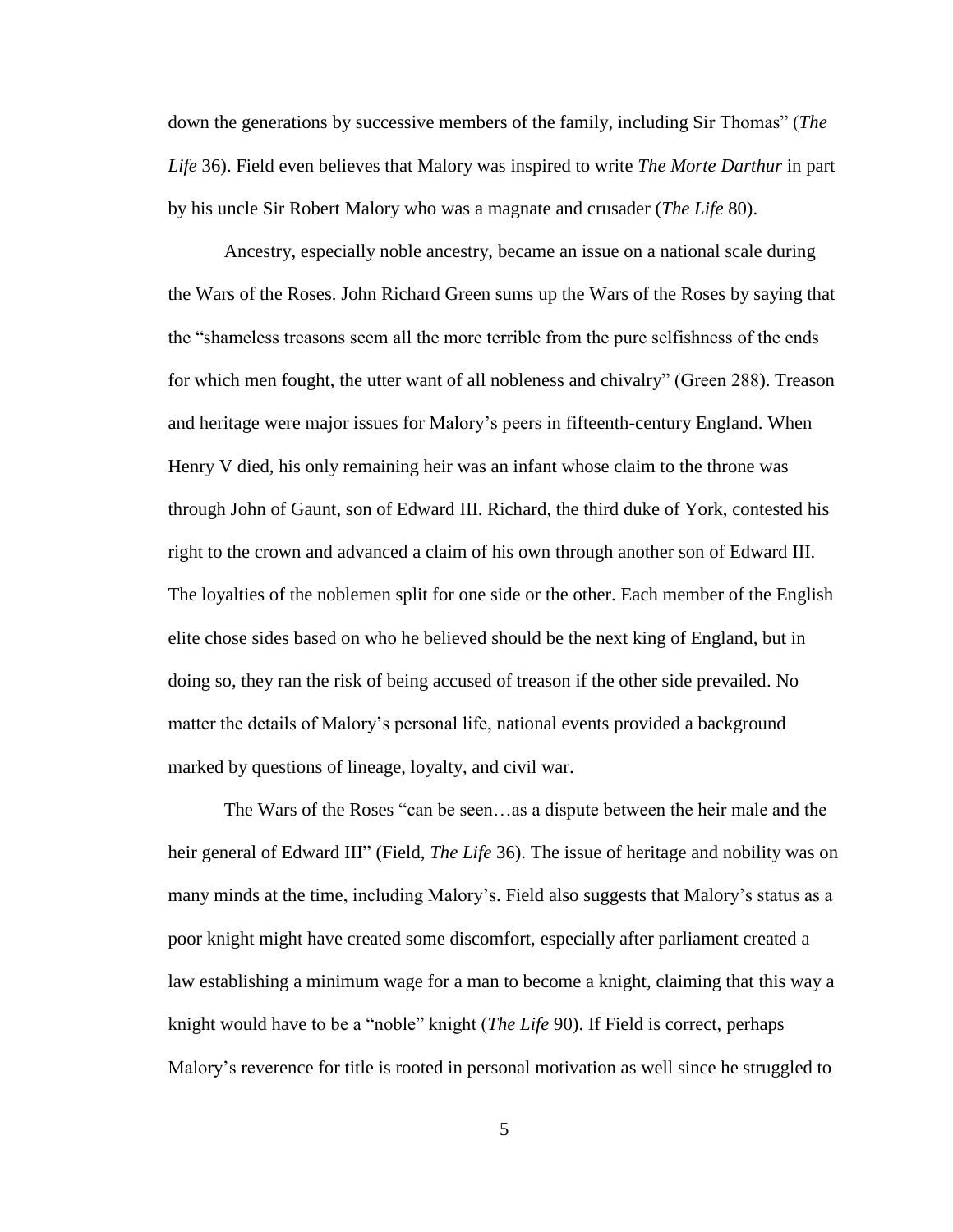live up to the title he lawfully could not meet. Malory was a poor knight clinging to the bottom of the totem pole of nobility.

With a short look into White's life, it is clear why he would insist on reading pacifism into Malory. In 1920, White was sent to Cheltenham College to be prepared for the army. White's time at Cheltenham was marked by constant physical beatings and mistreatment. Brewer suggests that this mistreatment may have led to his later psychological depression and alcoholism. White avoided his loneliness with his studies. His value for scholarly education over military preparation started early. As against war as he was, White did not let his anti-war sentiments get in the way of his love for his country (Brewer, *T.H. White's* 2). Gallix claims that to White, it seemed "as utterly absurd to agree to being used as cannon fodder as to remain on the sidelines without participating in the war" (Gallix 283). White remained in Ireland during World War II and made "many abortive attempts to contribute to the war effort" (Brewer, *T.H. White's*  9). When he finally did follow through with his plans, he was denied his Exit Permit to return to England (Brewer, *T.H. White's* 11). A striking similarity between Malory and White is their respect for the idea of national loyalty. Yet for White, national pride looked much different. He claimed that, "I can do much better than fight for civilization: I can make it" (Brewer, *T.H. White's* 9). White saw his loyalty to England expressed in his writing of *The Once and Future King*. In fact, according to Andrew Hadfield, "he came to see his sequence of novels as a more valuable war effort and a specific means of combating Hitler" (Hadfield 209). While Malory believed in a nobility proven through prowess, White believed learning and scholarly writing was just as noble and as effective a way to demonstrate his loyalty as any act of war.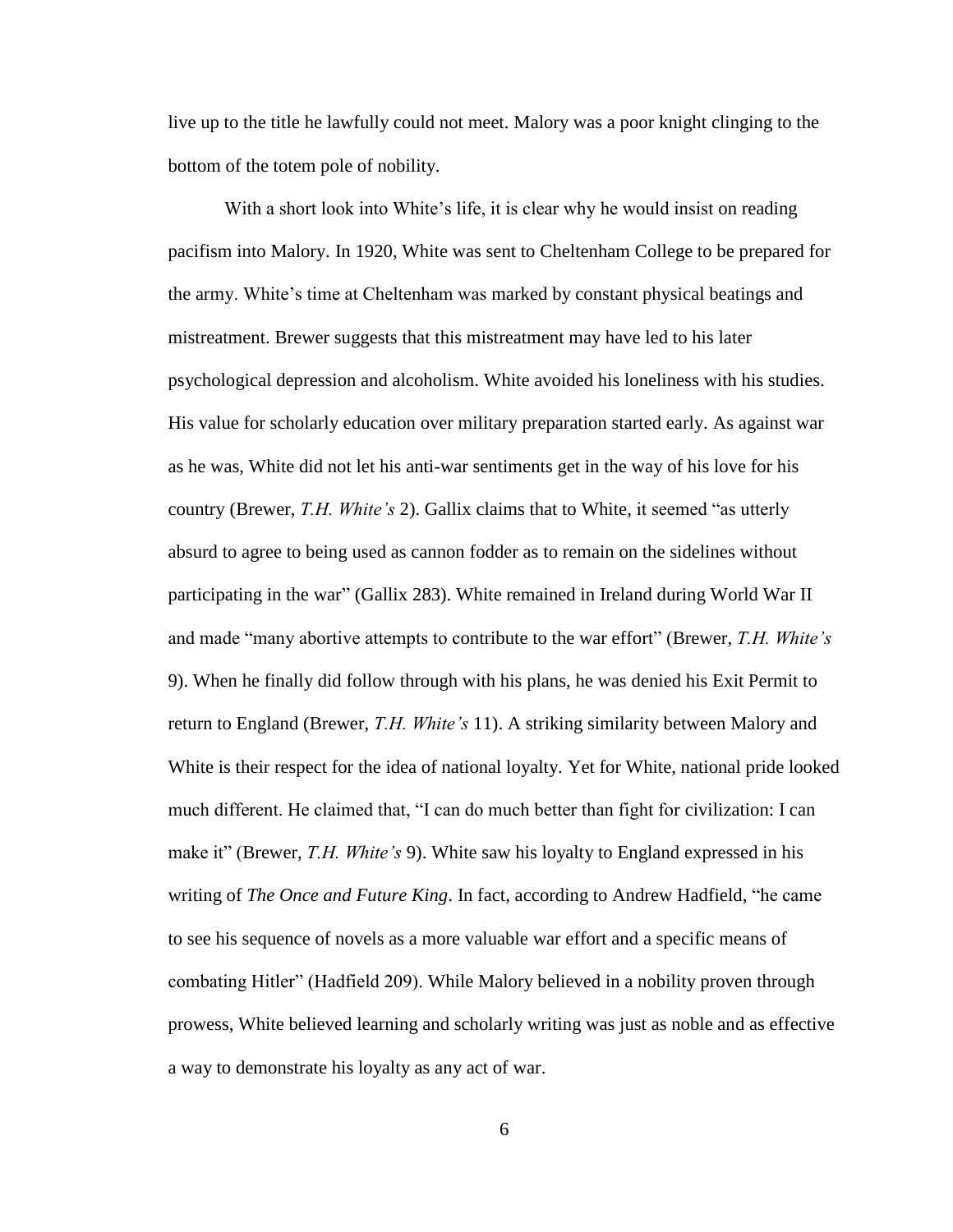Malory and White alike write their works to influence the thinking of their readers. Malory writes to his social peers, other knights and upper class Englishmen, in order to encourage loyalty and emphasize the importance of social status and prowess to his contemporaries. White, on the other hand, writes to a more global audience much larger than England. White wishes to impart his beliefs onto the future and to all common men, who hold the political power in his day. Both men write to the key players in political change and as politics change White's ideal audience changes from Malory's, as does his politics and what he believes is noble.

### *Critical Overview*

Many critics debate the nature of chivalry, or noble character, in Malory's work. P.J.C. Field, in *The Life and Times of Sir Thomas Malory,* asserts that "some have suggested that *The Morte Darthur* is an effect a *roman à clef* giving Malory's views of the politics of the time" (*The Life* 123). Field, however, believes that Malory sympathizes not with a political party, but with individuals acting chivalrously (*The Life* 124). P.E. Tucker takes the same idea a bit further in his article "Chivalry in the Morte." He argues here that chivalry through physical feat is the main theme to Malory's work (Tucker 103). Both critics agree that Malory's idea of chivalry is not based on political factions, but instead it is a quality of an individual that reveals itself in one's actions during war.

On the other hand, Robert Kelly's "Penitence as a Remedy for War in Malory's 'Tale of the Death of Arthur'" argues that the Round Table does not support chivalry through violence, but that *The Morte Darthur* emphasizes "penitence as a remedy for war" (Kelly 112). He argues that the hope in the Round Table lies not in political ideas, but in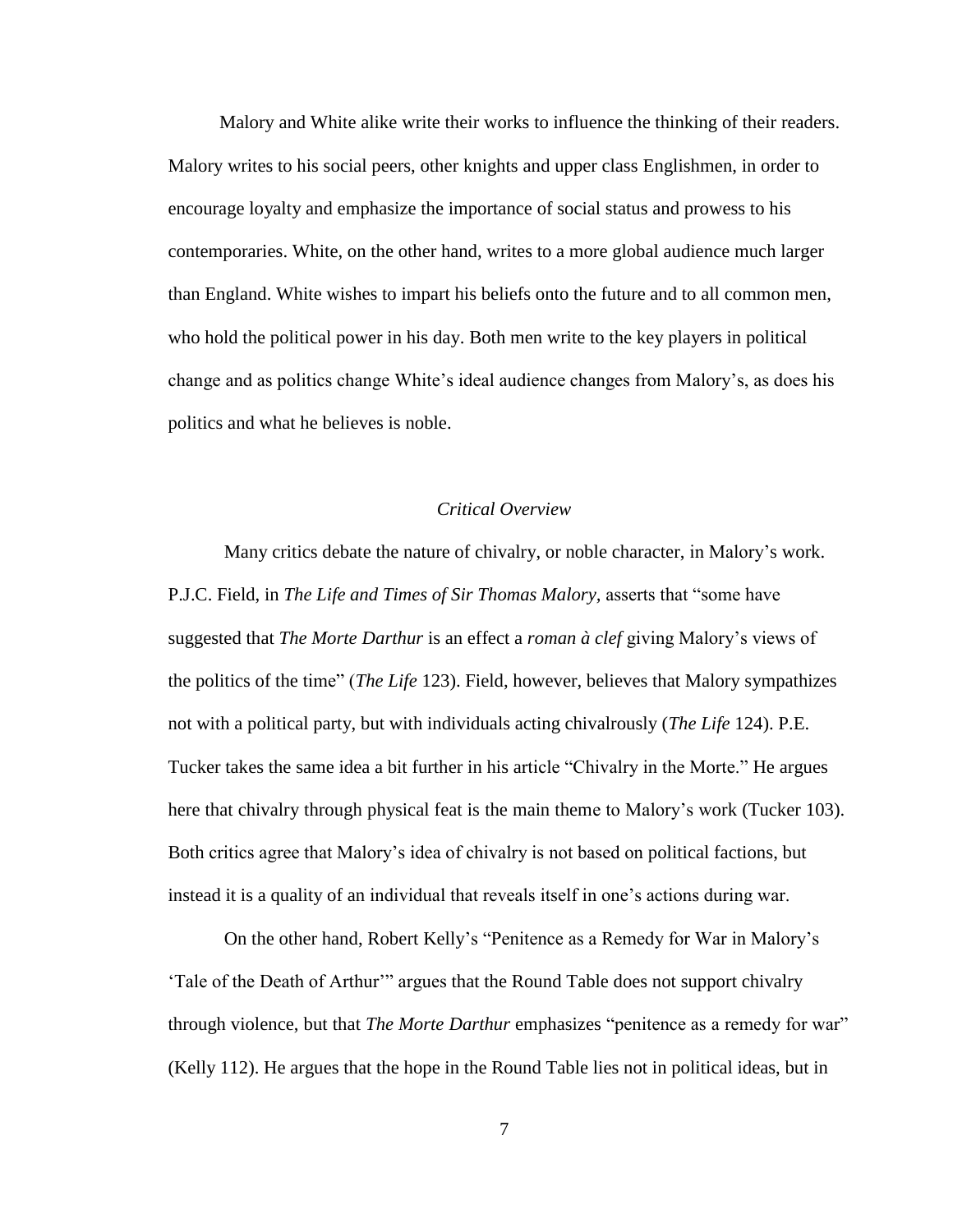religious faith. Elizabeth Brewer disagrees on two counts in *T.H. White's The Once and Future King*. Firstly, Brewer claims that Malory was not a pacifist, although he acknowledged the destructiveness of war (*T.H. White's* 219). Brewer, like Tucker, believes that Malory's "underlying moral concern" is for chivalry and England (*T.H. White's* 212). For Brewer, Malory's chivalry goes hand in hand with the value of nationalism. The two are equally important.

We must also consider T.H. White as a critic of Malory. White's *The Once and Future King* presents pacifism and learning as a form of chivalry. He reads his own pacifist ideas in Malory's work. Chivalry for White is found in the inner personality of the individual characters. He believes that Malory, too, expressed the inner motivations of characters, only in a different way (Brewer, *T.H. White's* 208). Brewer does not agree. She claims that Malory was not interested in the inner personalities of the characters much at all (*T.H. White's* 212). Critics continue to debate whether Malory's chivalry was political or moral, whether the Round Table is a force of chivalric prowess or of religion and pacifism, and whether Malory supports the chivalry of a nation or an individual.

Through his characters, Malory portrays his view of chivalry and nobility, as defined by ancestry, loyalty, and prowess. Malory's work emphasizes the noble values of his time, which are much different from White's. White does not uphold ancestral nobility, but instead he paints a twentieth-century nobility characterized by individuality, pacifism, and learning. The differing ideals which shaped these authors in their lifetimes are made evident in their works.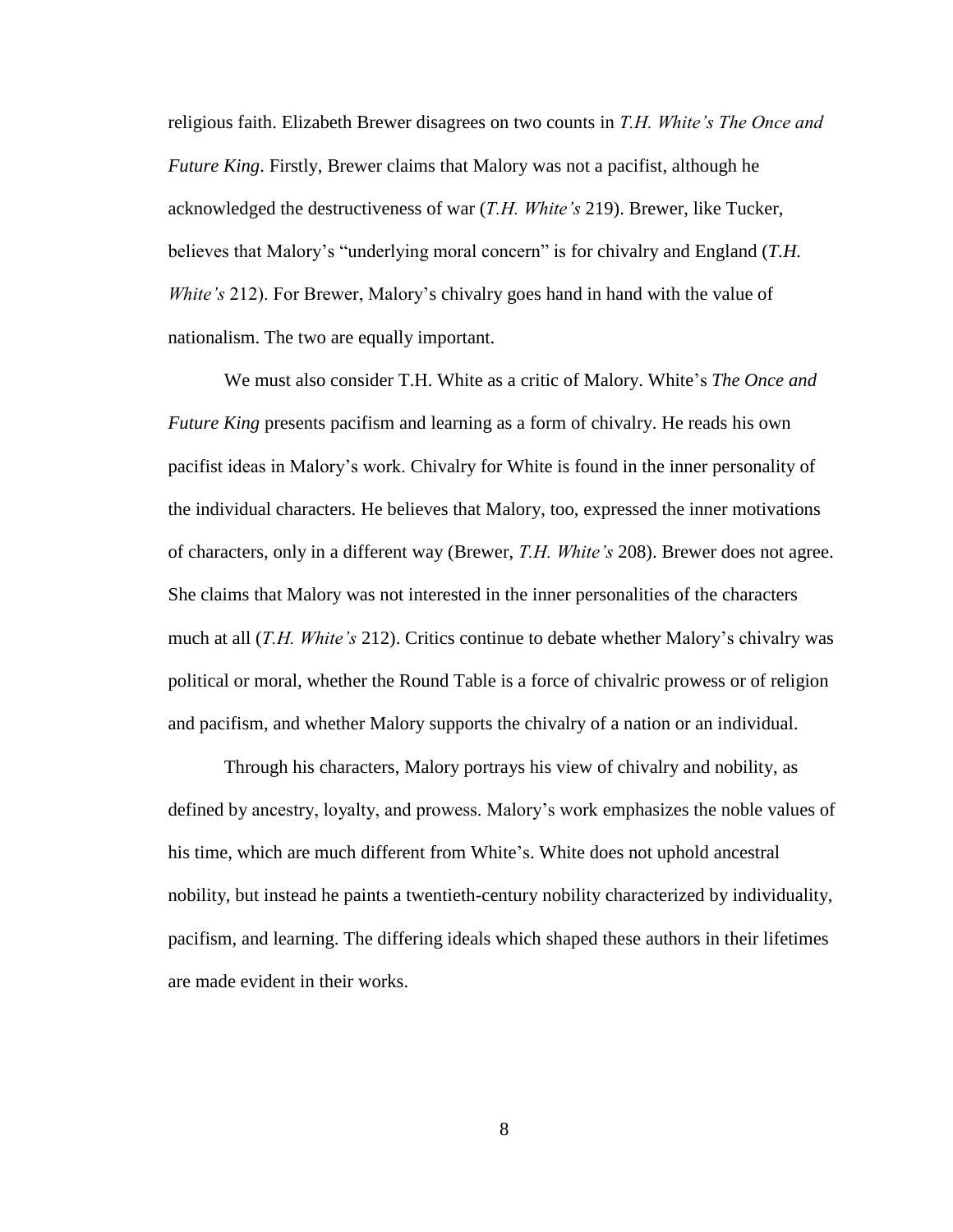#### *The Morte Darthur and The Once and Future King*

Nobility through reputation is a value evident in Malory's life and in his work. For Malory, knighthood is "the outward expression of aristocracy, which he reveres" (Tucker 66). The respect Malory has for his knights is rooted in the status of his characters more than in their individual morality. Tucker explains that Lancelot, Malory's "exemplar of chivalry," is not condemned for his adultery, but rather that his connection with Guinevere heightens his status (Tucker 72). Malory treats with respect the feats that Lancelot accomplishes on behalf of the queen, enhancing his reputation in the process. Brewer claims that for Malory, "in the case of both men and women, honor is also good reputation" (Brewer, *T.H. White's* 216). The noble deeds done by the knights of the Round Table are presented as acts to increase repute. The idea of chivalry in Malory means prowess, as well as the reputation gained through prowess (Tucker 67). Malory writes a very community-oriented work in which he is interested in the chivalry and repute of England and the Round Table over individual accomplishment (Brewer, *T.H. White's* 212).

White, however, emphasizes individual innocence over reputation as demonstrated by his lack of respect for Kay's constant use of his title as a power play (Brewer, *T.H. White's* 217). White stresses morality over reputation when he focuses on Lancelot's affair. Lancelot is not as much betraying Arthur as king as he is betraying God with his immoral actions that have little connection to loyalty to the kingdom. The role of nobility in White can be better understood through the aspirations to gentility in his own life. He claimed he took up "gentility" when he purchased a horse and took up sports such as hunting and fishing (Brewer, *T.H. White's* 6-7). White's light-hearted treatment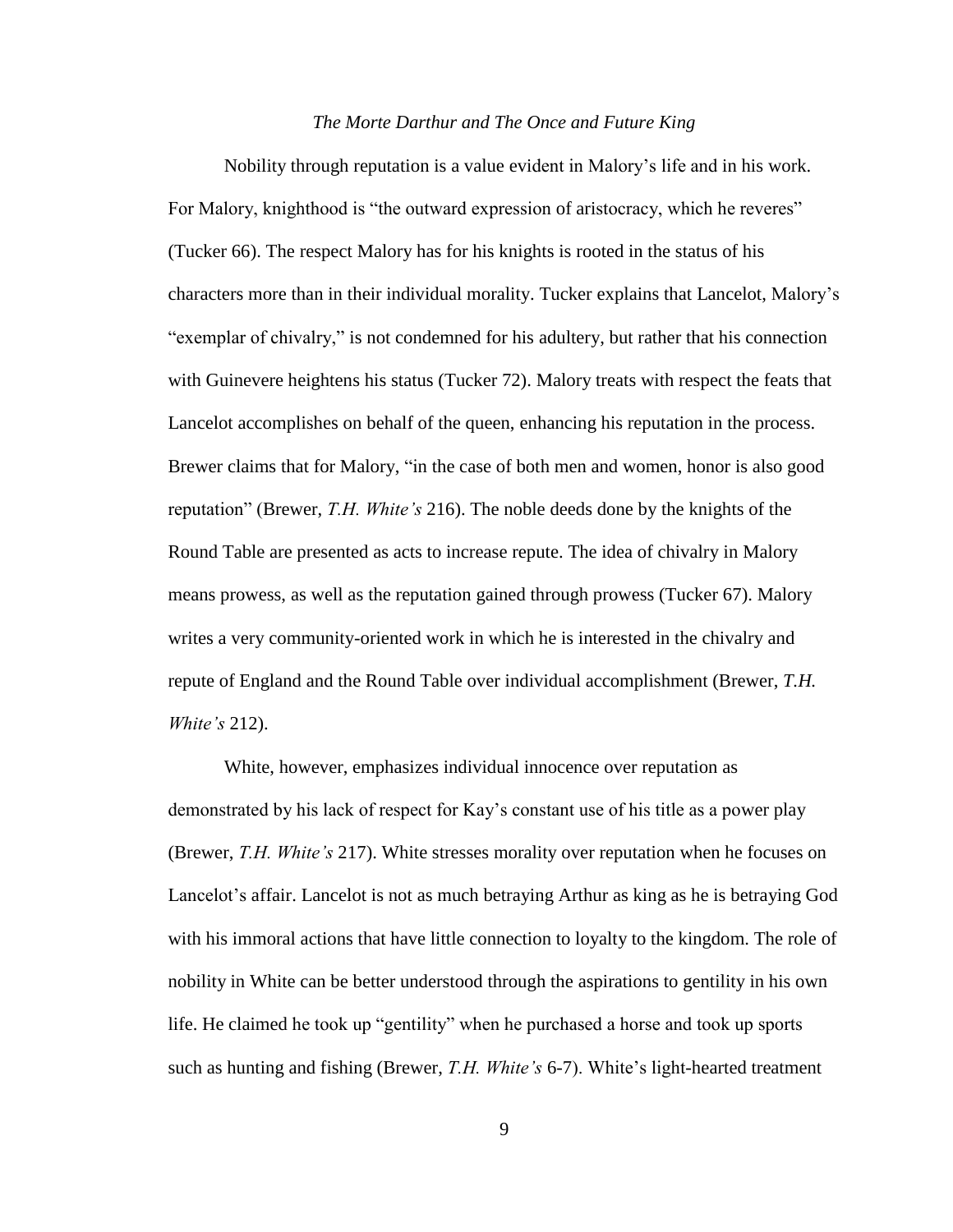of the "nobility" of his day reveals his true feelings towards inherited rather than earned nobility. White became a wealthy gentleman who, much like Arthur's childhood self, Wart, followed a very different path from Malory's struggle to earn his title.

Even more prominent than Malory's reverence for noble status is his emphasis on prowess. As Tucker says, "Prowess is the first quality demanded of a knight, and Malory gives it particular prominence in his stories" (Tucker 65). Prowess, after all, is the means to reputation for a knight (Tucker 67). Malory respects the ability of his knights to joust and gain reputation for themselves and for England (Brewer, *T.H. White's* 217). Although White claims that Malory's work calls for an end to war, *The Morte Darthur* reveres acts of physical war as noble; the medieval author portrays war as a terrible occurrence, but one that is necessary (Brewer, *T.H. White's* 219). Malory's Round Table is comparatively peaceful since it reveres chivalry as the means to justice and aggression is "held in check" (Brewer, *T.H. White's* 218). The oath taken by the Knights of the Round Table requires them "never to do outerage nothir mourthir, and allwayes to fle treason, and to gyff mercy unto hym that askith mercy" (Malory 75). The oath upon which Arthur's Round Table rests supports mercy and noble rules for battle. This oath might appeal to White as a pacifist. Malory sets up guidelines for the noble use of might, and therefore might provides an opportunity for knights to display their God-given nobility through the conduct of their prowess.

Loyalty, too, is a focus of Malory's work and undoubtedly a product of his life. Loyalty for Malory presents a "martial loyalty" that differs from his predecessors (Tucker 103). In his work as in his life, Malory exhibited his loyalty in a militaristic way. Malory was, much like the characters in his work, "continually seeking a good lord" (Field, *The*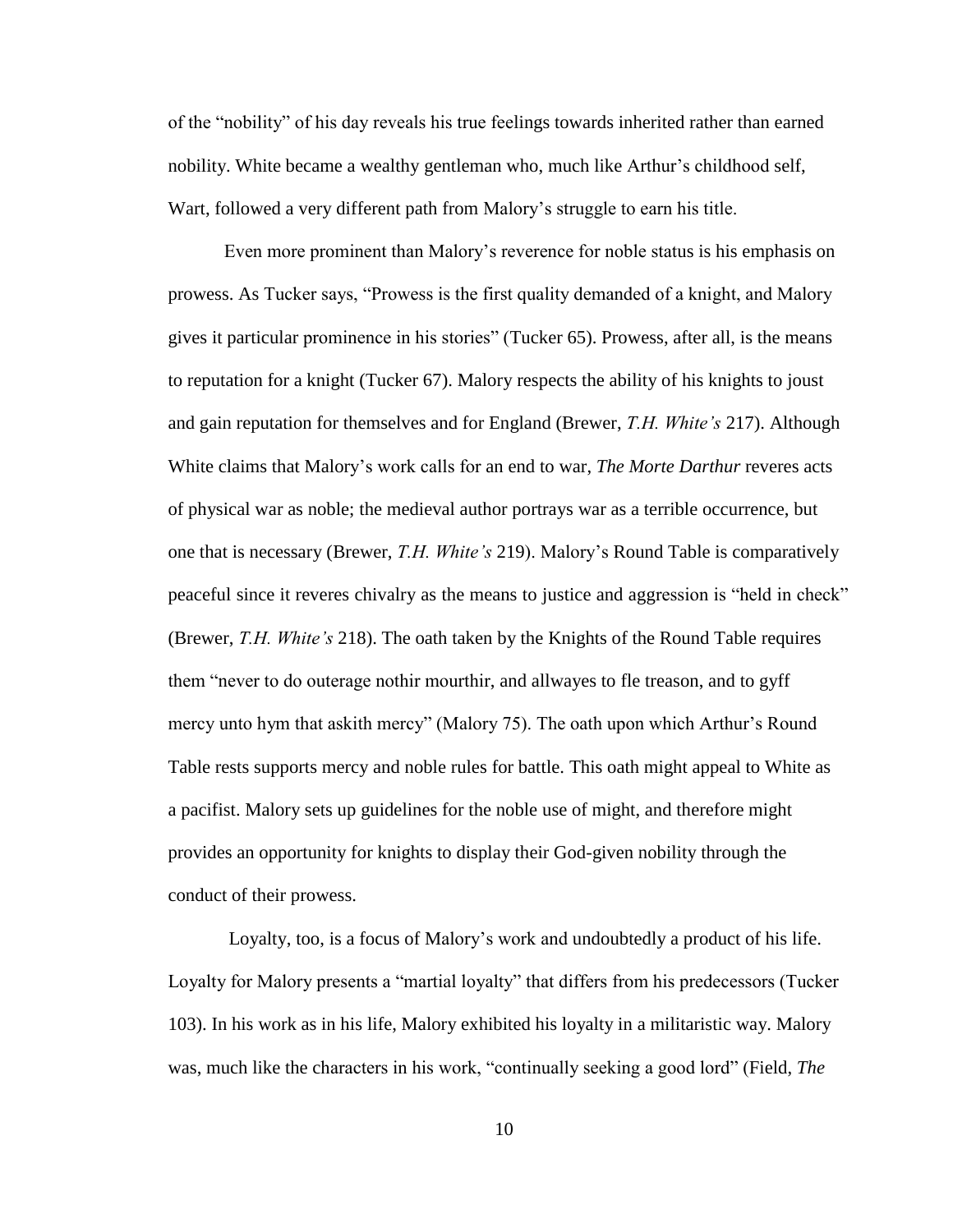*Life* 103). Malory's work is concerned with the "fickleness and lack of discernment of his contemporaries" as his nation split loyalties to battle over who was the rightful heir (Brewer, *T.H. White's* 223). Malory very much emphasizes the civil war aspect of the Day of Destiny as a tragedy. As Gawayne dies at the hands of Lancelot Arthur declares, "And now ys my joy gone" (Malory 709). While Arthur mourns the loss of the men who fought with him, especially Gawayne, he also grieves over the loss of Lancelot, since he has become his enemy (709). Many men who had been loyal to Arthur are now fighting their fellow knights to bring Arthur's downfall.

Malory's insistence upon loyalty in his work comes from a time when Englishmen would shift loyalties continuously and militarily support different leaders. The Wars of the Roses was a fight within one nation over loyalties expressed chiefly through military allegiance. Field believes that Malory may have felt guilty for his disloyalty to King Henry VI, which is why "*The Morte Darthur* makes a great deal of loyalty in general" (*The Life* 145). Malory had left Lancaster but, due to guilt, finally returned to his first allegiance (Field, *The Life*146). At points, some of Malory's characters resemble certain leaders of the time, according to Field; however, he warns against taking the parallels to the extreme of an allegory, suggesting instead that Henry is like Arthur simply because he is a king whose people were unfaithful to him (*The Life*  147). Although Malory was imprisoned by both sides of the fight, the work was written and finished during his Yorkist imprisonment (Field, *The Life* 131). This is a significant point if he felt ashamed for having shifted his loyalties at one point to the men who now imprison him. Loyalty and beliefs about noble heritage changed constantly for people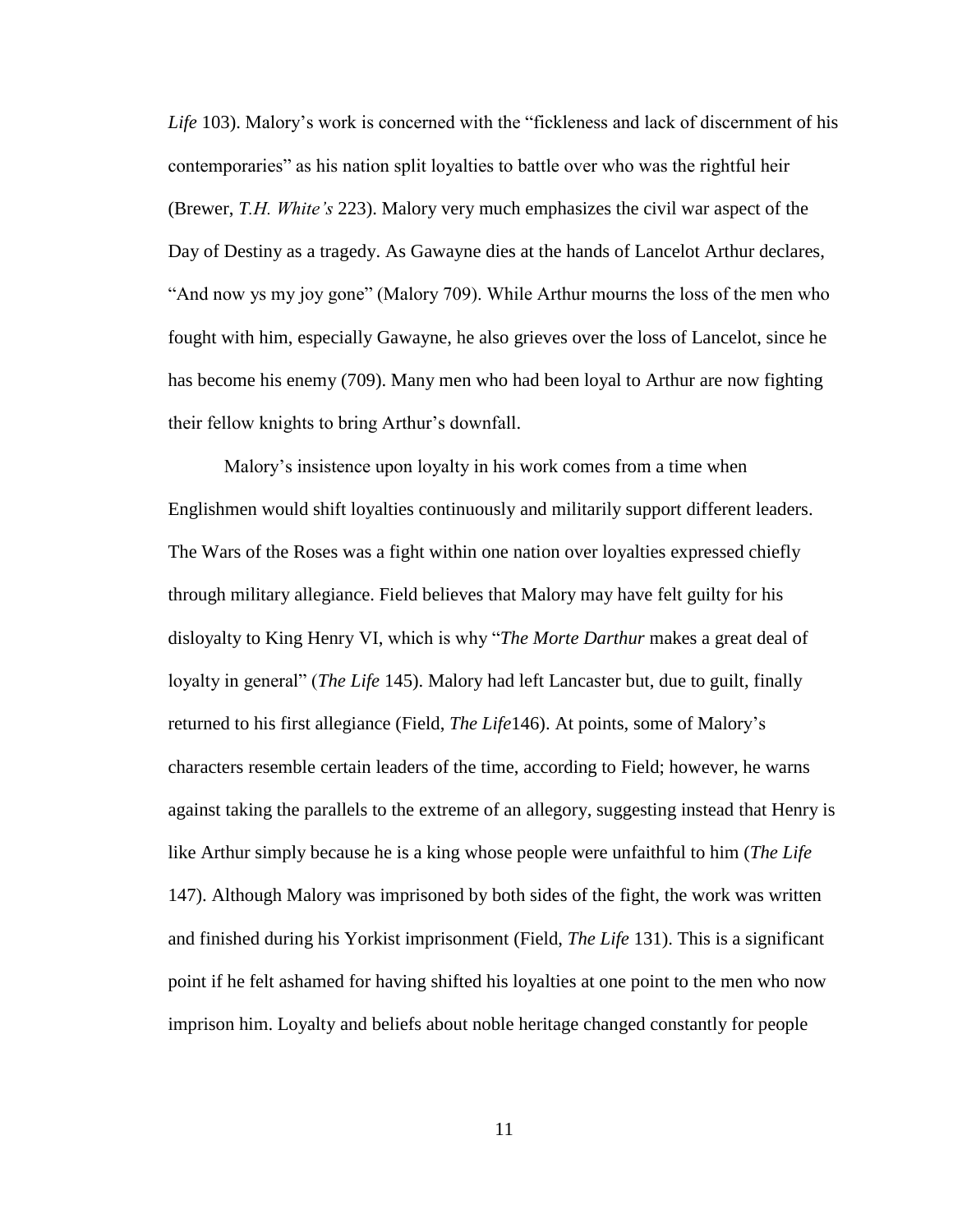during the war. The Round Table in *The Morte Darthur* presents the unified government that Malory wished for.

Malory's *The Morte Darthur* reflects in many ways the importance of loyalty to its author. The inner struggle of Lancelot is Malory's creation alone (Tucker 98). The importance of Lancelot and Guinevere's affair lies in the question of disloyalty to Arthur. Even Mordred for Malory is no longer a force of fate as he had been in previous romances, but reviled as a traitor. Disloyalty is the worst sin to Malory, even above immorality.

White's war was quite different. World War II emerged just decades after the war to end all wars, World War I. After a devastating war for all sides, the world was thrust back into violence and chaos. White writes in a time burdened by battle fatigue and already headed toward another world wide war. The massive losses in World War I took the glory out of war. Previously, battle could be heroic and noble, as in Malory's time. In the twentieth century, war was more deadly and fought on a much larger scale. Loyalties were no longer with a nation, but with an alliance of nations. The emphasis was no longer on England, but on the world. It was not a fight for the glory of England as much as a fight for preservation of it. Attacks such as the Battle of Britain meant months of air strikes. England was not fighting for a brighter future but for any future at all. White seemed to take the situation to heart and began to support a pacifist view which did not emphasize loyalties to a nation, but called for the preservation of life. White's work does not claim one warring faction better than the other: "White saw no absolute easy separation between the violence and corruption of power on the Allied side and that of the Axis forces" (Hadfield 214). White teaches against war altogether on all sides. The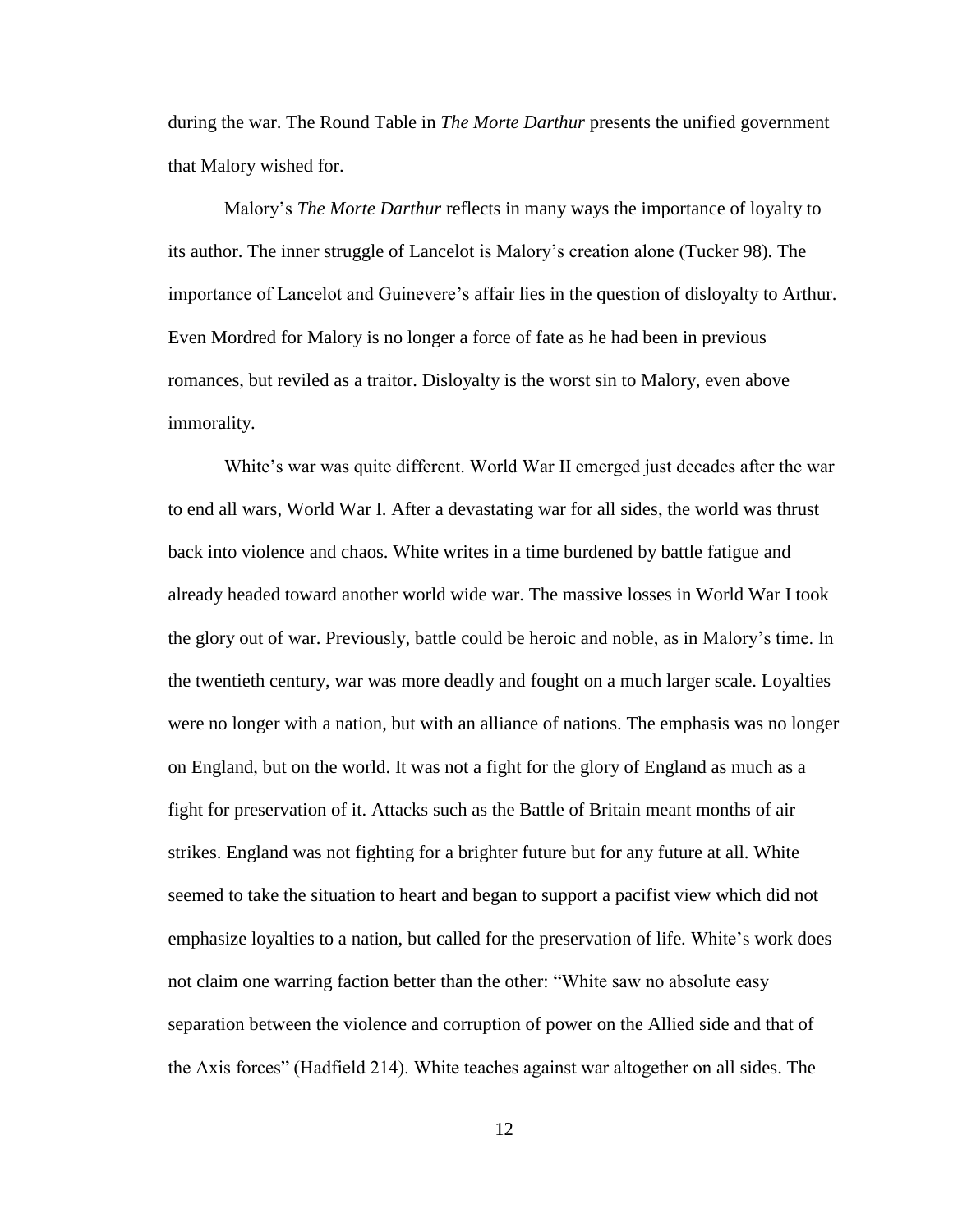war White lived through involved weapons and destruction that Malory could not have imagined. White could not place personal value on the prowess of a soldier in a time where swords were replaced by machines. The direction of the war depended upon who could invent the best weapons rather than which soldiers were more physically skilled. With weapons of such scale, intellectual prowess became a crucial element of war. White, however, does not value intellect as a means to victory in war, but as an antidote to it.

In his life, White was a teacher and a scholar. White had a lonely life; he says, "I have no friends, only acquaintances" (Brewer, *T.H. White's* 7). Learning was White's way of struggling against loneliness. Perhaps for this reason along with his pacifist views, White's work reveres learning as the mark of nobility far more than status and physical skill. He uses the character of Merlin to mock sports which Malory puts on a pedestal as a tribute to one's nobility. During the joust between Grummore and Pellinore, Merlin's dialogue makes the scene even more ridiculous than it already is. Amidst the knights humorous joust, Merlin shakes his head calling jousting a "dangerous sport" (White 59). He makes light of the high brow sport when he comments saying, "A splendid fall" (White 59). White includes Arthur's childhood, which Malory leaves in mystery. Arthur's story in *The Morte Darthur* begins with physical events: his conception, his ability to pull a sword from an anvil, and his success in war against those who doubt him. By contrast, since childhood is the time when mental development happens most, White devotes a fourth of his book to describing Arthur's childhood learning. Arthur keeps his childhood education even as king. When Merlin transforms Arthur into a goose, Arthur learns that the geese did not "own things in common." (White 164). Arthur asks a fellow goose if they are a "fighting people" (White 162). The goose replies horrified, saying,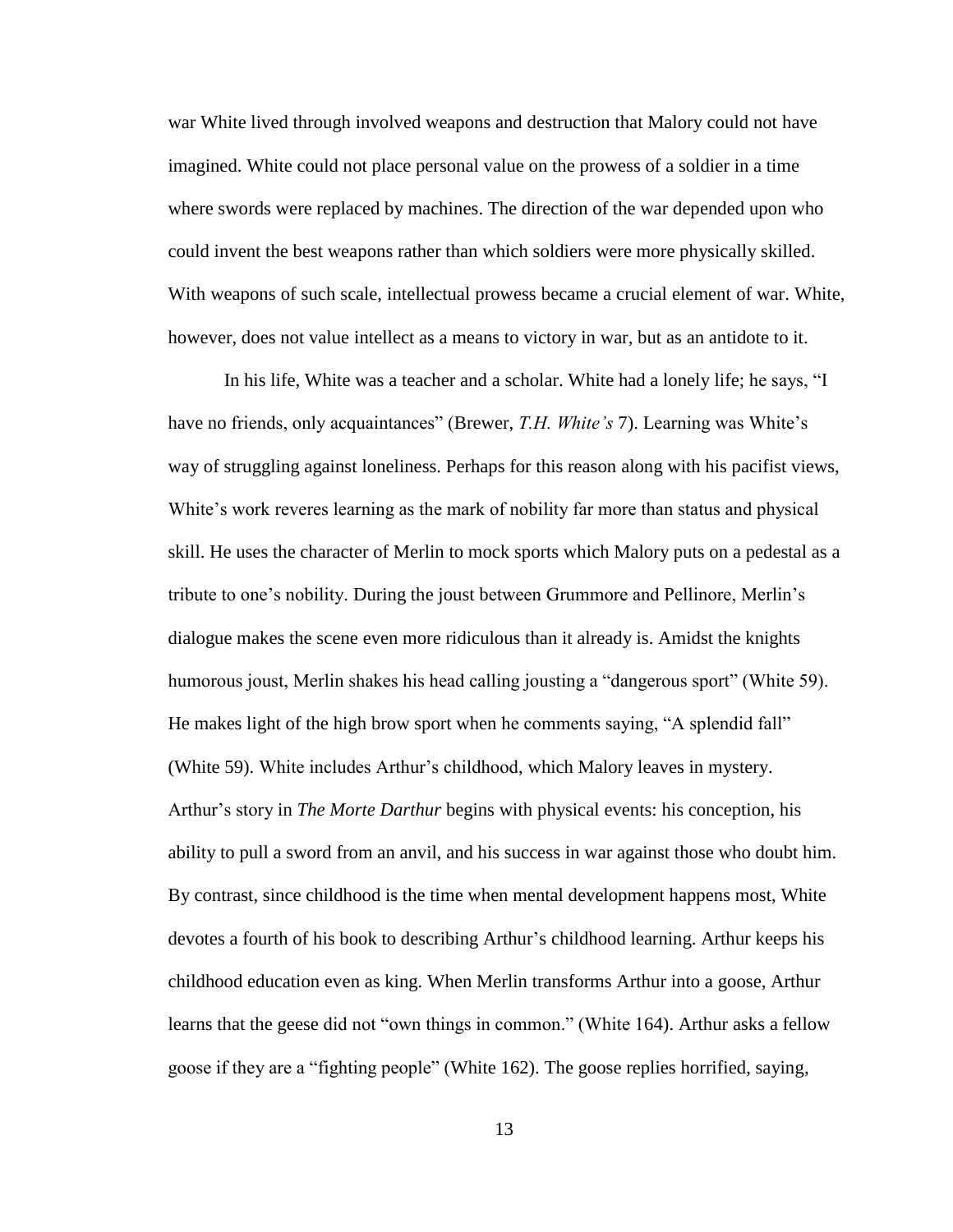"What creature could be so low as to go about in bands, to murder others of its own blood?" (White163). From the geese, Arthur is introduced to the idea that war is not noble, and perhaps possessions have something to do with it. He takes this lesson into his old age and considers the role of possessions in the cause of war (White 640). For White, the formation of Arthur comes from his education and intellectual growth.

The role of the physical versus the intellectual shifts widely between the two works. This change is evident in the character of Merlin. Malory's Merlin is often a military advisor, while White's Merlin is much more of a teacher than anything else. The different endings vary in this same vein. In White, the end of the physical life of Arthur is not important enough to include in his work. The work ends before Arthur dies. The fact that a boy called Tom, after Sir Thomas Malory, will carry on the legacy of Arthur to teach later generations is much more valuable. Malory ends with evil stamped out by force, and Arthur's physical death is left uncertain so that he may return. To the fifteenthcentury Malory, physical force is a means to show one's noble rank and prowess. For White, the physical Arthur is not as important as the ideals he stood for.

White's title, rather than focusing on the death of Arthur, emphasizes his reign. White does not believe Arthur to be the future king in a physical sense. Instead, he believes that the values that Arthur upholds are those of the future. White is promising that the world of the future will not be ruled by violence and inequality, but that the values of Arthur will reign again. White's Arthur is a king of right over might. He does not defeat evil through physical force, but through educating the future about the importance of right over might, which White's Round Table represents. One value that Arthur is supporting here besides peace is education of children. In the eyes of White,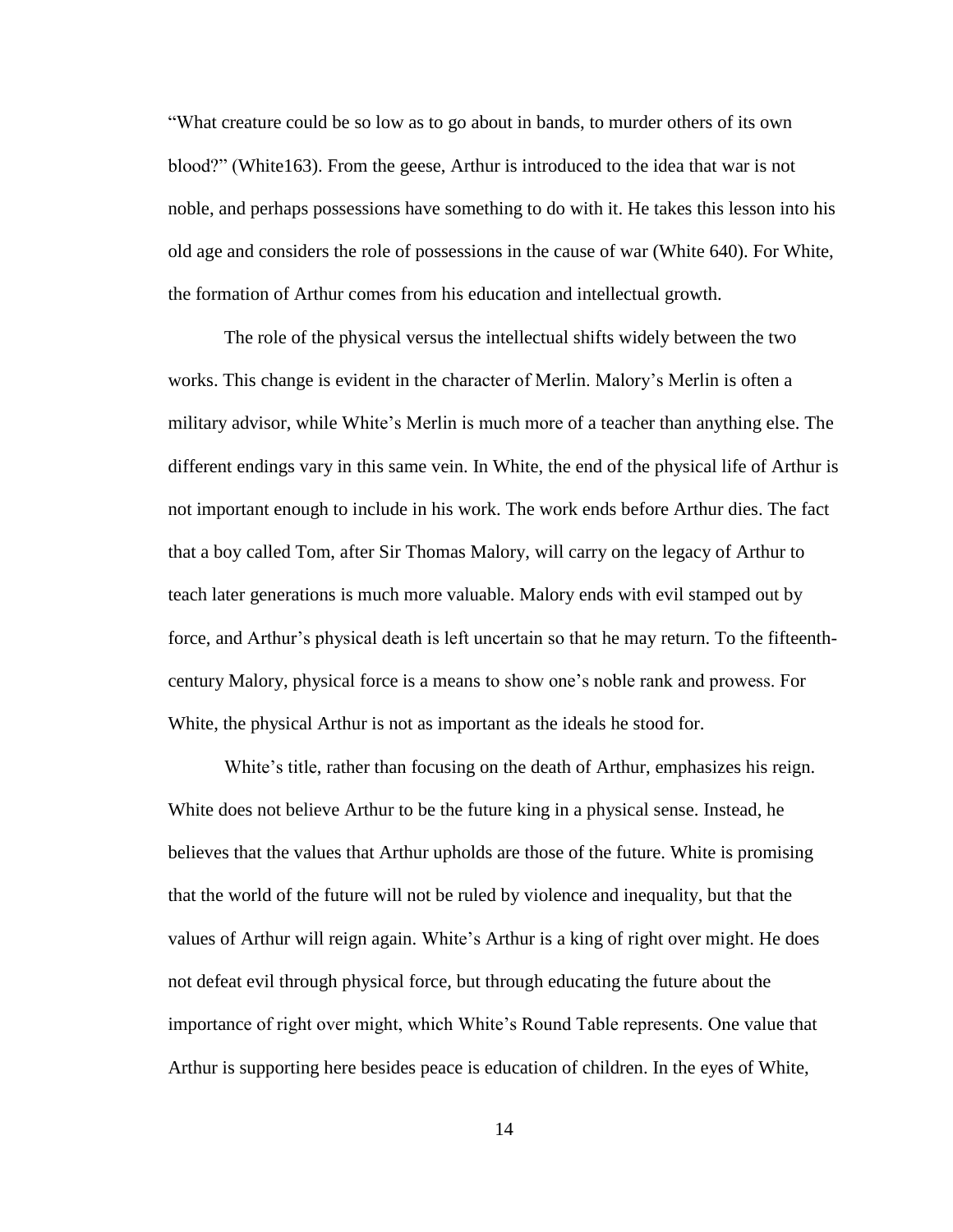Arthur stands for diplomacy and education. As the work progresses, Arthur states his ideas about righteousness prevailing over physical strength; "'I have been thinking,' said Arthur, 'about Might and Right. I don't think things ought to be done because you are *able* to do them. I think they should be done because you *ought* to do them'" (White 240). In the end when he tells his story to the child, Tom, his actions reflect the importance of teaching the children of each generation to be better than the one before it. White makes Arthur an advocate for passing on peaceful ideas to children so that the world will not always be shrouded in violence as it was in his time.

To White, Arthur is not as much a historical noble king to be revered as he is an image of peace and compromise for what is morally right. Arthur learns from Merlyn that force should not simply have an outlet in righteousness, but that might should be avoided altogether in human interaction. Just as Arthur asks Thomas Malory to relay his message to anyone who will hear, White relays his message to the reader, so that in the future men will not resort to such massive violence at the expense of goodness. In this way Arthur is both the once and the future king.

Malory and White both wrote in a time of war, and both were shaped by the events occurring in their nation and in their lives, but the values that made one noble were entirely different. Through the works of these men, it is evident just how much England changed in five hundred years, and also how important Arthur can be as he continues to represent the best of nobility in every time, even today.

In the three following chapters, I will use character studies to show how White reenvisioned the Arthurian legend for his own time. He turns Arthur, Malory's king of war, into a man of peace characterized by his childhood learning instead of by his wartime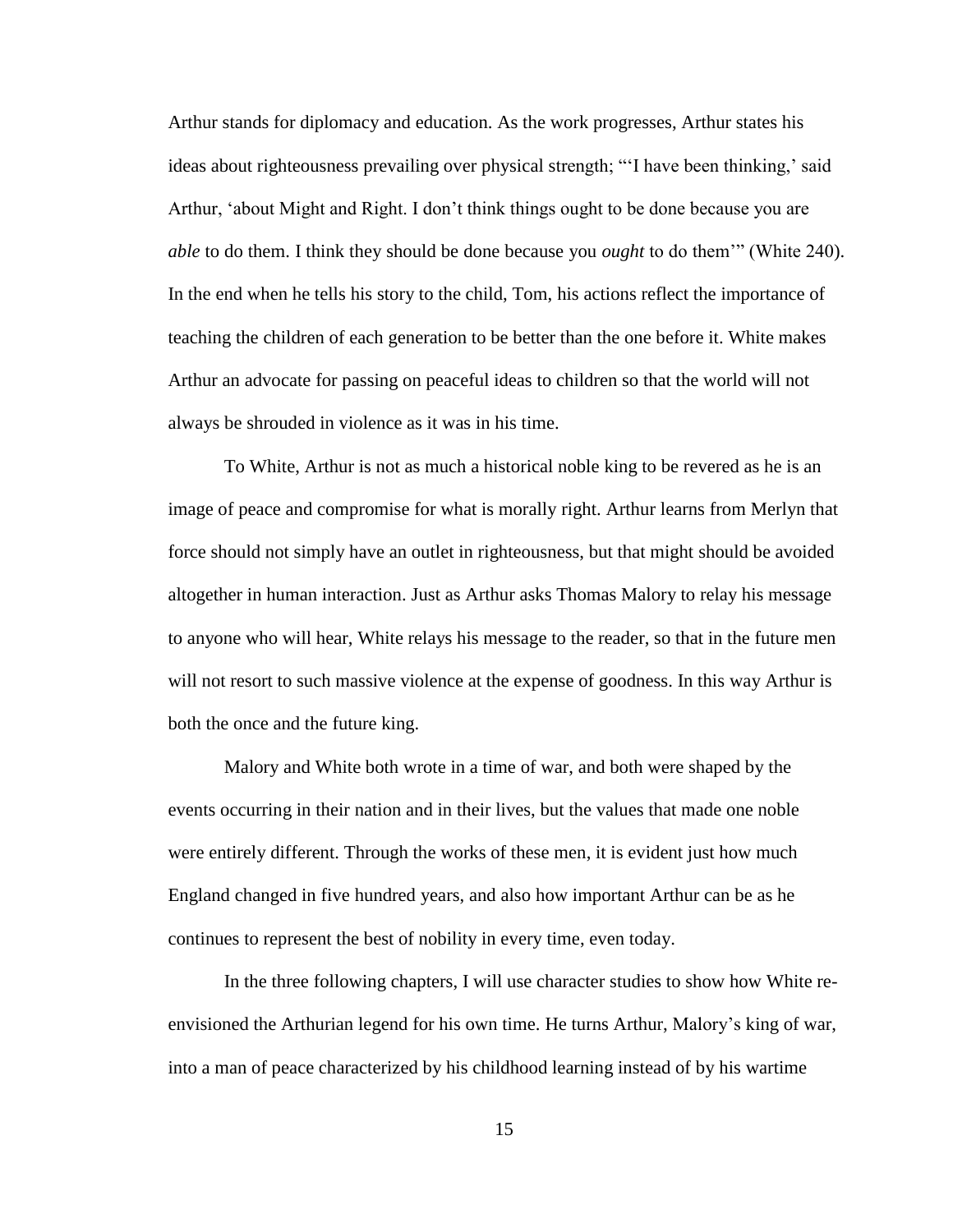victory and death. Malory's Merlyn as a mystical war advisor is also drastically different from his pacifist scholar counterpart in White. His depiction of women shifts toward an emphasis on personal relationships in the characters of Guinevere and Morgause. Ultimately, White's reworking of Malory produces a tale shaped by White's own time.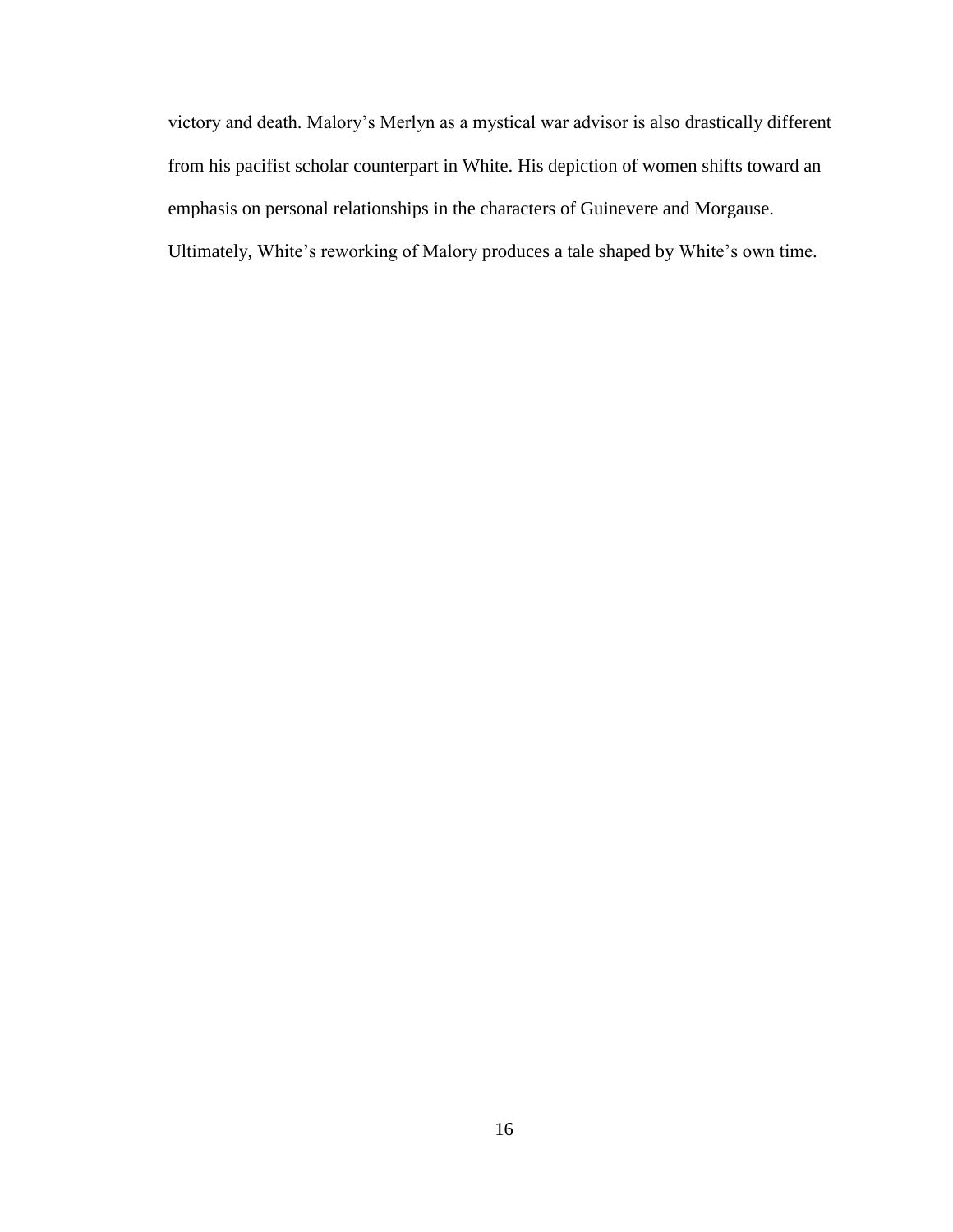#### CHAPTER ONE

#### The Two Arthurs

From the beginning, Malory and White present the nobility of Arthur differently. Malory begins his work with the most important aspect of Arthur as king, his heritage: "Hit befel in the dayes of Uther Pendragon, when he was Kynge of all Englond and so regned, that there was a mighty duke in Cornewaill that helde warre ageynst hym long tyme" (Malory 3). *The Morte Darthur* places Arthur's birthright at the forefront of the tale. This beginning also reflects the importance of war to the story of Arthur, since he was conceived amidst war, and battle continues to be of the utmost importance to his reign. His reign is defined by the wars that come before him and those he leads. We do not need to understand Arthur as an individual before we respect him as a noble king of war.

T.H. White's story is not so much about Arthur's inheritance of England as it is about his upbringing during his youth. Not only is Arthur's heritage omitted from the first sentence of the story, but White holds back Arthur's true identity until later in the first book. White allows the reader to get to know him as the Wart without the expectations attached to his lineage. In fact, White contrasts the privileges claimed by Kay because of his rank with the seeming insignificance of the Wart. At first, we are forced to think of Arthur as an underdog with no noble rank whatsoever. Instead of ancestral nobility, White focuses on the importance of his education, even from the first line: "On MONDAYS, WEDNESDAYS and Fridays it was Court Hand and Summulae Logicales, while the rest of the week it was the Organon, Repetition and Astrology" (White 3). The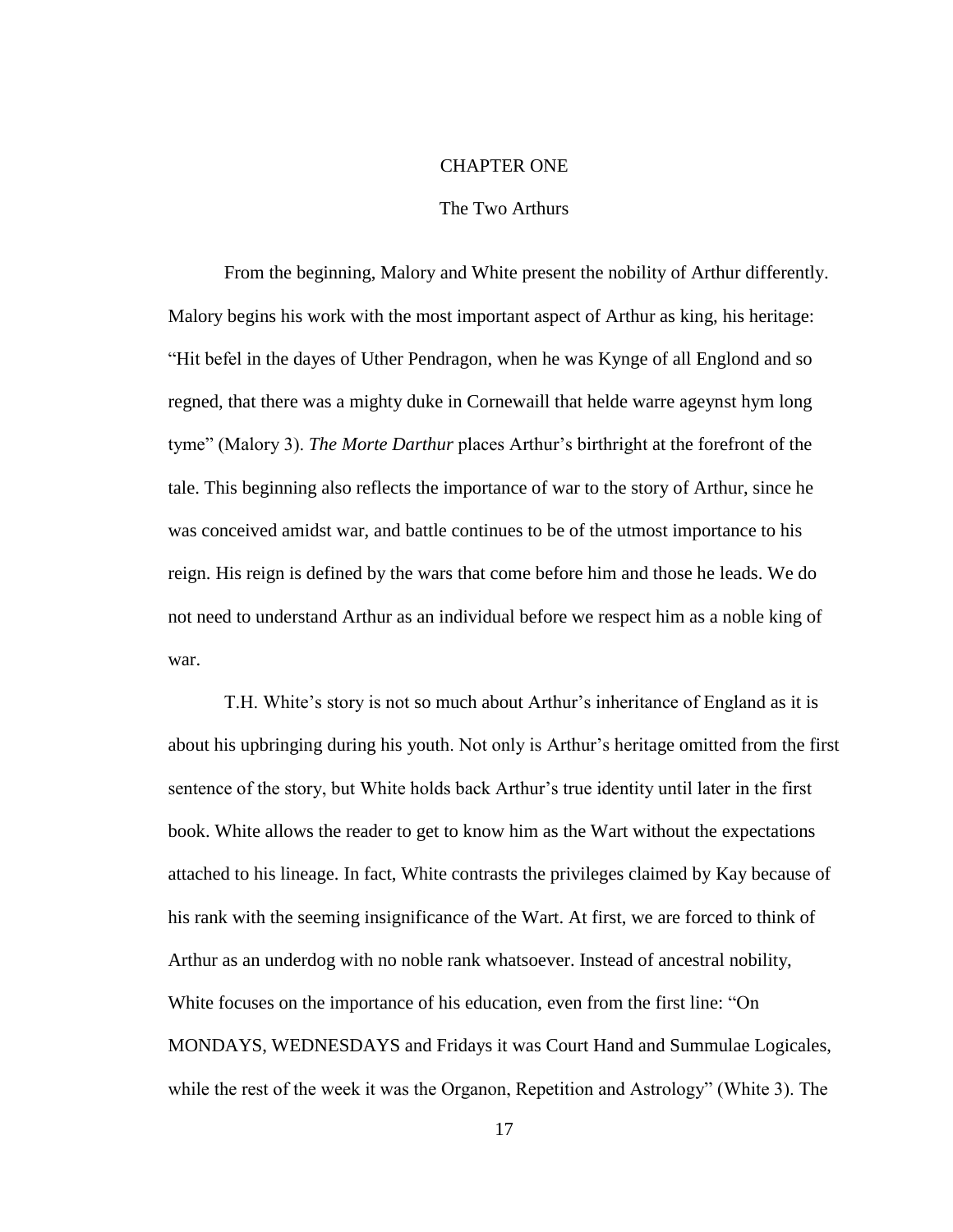education of Wart allows the reader to understand what truly makes Arthur into the person he becomes. While Malory's Arthur is defined by physical events and actions, the education of White's Arthur develops his character and leads him to his new ideas about might and right. Thinking about the world in which he lives makes him nobler than his title alone.

White excludes Malory's emphasis on heritage in the beginning of his work and even seems to mock the idea of ancestral nobility. Kay is a foil to Wart throughout the beginning of the novel, starting with his lack of a nickname: "he was too dignified to have a nickname and would have flown into a passion if anybody had tried to give him one" (White 3). Ironically, when the Wart becomes King, he raises Kay's position. Not only is the Wart in reality above Kay's station, but Kay's highest position does not come from his lineage, but from Wart's mercy, which Kay had not given to him before. In this way, Arthur is placed above Kay because of his character and mercy rather than simply his heritage.

Kay represents the unearned nobility given by birth alone, and he is averse to anything new or different. He treats Wart as inferior because of his birth, ironically, and "Kay had taught him that being different was wrong" (White 8). Kay comes across as spoiled, arrogant, and violent as a child. For example, while the Wart undertakes avian studies, Kay is late to his lesson because he was killing birds (White 153). He embodies much of what White despises: his violent tendencies are directly opposed to the education that White affirms. Much like Kay, during World War II the Nazi party supported the idea of superior birth. They, too, were against what they considered to be different from themselves and expressed this belief in a violent and murderous manner. For White,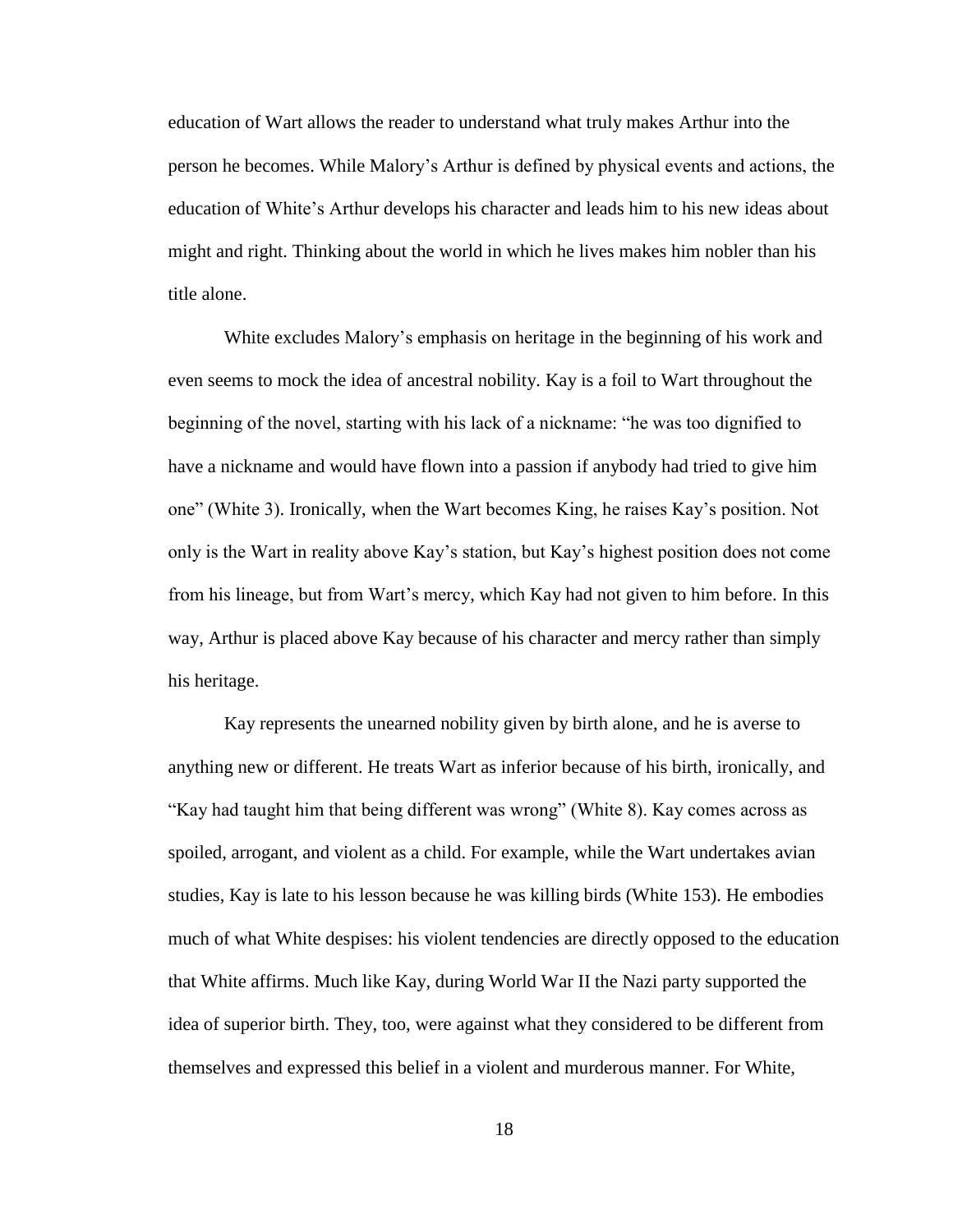asserting a superior heritage determined by birth held more negative connotations than it would have in Malory's time. Kay is certainly not a direct image of the Nazi party for White, but he does give Kay the same flawed way of thinking that caused such destruction in White's time.

Different attitudes toward Arthur's own nobility can be seen when he pulls the sword from the anvil: Malory's Arthur accepts his new title in a kingly fashion. He is shocked at learning that Ector is not his father, but nonetheless he accepts it, "And yf ever hit be Goddes will that I be kynge as ye say, ye shall desyre of me what I may doo and I shalle not faille yow" (Malory 9). Arthur's first action as king is to promise ardently that he will not fail Ector and that he will put Kay over all his lands. He understands his new power and treats it seriously. This Arthur focuses on his kingdom without showing concern for how his new position affects his personal life. Malory does not give us much of Arthur's interior thoughts; instead, his focus is on physical action and external responses. When Arthur takes the sword, he is physically taking up his sword for his country. The sword is the physical weapon of the king to fight for the land, symbolized by the rock. The churchyard, in which the rock resides, symbolizes the Christian land which Arthur now rules. Removing the sword from the anvil represents a religious rite. Arthur, by blood, is recognized as king by divine law. His kingly nobility is proven when he takes up the sword to fight for his country and his birth right is proven through battle. We are to respect him for what he does for the country; his inner struggles and personal feelings are not the focus.

Even after pulling the sword from the stone, Arthur must prove his noble birth when the knights refuse his gifts to them as their feudal lord (Malory 11). Pulling the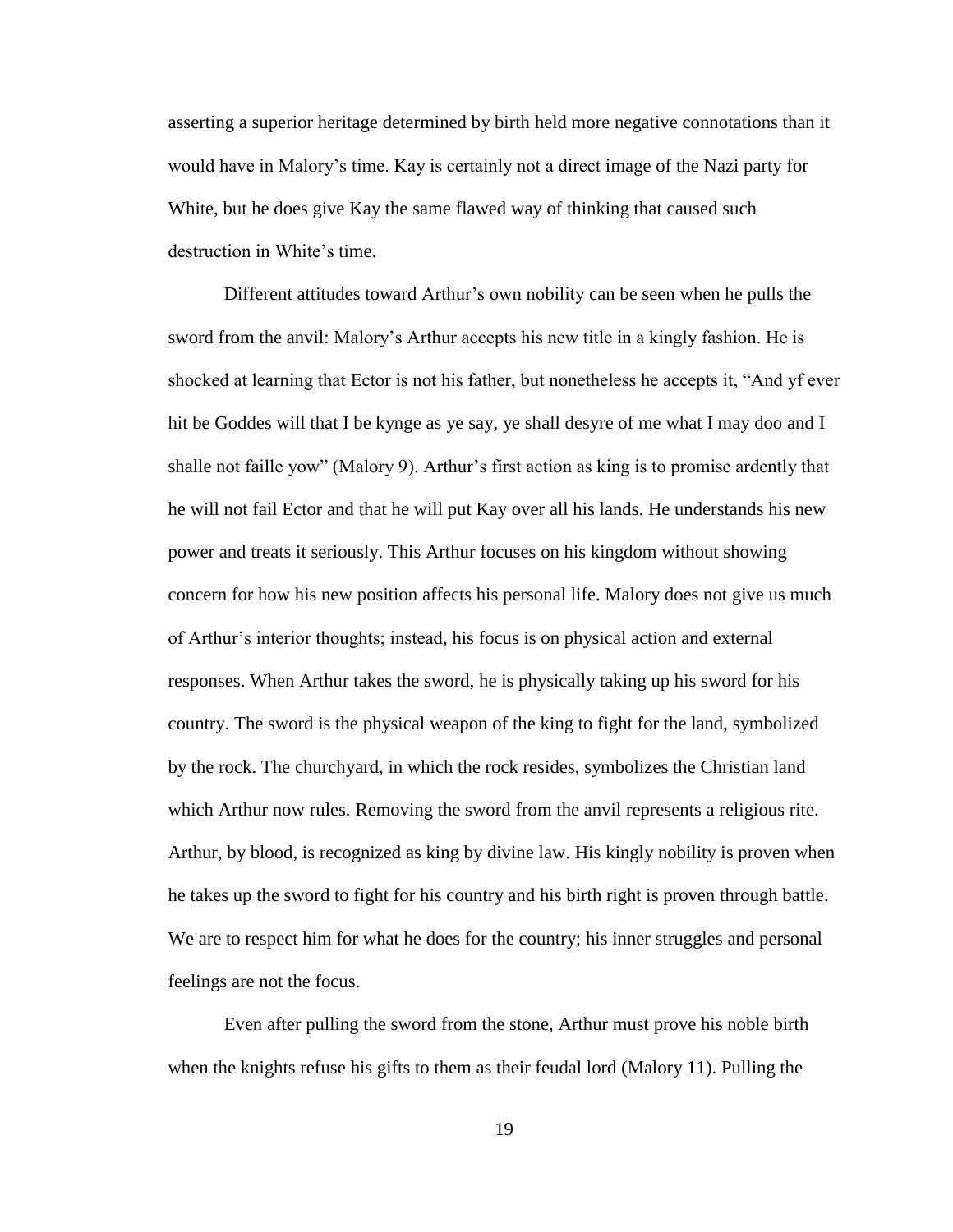sword from the stone is both a physical manifestation of lineage and a divine sign, but knights reject the divine miracle and insist on war. Raluca L. Radulescu claims that, "Although Arthur's right to the throne is revealed to be justified through his royal ancestry, his initial presentation is that of a candidate supported by the commoners, and one of the 'poure knights'" (Radulescu 97). Arthur only secures his title after he proves his nobility through action, with the support of the common people. Initially, the knights do not accept Arthur's authority and he uses battle prowess, along with those knights loyal to him, to gain his position as he promises to his enemies when he "said he wold make them to bowe" (Malory 12). Malory's Arthur starts taking advice and willingly fighting his enemies off soon after he gains his position.

White's Wart does not accept his fate as gracefully. He treats Ector's request as a trivial favor. He does not seem to understand the significance of such a promise as Malory's Arthur does. The Wart simply responds, "Of course he can be seneschal, if I have got to be this king" (White 200). Not only does Wart not fully understand his new position, but he wishes to reject it completely, saying, "I wish I had never seen that filthy sword at all," and then he begins to cry (White 200). Wart is a completely different character from Malory's Arthur. His thoughts at this point are for himself rather than his country. The battle for Wart is not to gain the support of his people, but of himself. Wart is a demonstration of the more modern ideal that inner acceptance of the self is more important than acceptance by others. White focuses on Wart's interior emotional response to his calling. Elizabeth Brewer says that "while Malory presents his characters simply and directly through event and speech, White as narrator speculates in an entirely modern way about their motivation and their emotions," a difference that White himself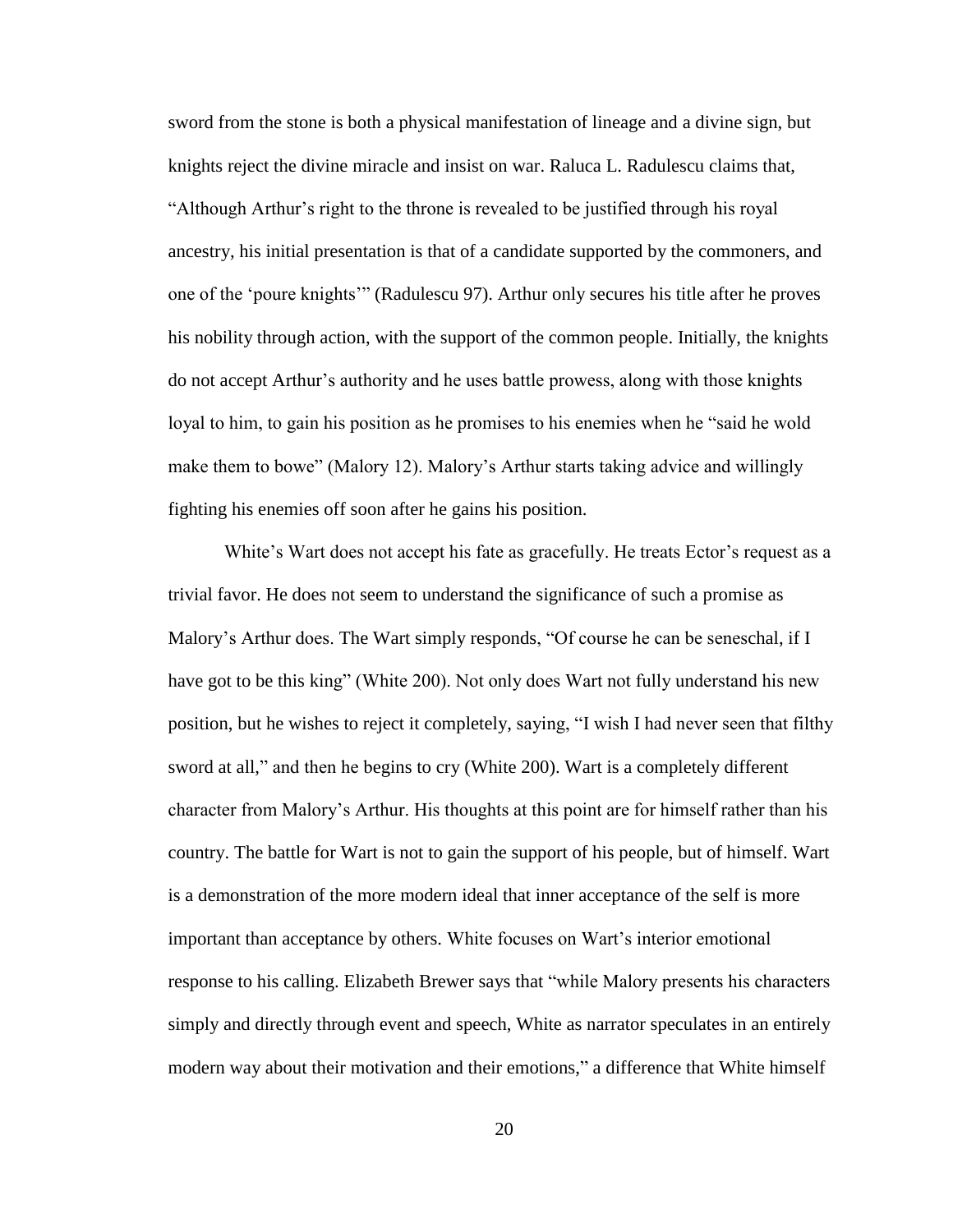acknowledged (*T.H. White's* 208). White employs a modern way of thinking as well as this modern style of literature that emphasizes the psyche. As a hero of the twentieth century, Arthur must earn his own self-worth by overcoming his flaws.

Arthur's meeting with Pellinore in each work illustrates the authors' different beliefs about nobility. In Malory, Arthur is already king and uses his position to aid King Pellinore in his quest for the beast. The king considers this quest a noble one and views the beast as "the mervalist syght that ever" he had seen (Malory 29). Pellinore's family quest is portrayed as noble even to the point that Malory includes the name of Pellinore's successor, "Palomydes," who inherits the quest (Malory 28). Deeds such as this are recounted throughout the work as noble knights and kings prove their nobility through their actions. Pellinore's quest is a sign of his noble blood, which Arthur respects. White paints this pursuit in a much different light. King Pellinore himself describes the quest as "Boring, very" (White 16). Young Arthur, or Wart, agrees with him. Wart goes on to asking questions about the quest, not out of marvel, but in order to cheer up the pitiful King Pellinore. The physical event is not as important to Wart as the emotions and psychology of Pellinore as a person. Wart does not respond to Pellinore's dilemma with a physical action, but supports his new acquaintance intellectually with his words and perception of what Pellinore must want to hear. The capture of the beast is not as important as the mental and emotional well-being of Pellinore.

Furthermore, Wart's questions represent an inquisitive mind that tests the events around him rather than accepting them. Pellinore is pitiable in White's novel in part because he does not question why he follows this beast. The Wart, on the other hand, does not accept the edicts of tradition; he learns through trial and error during his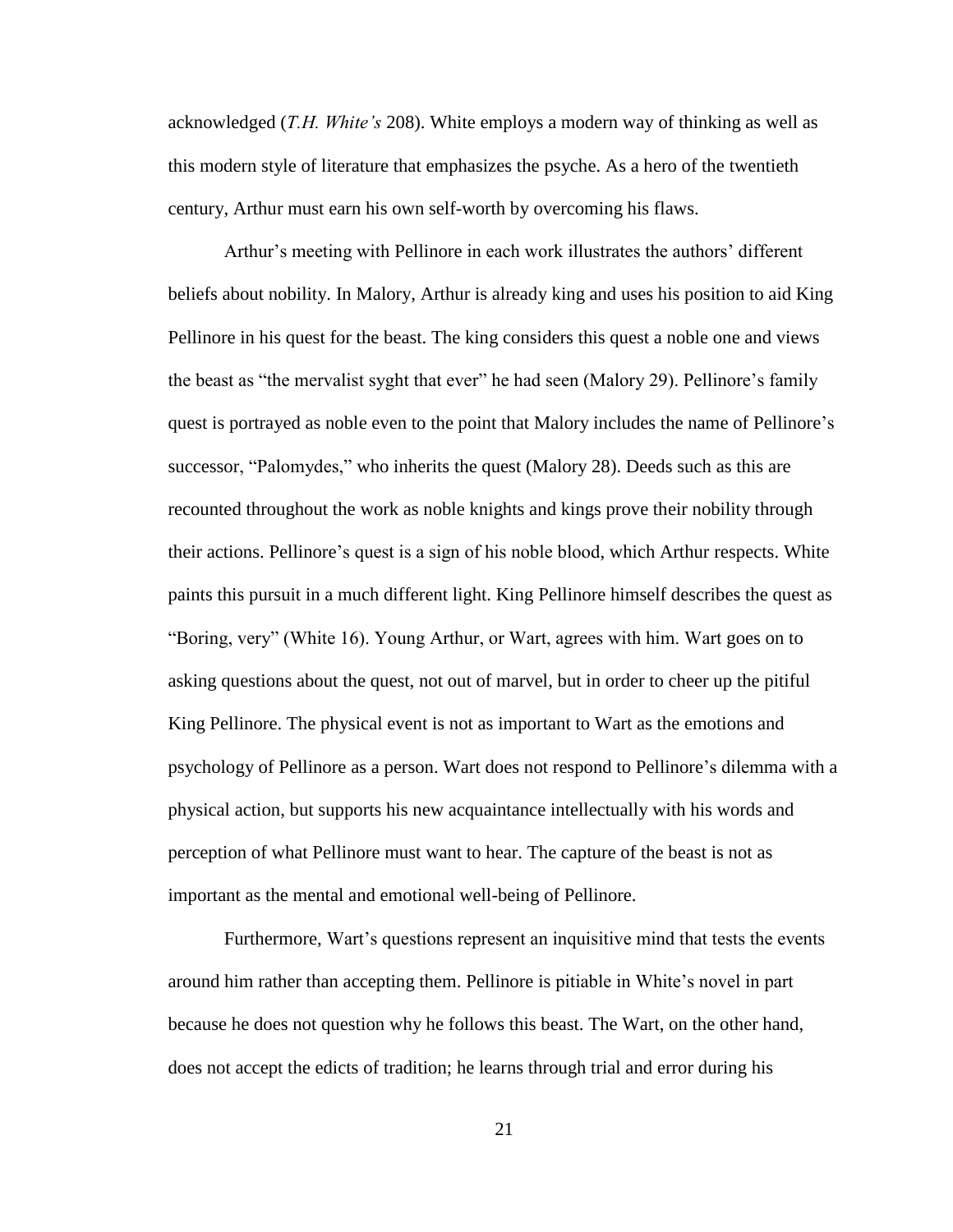decidedly unconventional education. The way White deals with the situation of Pellinore's quest makes light of ancestral nobility and quests to prove one's rank. He seeks to replace mindless tradition with new ways of questioning.

Arthur's reign, in both works, is marked by his downfall at the hands of his son Mordred. Malory does not deal with Mordred's conception for very long. All that we know about Morgause and Arthur is that, "the kynge caste grete love unto hir and desired to ly by her" (Malory 27). Malory excludes any insight into motivations for the incest that leads to Arthur's fall. Mordred's conception is a surface level physical plot detail. Arthur's reasons are not important, only the action and its consequences. Merlyn foretells Arthur's downfall saying, "hit ys Goddis wylle that youre body sholde be punysshed for your fowle dedis" (Malory29). No matter Arthur's motivation, his deed is ignoble and his fall is a divine punishment. Nobility must be reflected in actions, regardless of one's intentions. Similarly, when Arthur sends for the May Day children to be killed, Malory does not dwell upon signs of psychological regret by Arthur (Malory 37). He does show regret concerning Guinevere and Lancelot's fate, but he does not act according to his personal desires, but according to the honor of the kingdom. The important details to Malory lie in Arthur's concern for his nation, and the king's physical actions reflect that, not necessarily his intentions or personal desires.

For White, Arthur's fall has more to do with personal morality over national pride. This Arthur is not divinely punished, and the narrator instead finds excuses for Arthur's actions: "Perhaps the Spancel had a strength in it….Perhaps it was because Arthur was always a simple fellow…Perhaps it was because he had never known a mother of his own" (White 307). White entertains excuses ranging from the spancel, or the strip of skin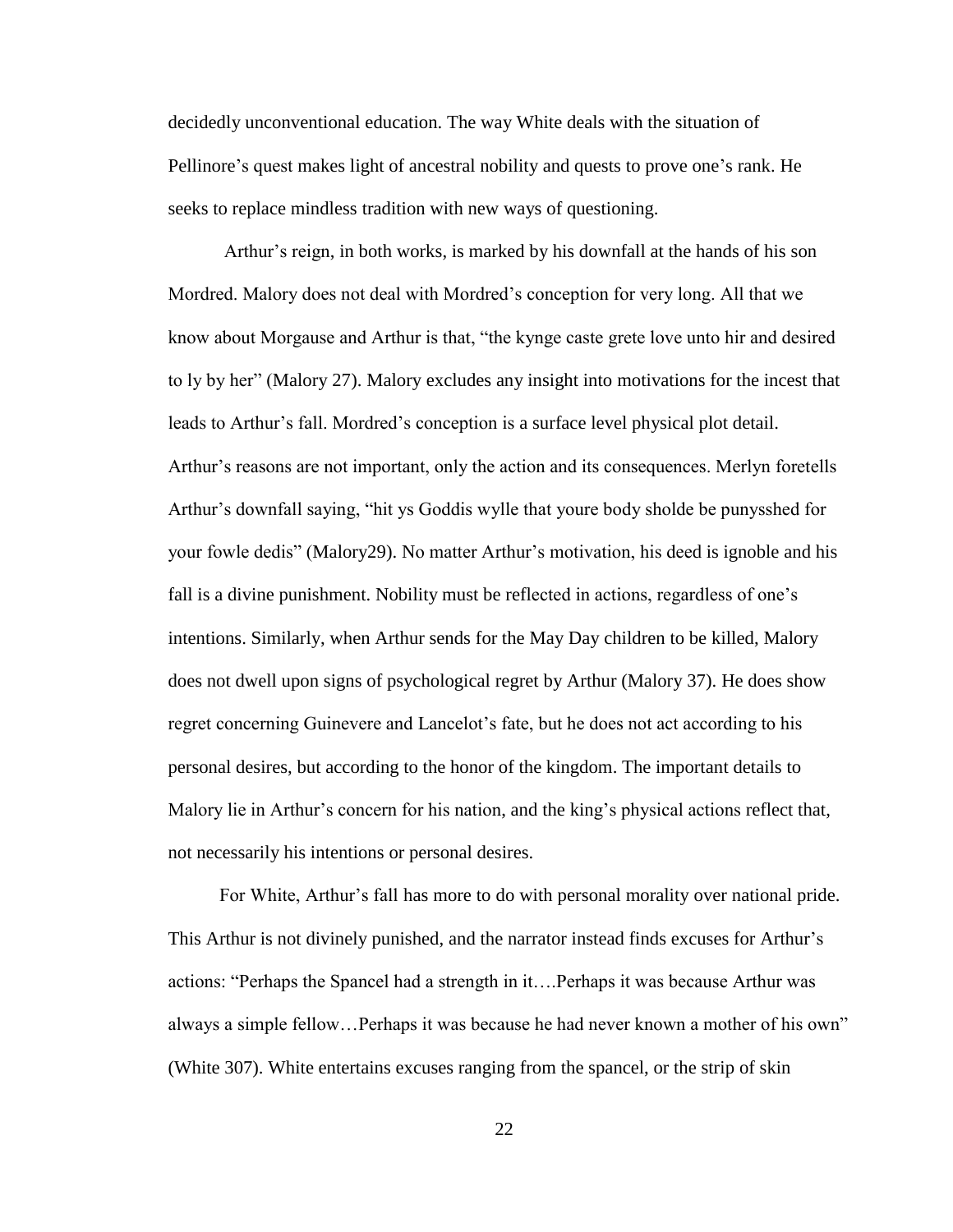which Morgause enchanted to the psychology of Arthur. White's seemingly exhaustive explanations indicate that the fault lay with Morgause. Adderley argues that Arthur's childhood innocence stays with him throughout the work (Adderley 60). White's Arthur is clearly meant to seem innocent, but as White explains, "innocence is not enough" (White 308). The villain is clearly Morgause even though her physical deed is the same as Arthur's. For White, intention holds more weight than actions. This is demonstrated again through Arthur's regret over the murder of the May Day children. Arthur speaks about it as a decision "which has haunted" him, while at the same time disassociating himself from instigating the idea, saying, "I let them make a proclamation" (White 553). White's Arthur has such innocent motives that he feels regret for a wrong that he allowed to happen. Arthur's trusting nature makes him vulnerable to less noble characters, such as Morgause and advisors in his court. Arthur's naiveté reflects his pure heart as he does not anticipate the bad intentions of others.

Through his Round Table ideology, Arthur redefines justice and noble action in both books. Malory's Arthur decrees for the Knights of the Round Table "allwayes to fle treson, and to gyff mercy" and "allwayes to do ladyes….socour: strenthe hem in hir ryghtes, and never to enforce them, upon payne of dethe," as mentioned before, and "…also, that no man take no batayles in a wrongefull quarrel for no love ne for no worldis goodis" (Malory 75). Arthur represents the pinnacle of justice: he believes the strong should protect the weak and fight only for what is good and right. This oath, in part, is Malory's commentary on the Wars of the Roses. The war was fought to decide who was rightfully king, and it would be won by the leader who had the most might. Arthur's idea about fighting for right was Malory's way of encouraging his fellow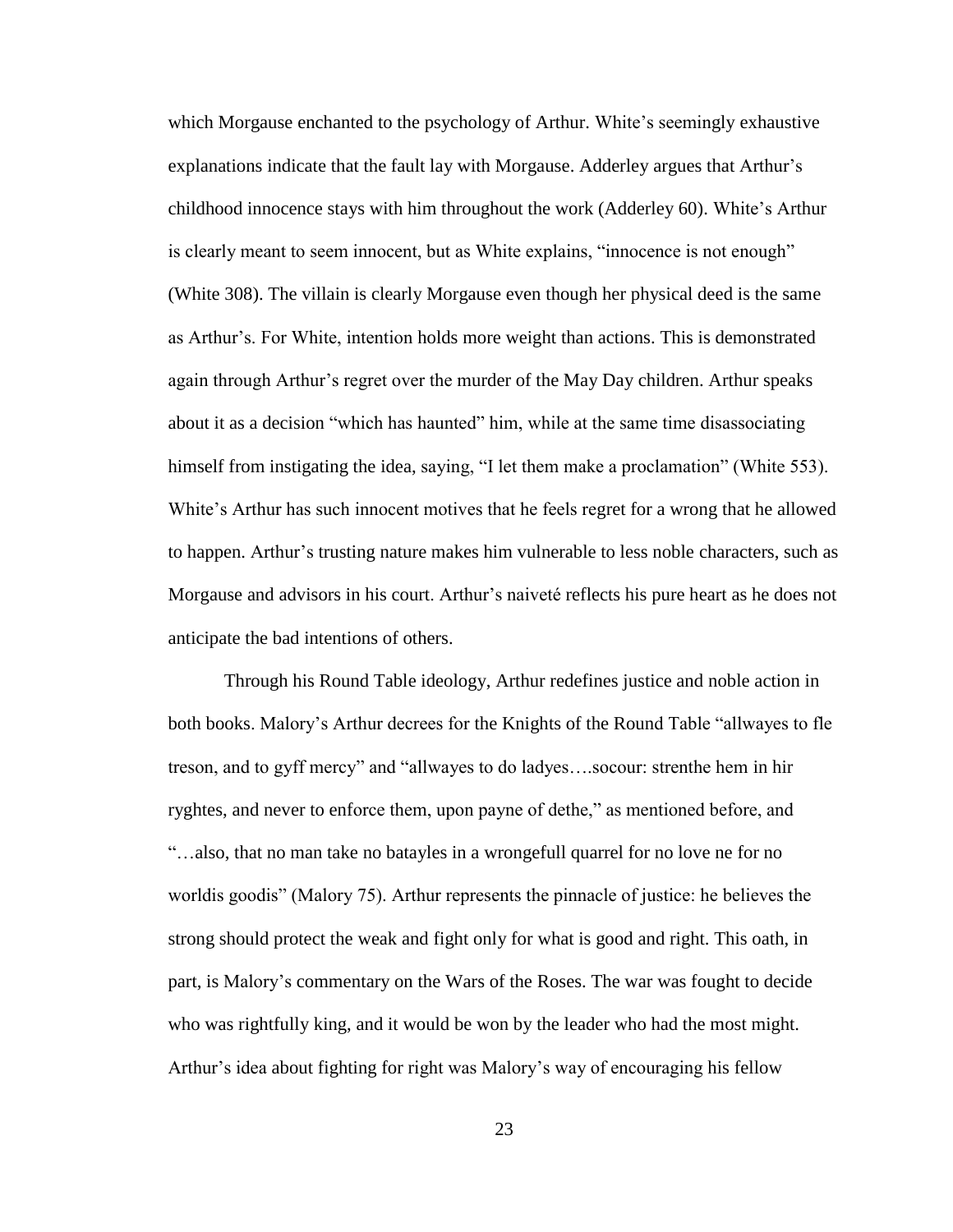countrymen to think about their use of power. Arthur's Round Table calls for men to fight only for what is noble, rather than engaging in senseless battle. Malory surely wanted his readers to consider the division of their country and the tragedy of the violence. Like Arthur, Malory would have wanted his countrymen to flee treason and unite for their own good. The narrator directly addresses Malory's intended audience on this subject when he discusses the dissent in England as Arthur's men turn to Mordred's side, "Lo ye all Englysshemen, se ye nat what a myschyff here was?...Alas! thy sys a greate defaughte of us Englysshemen, for there may no thynge us please no terme" (Malory 708). Malory takes the problem of loyalty directly to the English reading his work and calls for more loyalty to one king. This does not mean Malory is against war altogether. Brewer writes that while he considers the effects of war to be tragic, "Malory does not puzzle over why men should want to war against each other and kill their own kind, or how an antidote can be found...He presents these facts of life and death with a sober acceptance" (*T.H. White's* 224). Malory accepts the reality of war and shows how battle can reveal the inner nobility of men in the right circumstances.

White's Arthur sounds very much like Malory's Arthur in this regard. In *The Once and Future King,* Arthur decides that he will rule the country for its own good and that he will "make the oath of the order that Might is only to be used for Right," the same as in Malory (White 241). This Arthur admits that Might is an evil thing, but believes that it can be directed. Like Malory's Arthur, he wants to use his power to do good. Later in White's work, Arthur learns that this, too, is not sufficient. He realizes that "two wrongs did not make a right" (White 637). He begins to rely on laws, but these lead to a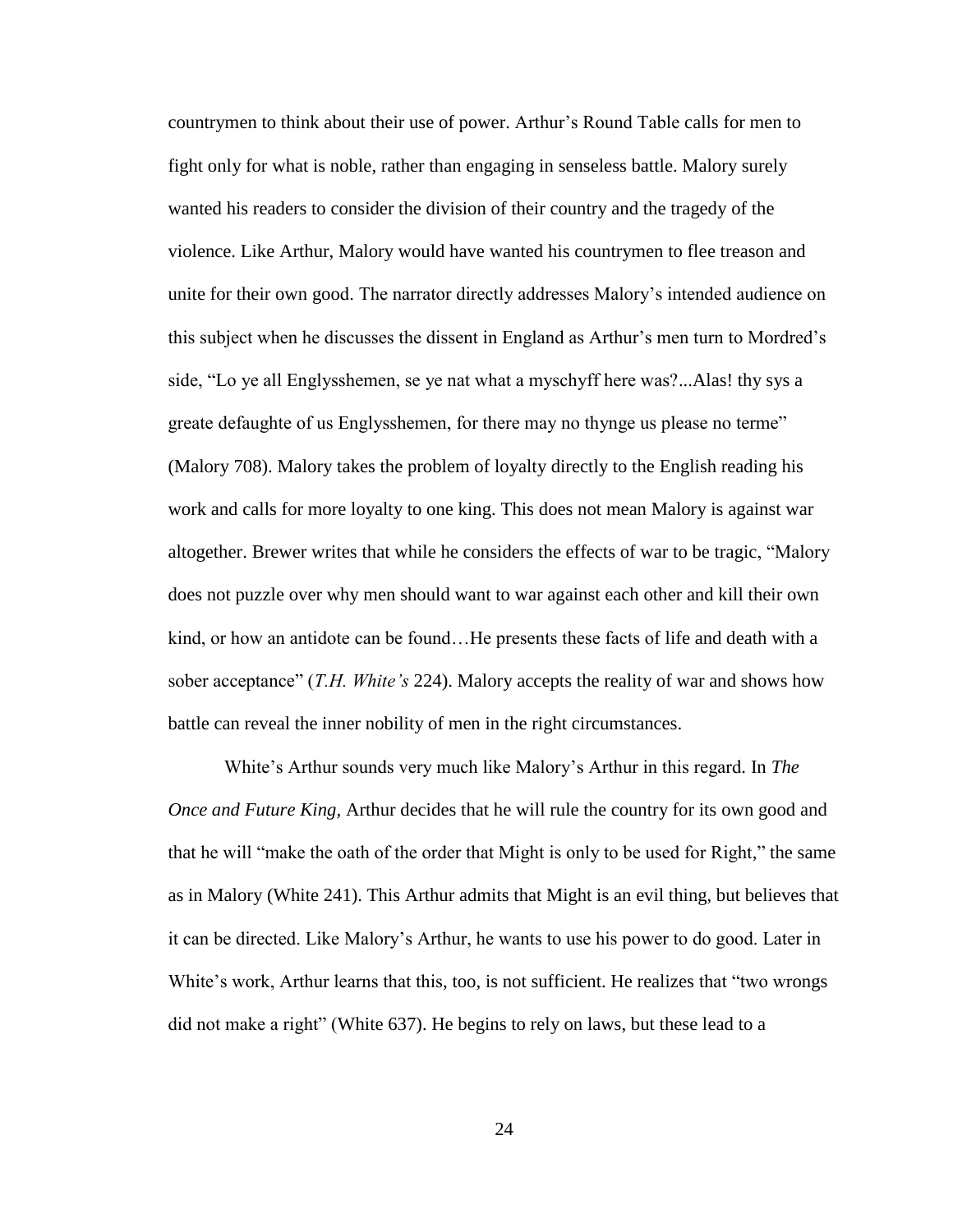"collective might" which causes war, too, and Arthur concludes that man is too limited to make his ideals a reality (White 638).

While Malory upholds a system of innate nobility represented through battle, White's Arthur considers a very different way of government. Arthur proposes many possibilities to explain this phenomenon, one being the idea that "the great cause of war was possessions" (White 640). Arthur has been learning about these more socialist principles since the beginning from the ants and the geese. Although Arthur leans toward accepting this view of a society without personal possessions, he admits "there was something in the old white head which could not accept the godly view" (White 641). With respect to socialism, Francois Gallix believes that "this solution surely could not suit the profound individualism of White" (Gallix 285). He believes that this is why Arthur cannot settle for a passionless society as his remedy for war. It is, however, not only White's individualistic convictions that deter Arthur from accepting a society without ownership, but rather the point which Arthur emphasizes that humanity is too flawed to make it a reality. Nonetheless, not only does Arthur ponder a remedy for the battle which is so vital in Malory, but he considers social ideals that directly oppose the system which Malory's Arthur reveres. White leans toward a society without possessions as an answer, if only it were possible for a wicked earth. In the end, Arthur "could not see the solution" (White 642). Just before Arthur passes his story on to Tom of Newbold Revell, he still ponders the true remedy for war.

As an author writing during the dawn of WWII, White cannot concede entirely to Malory's support of a more unified country taken over for its own good. With Germany using might for its ideas of right, White leaned away from absolute rule and unity, which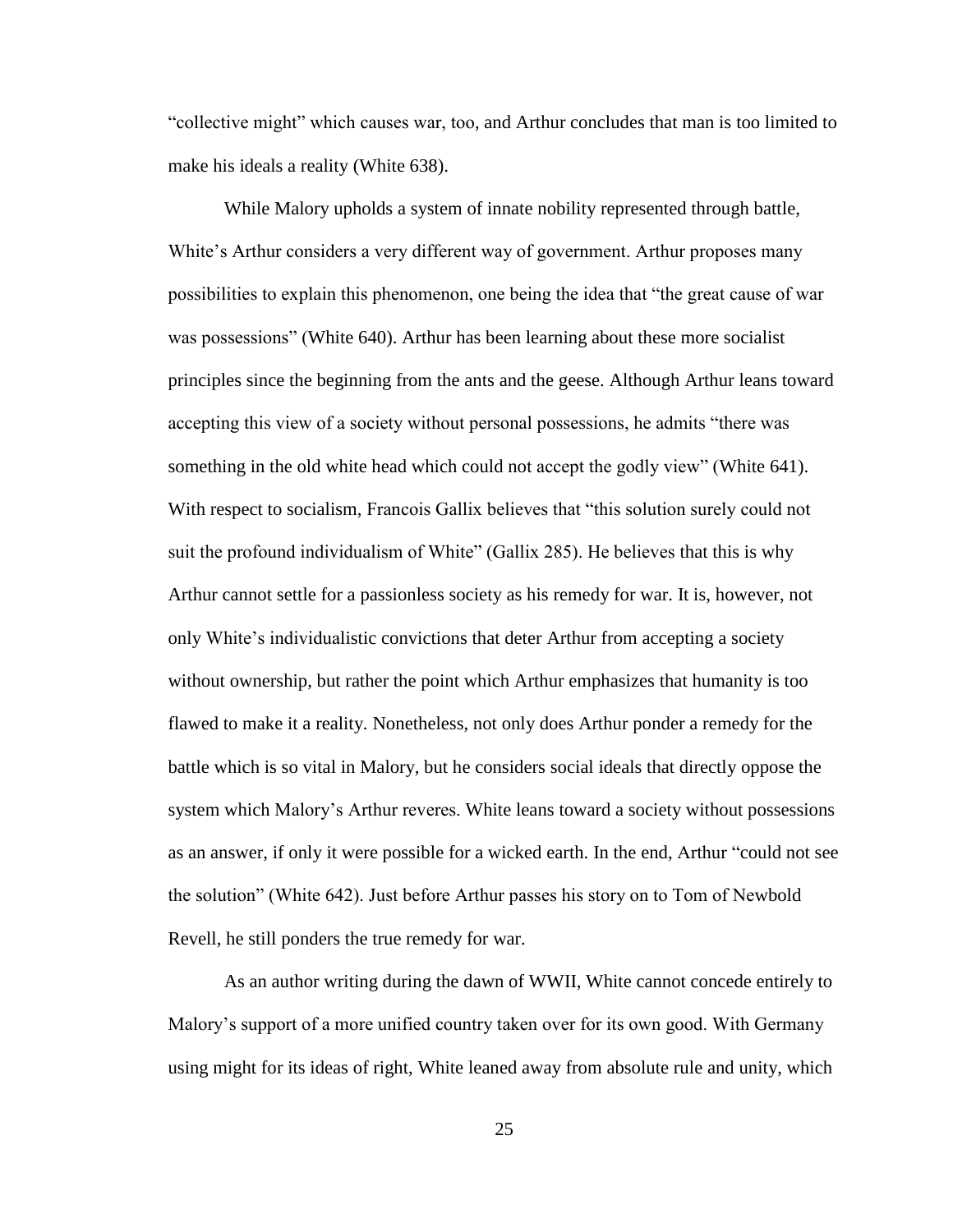Malory desired in response to the civil war of his own time. While Malory's country was a nation in civil turmoil, he had a desire for stability. Arthur's unified nation embodies the stable leadership Malory desired. With a country attempting to take over Europe, however, White could see the evils of domination on a large scale. Yet because socialist ideals are seemingly too holy for a wicked earth and "advising heaven to earth was useless," White's Arthur does not discover the solution to the problem of violence (White 641). He considers the remedy for war in a way that Hadfield refers to as naïve (Hadfield 222). Ironically, Arthur's justice leads to more violence, and Guinevere's just punishment leads to more war. Arthur passes on his search for the key to justice and peace, which he did not find in its entirety. This is what Tom passes on according to White, not a perfect ideal, but the hope of one.

The two Arthurs leave varying legacies. The end of Malory's Arthur implies the possibility of a miraculous immortality: "som men say in many partys of Inglonde that kynge Arthure ys nat dede, but had by the wyll of oure Lorde Jesu into another place; and men say that he shall com agyne" (Malory 717). In *The Morte Darthur*, the rumors claim the writing on Arthur's tombstone reads, "Rex Quondam Rexque Futurus," (Malory 717). While Malory leaves the truth of the matter ambiguous for the reader to decide, he leaves room for the hope of a physical return for Arthur. Arthur's physical wound and possible death indicates that the legacy of Arthur is connected with a man, specifically, rather than an idea alone. The carving on Arthur's sword and the engraving on his tomb frame his reign that began and ended by physical means. Malory's Arthur, if dead, dies in battle. Arthur leaves the world the same way he came into it, through warfare. Arthur's life is marked by battle in Malory, and he is made noble through war.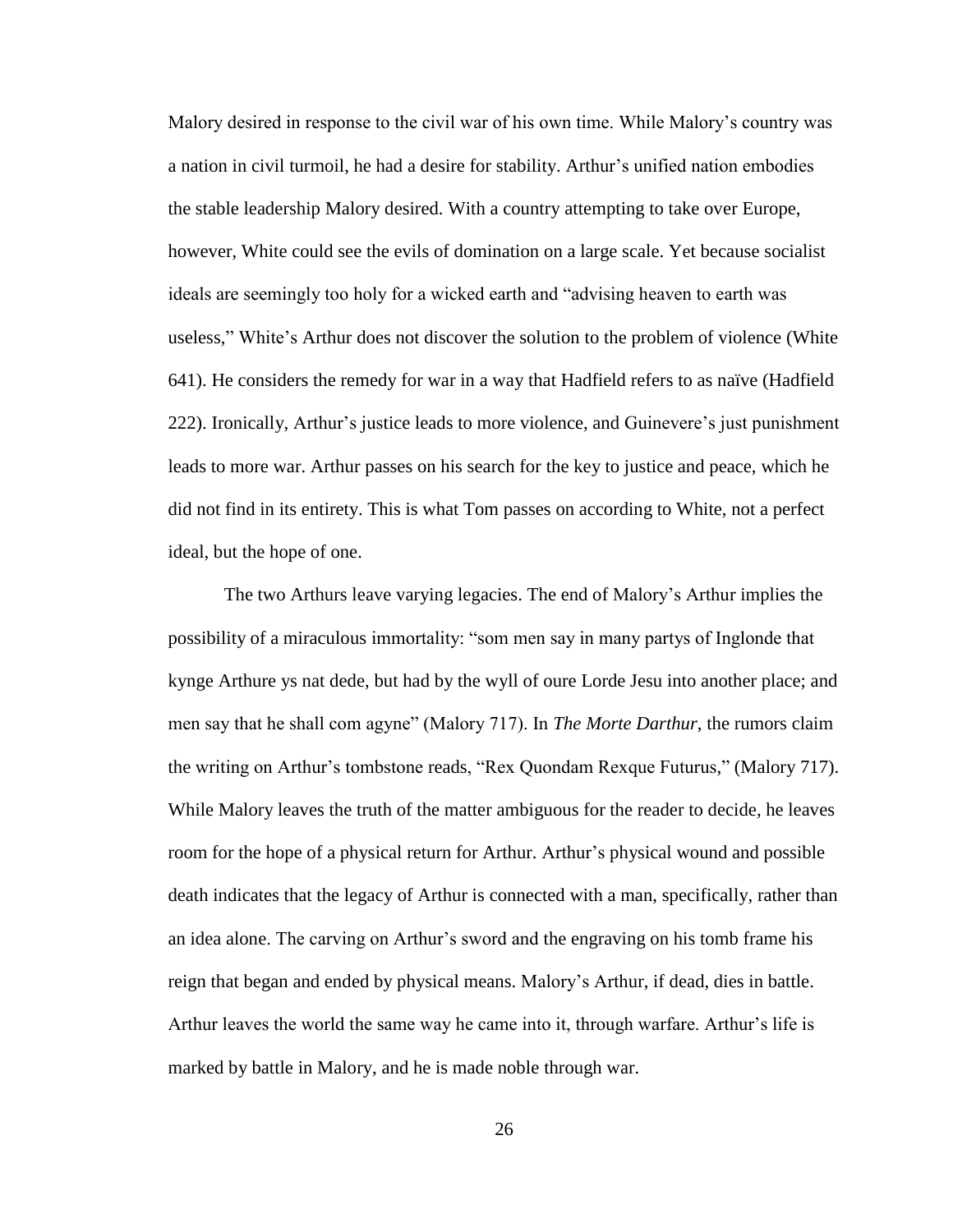White, as a pacifist, does not allow battle to seem as glorious as Malory does. We leave White's Arthur before his fatal battle. We are told that he is fated to die, but this event is not the focus for White. The Arthur of *The Once and Future King* is an ideal more than a physical man. Not only does White omit the battle, but Arthur rises with a "peaceful heart" on that day (White 647). On the one hand, his heart is at peace with his fate. On the other, he is a man of peace, even in battle. Although in *The Morte Darthur*  the king's death is the end of him, White's Arthur lives on through the child, Tom. Wart's story, too, ends the way it began, not with war, but with education. Tom learns the important lessons that Arthur wishes him to carry on. In the end, we are reminded of the hope for a beginning. Unlike physical things which pass away, White's ending shows us that ideas can pass on to the next generation. Like Arthur, Malory, and White, we, too, as learners of these philosophies, have the potential to carry on their legacy.

The two titles reflect this difference. *The Morte Darthur* leads up to the death of Arthur. The work is largely about Arthur's fall and his inevitable end as well as the demise of the key figures in his kingdom. Malory leaves hope for his return for those with faith, but for now, Arthur is a memory. His death is the end of his physical self and at the end of the book Malory writes, "AND HERE IS THE ENDE OF THE *DETH OF ARTHUR*" (Malory 726). White's book is not about Arthur's death. White's work is *The Once and Future King*. These words, written on his tombstone, capture the life of the deceased rather than his death. Arthur is the once and future king; once during his life and in the future as his legacy is carried by Thomas Malory. Arthur is not the actual future king for White, but his ideas are those of the future. White "knew that…the time had not yet come to establish on earth this world without war which he had dreamed with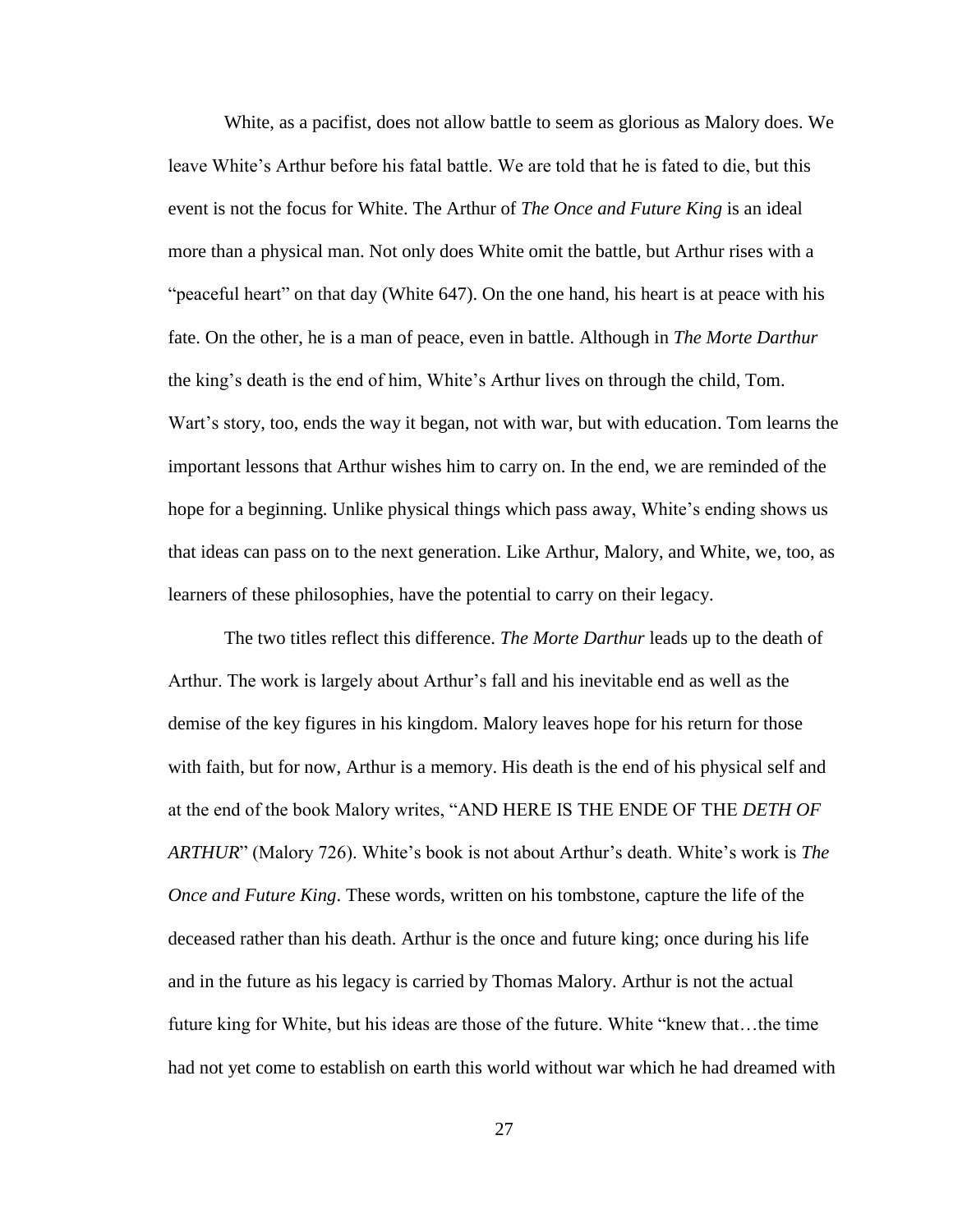Merlyn and King Arthur" (Gallix 293-294). Arthur is the king of the future, because his ideas could not be realized in White's day. His search for a cure for war and his quest for true justice were things of the future in the mind of White, which is why at the end of his work White writes, "THE BEGINNING" (White 647). White believes that the end of reading his work is the true beginning. Only after reading about Arthur's search for justice can the reader take up the torch of Arthur and continue his quest. While White does want his readers to remember the life of Arthur, he stresses the importance of his philosophies over his physical life.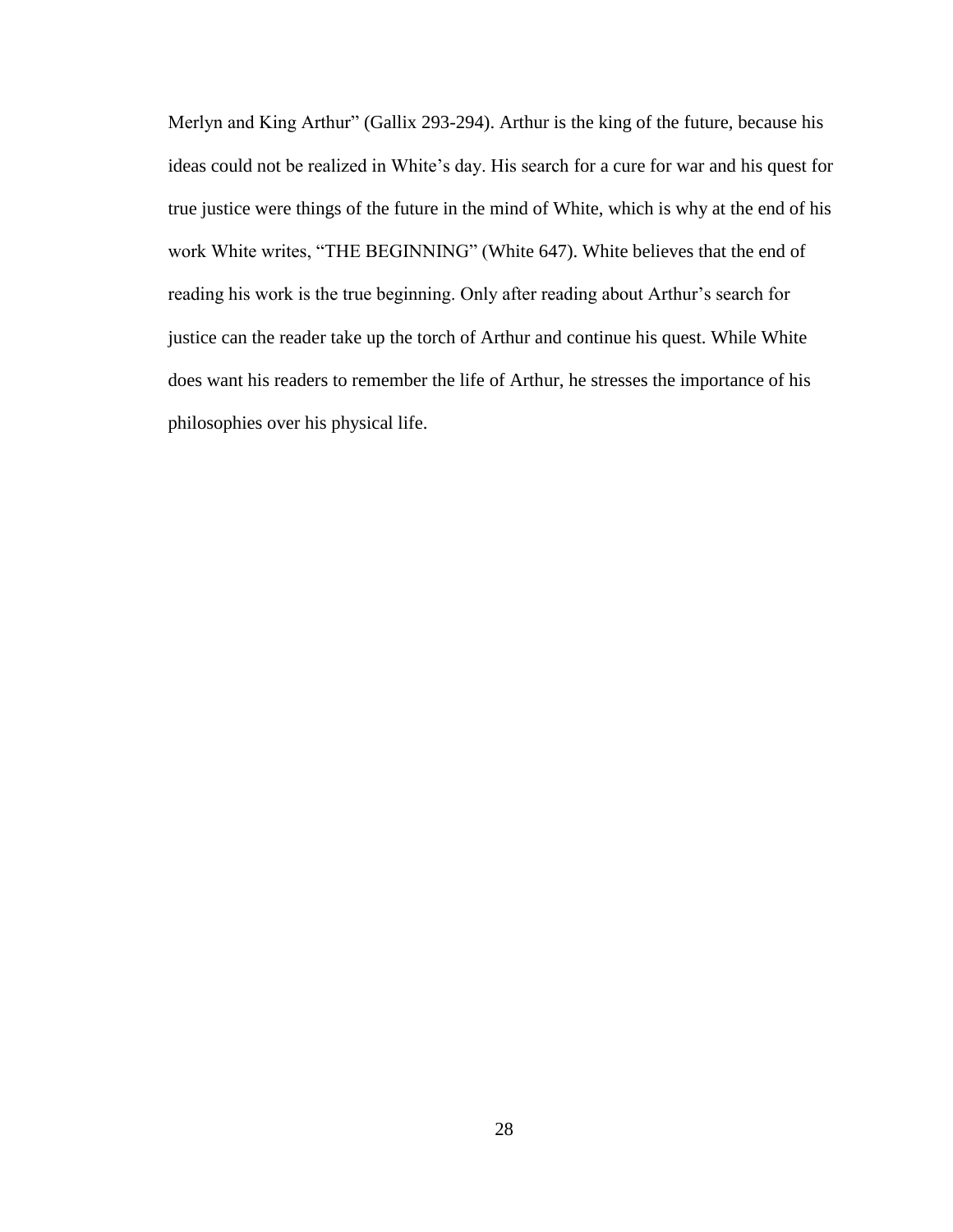#### CHAPTER TWO

### Merlin: A Cleric and a Scholar

Throughout the works of Malory and White, Merlin remains the pinnacle of wisdom and noble character. As Arthur's mentor, Merlin provides the knowledge necessary for a noble king, but this knowledge varies from Malory to White. Carol E. Harding claims that Merlin is "a creature of his time and place, reflecting the concerns of his authors" (Harding 155). Just as the character of Merlin changes from Malory to White, so does Malory's Merlin diverge from earlier characterizations in which he is the son of a Roman Emperor (Harding 51). His family and his birth grant him his social status. In Geoffrey of Monmouth's version, we meet Merlin as a child who is quickly revealed to be the son of a nun and a demon (Geoffrey 134). Geoffrey depicts Merlin as a mystical figure with knowledge far beyond his faculties as a child. His mysterious prophecy of beasts, along with his birth, marks him as an ambiguous figure with questionable intentions: "Merlin is no Christian saint here. If anything, his birth reeks of demonic origins" (Harding 51). For Geoffrey, the importance of Merlin's birth lies in the compilation of good and evil that conceived him, and therefore his own nature is all the more mysterious.

Although Malory does mention Merlin's demonic parentage, "for cause he was a devils son," he does not focus on this aspect of Merlin (Malory 77). In Malory, Merlin is a mouthpiece for God's prophecy and judgment. He professes many of God's ordained punishments Malory skims over Merlin's demonic heritage as to avoid connecting him as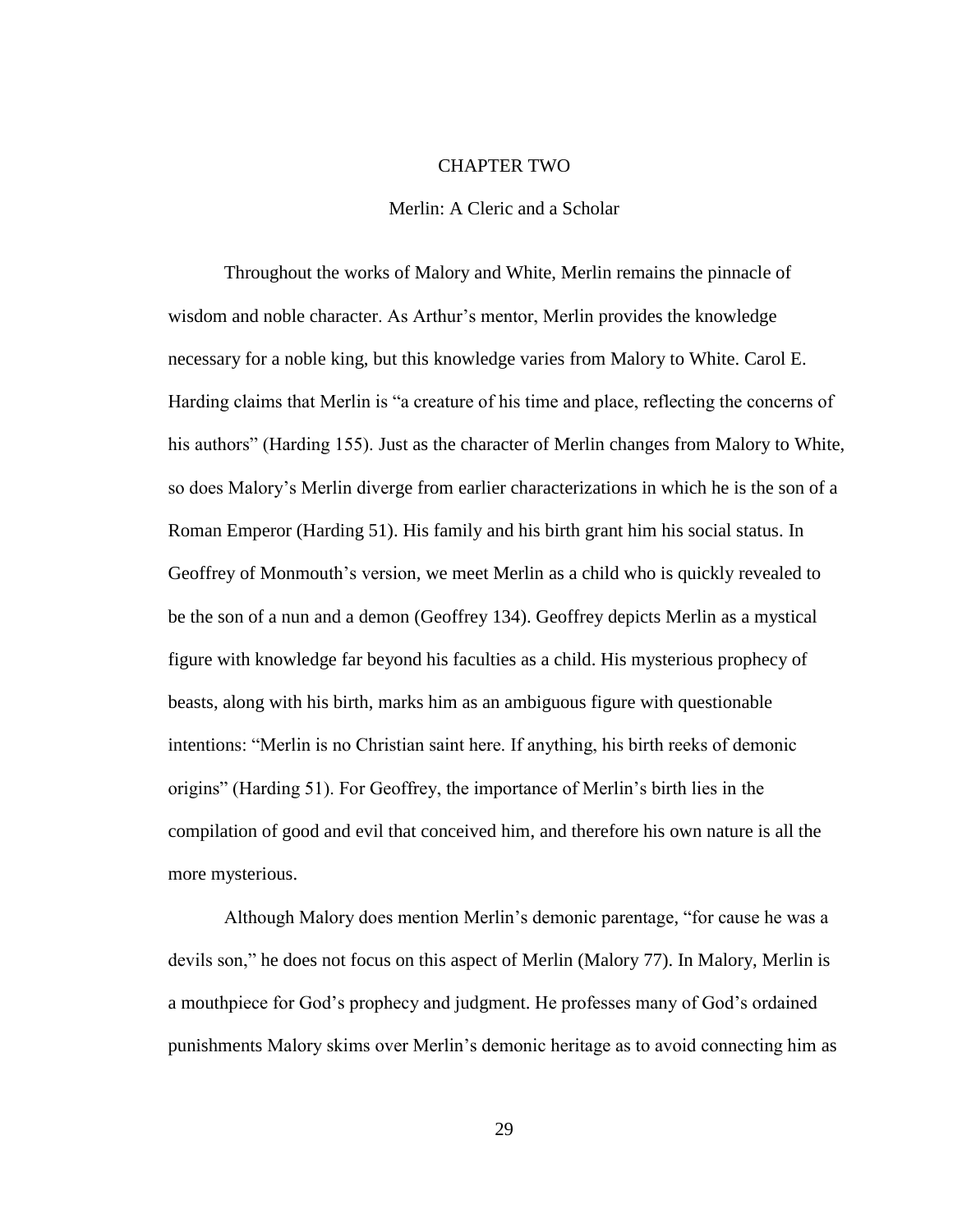closely with the demonic as Geoffrey had. Instead of aligning Merlin with the demonic, Malory connects Merlin with heavenly power.

Malory also omits the transfer of Stonehenge to England, during which Merlin uses engineering to move the impossibly heavy stones (Geoffrey 166). This early version of Merlin demonstrates his earthly knowledge with his use of science. White resurrects Merlin's connection to earthly science, but for Malory, Merlin is significant as God's instrument in the life of Arthur, rather than as a character of earthly importance.

In *The Morte Darthur*, we meet Merlin not as a child, but with respect to the conception of Arthur. Merlin enters the story as an advisor to King Uther, and highlights his significance as a political guide. His social status is partly political, stemming from his connection with Arthur and Uther before him. He holds much power because of their trust in him.

Wendy Tibbets Greene believes that Merlin holds power over Arthur's decisions and that he "stage-manage[s]" events (Tibbets Greene 58). Merlin uses his political influence to orchestrate many elements of the story, both military and domestic, but his power does have a limit. Despite his warnings, Arthur marries Guinevere, and Merlin must sit back and accept it as fate. As Harding explains, for Malory "Arthur is pictured as politically, martially, and personally independent of Merlin, taking or leaving advice as it suits him" (Harding 145). As a member of Arthur's court, Merlin cannot control the actions of his king.

White makes Merlin into a hermit living outside of the societal hierarchy. His initial position is that of a tutor hired by Sir Ector. Social nobility is not an important part of Merlin's character; in fact, he does not seem to revere social nobility at all: "What is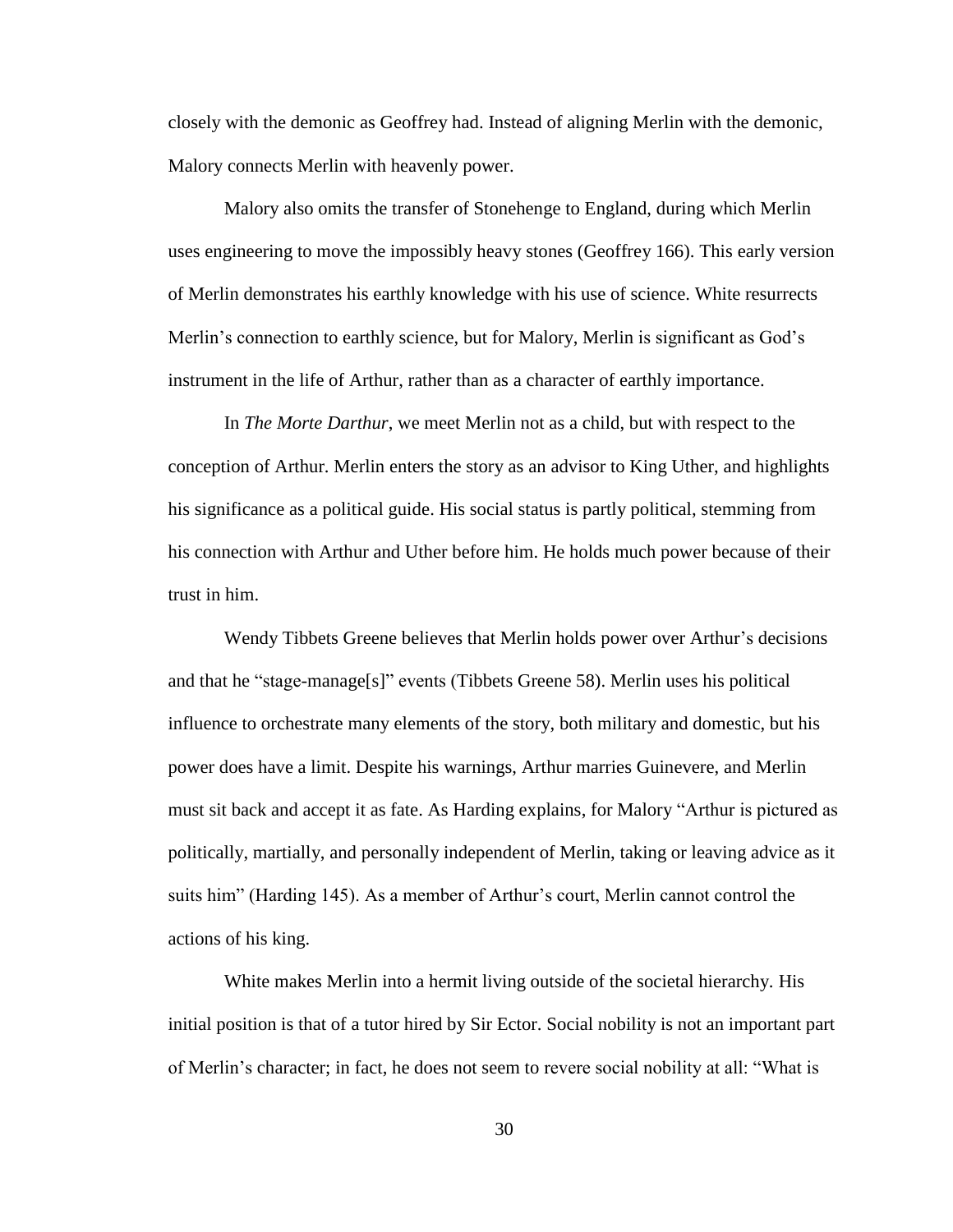all this chivalry, anyway? It simply means being rich enough to have a castle and a suit of armour, and then, when you have them, you make the Saxon people do what you like" (White 218). White's Merlin, on the other hand, does uphold modern Christian humility and encourages Arthur to "consider the lot of the common soldier, who is the one person that gets hurt" (White 229). Malory's Merlin focuses mainly on the fate of Britain, but White's Merlin is much more interested in the common individual.

Even when Malory's Merlin advises against violence, he is motivated by the triumph of Arthur's kingdom rather than the individual safety of his knights. Merlin advises Arthur against fighting Pellinore because, "he woll nat lyghtly be macched of one knyght lyvynge" and "he shall do you good servyse in shorte tyme" (Malory 35-37). Pacifist ideals do not motivate Merlin's call for peace here, but instead he considers the safety of his king and the future alliance of Pellinore. Merlin interrupts Arthur's first military campaign as king when the bloodshed becomes too excessive, chiefly to avoid God's displeasure (Malory 25). Malory's Merlin is a war advisor with God's will and Arthur's victory in mind. Soon after Arthur takes the throne, Merlin advises him to ally with Ban and Bors, and to promise aid in their war against Claudas so that "they wil come and see kynge Arthur and his courte to helpe hym in hys warrys" (Malory 13). Malory's Merlin does not shy away from battle, but he considers Arthur's victory, the fate of his kingdom, and the will of God as being of foremost importance.

White's Merlin has a pacifist approach to his views on war: "Life is too bitter already, without territories and wars and noble feuds" (White 225). As D. Thomas Hanks explains, White's Merlin is indeed a military advisor; however, this Merlin is open about his pacifist views and clear that war in general is immoral ("T.H. White's Merlyn" 110).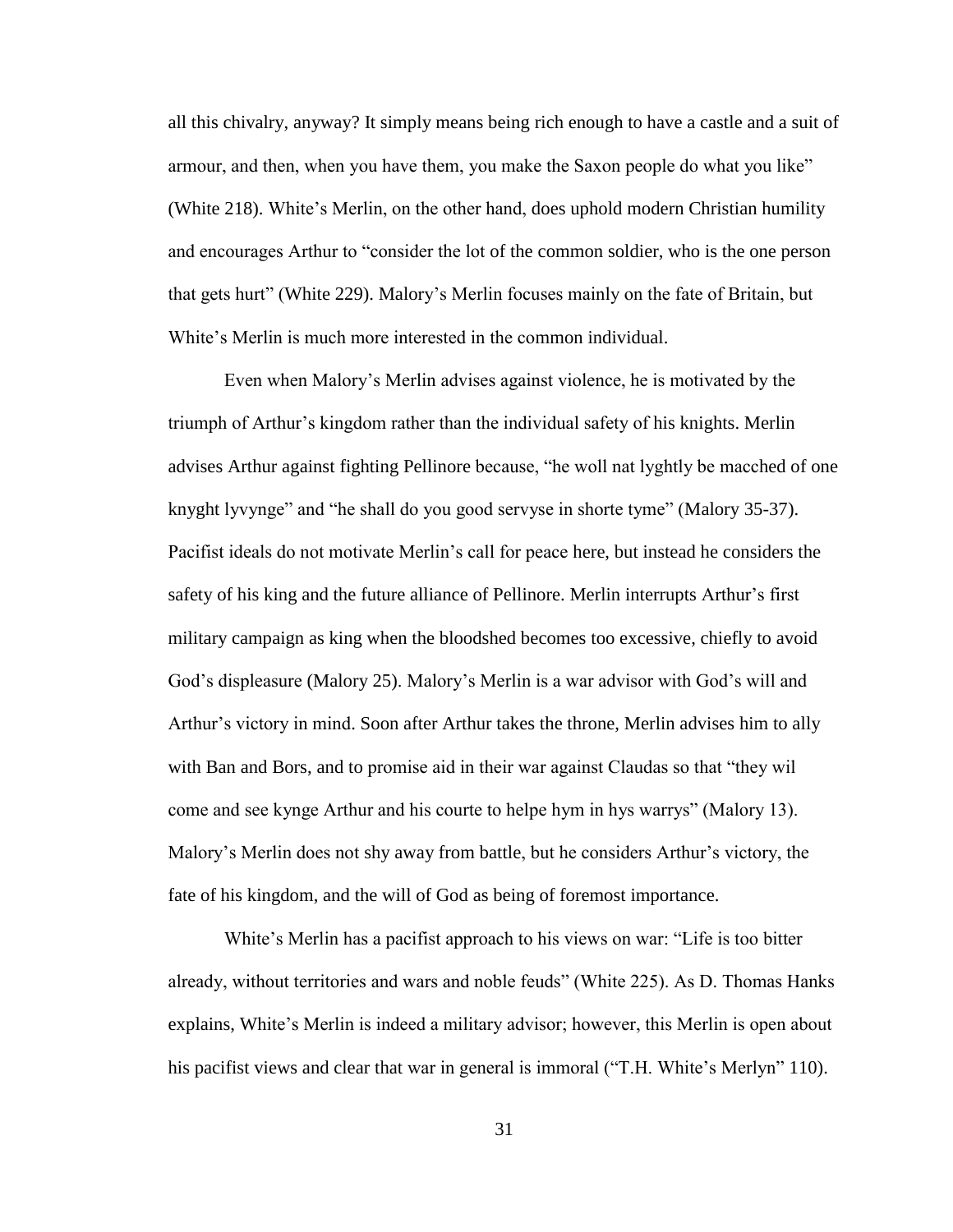In *The Once and Future King* Merlin teaches Arthur that "wars are a wickedness, perhaps the greatest wickedness of a wicked species. They are so wicked that they must not be allowed"; however, he provides one exception: "when you can be perfectly certain that the other man started them, then is the time when you might have a sort of duty to stop him" (White 226). Merlin believes men should not initiate war for the physical benefit of a nation, but due to moral obligations. At other times he does not agree with Arthur's use of might such as when he says that "Arthur is fighting the present war…to impose his ideas on King Lot" (White 261). Merlin claimed that Jesus "made it clear that the business of the philosopher was to make ideas available, and not to impose them on people" (White 261). Merlin therefore disagrees with Arthur's war and reveals the unholy nature of it, even if the ideas being imposed are Christian. Critics argue over Merlin's inconsistency on his view of war. Hadfield argues that Merlin's changing beliefs reflect the debate structure of the work (Hadfield 209). Brewer believes that "he had to try out different positions" ("Some Comments" 131). Merlin seems unsure of his stance of war, just as White is unsure. Brewer writes that at the end of World War II, White believed that England must be defended ("Some Comments" 134). White's change of heart may reflect uncertainty similar to that of Merlin's wavering tolerance for war. Merlin, like White, leans toward accepting war as a means of defense. Malory's Merlin, however, accepts war as necessary for the benefit of Arthur's kingdom.

Harding examines how Merlin represents the religious views of each of his authors (Harding 151). In Malory, Merlin is a figure of religious prophecy. His magic has a ritualistic nature. When Balyn dies Merlin makes a prophecy over his sword saying, "there shall never man handyll thys swerde but the beste knyght of the worlde" (Malory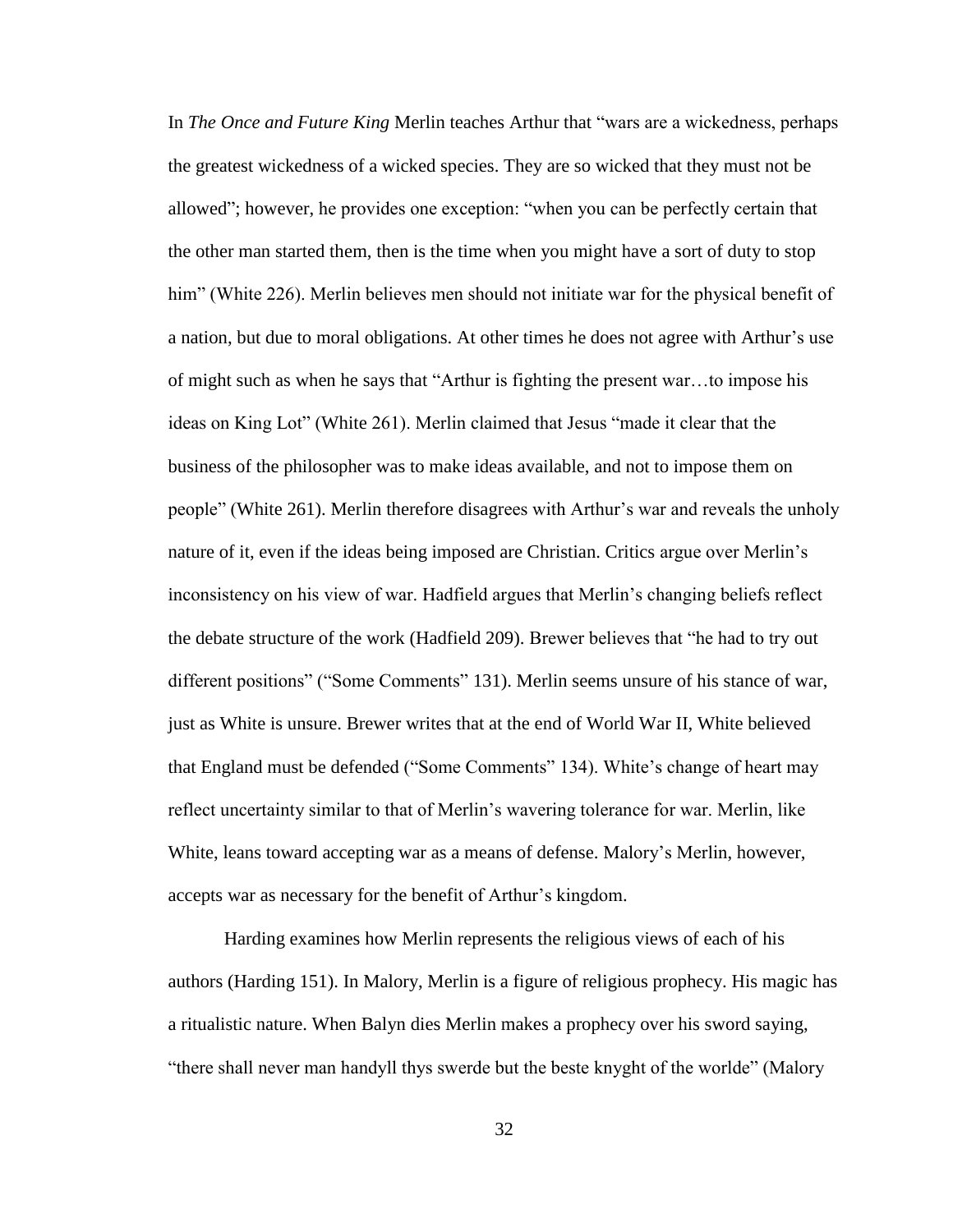58). He then places the sword in marble hovering above the water (Malory 58). Here, as in many cases, he uses his magic as a ritual to solidify prophecies from God. Merlin performs a miraculous act rather than a magical feat. Merlin has no supernatural wisdom of his own, but he is a prophet meant to reveal God's providence. Rachel Kapelle discusses the prophecy of Merlin by saying that "destiny, fate, chance, and God are all involved" (Kapelle 59). Many times Merlin's prophecies reveal an inescapable fate brought on by God's justice. For example, he predicts Pellinore's fate by declaring: "ye shall se youre best frende fayle you whan ye be in the grettist distresse…And that penaunce God hath ordayned you for that dede" (Malory 75). Merlin gives out God's penance with religious authority. Malory's Merlin uses his miraculous abilities to display God's power and providence in a physical way.

Merlin transforms his physical form to reveal prophetic truths, such as when he comes to Arthur as a child and as an old man to reveal "Goddis wylle" that the king will be punished for his deeds (Malory 29). Mark Lambert claims that before Malory, Merlin's appearance in alternative guises had been part of his characterization as a trickster (Lambert 116). Malory's unwillingness to portray Merlin in this manner leads to an ambiguous character with no clear motive. Merlin's transformations seem to place him above the events of the plot. Merlin uses his varying forms to relay messages from God rather than advice from his own mouth. Merlin's role as prophet gives him a noble position higher than earthly existence.

White's Merlin does not disguise himself to present prophecies, but he changes Arthur's form to provide him with natural knowledge of the world. In *The Once and Future King,* Merlin is a scholar much like White. Rather than prophesying about beasts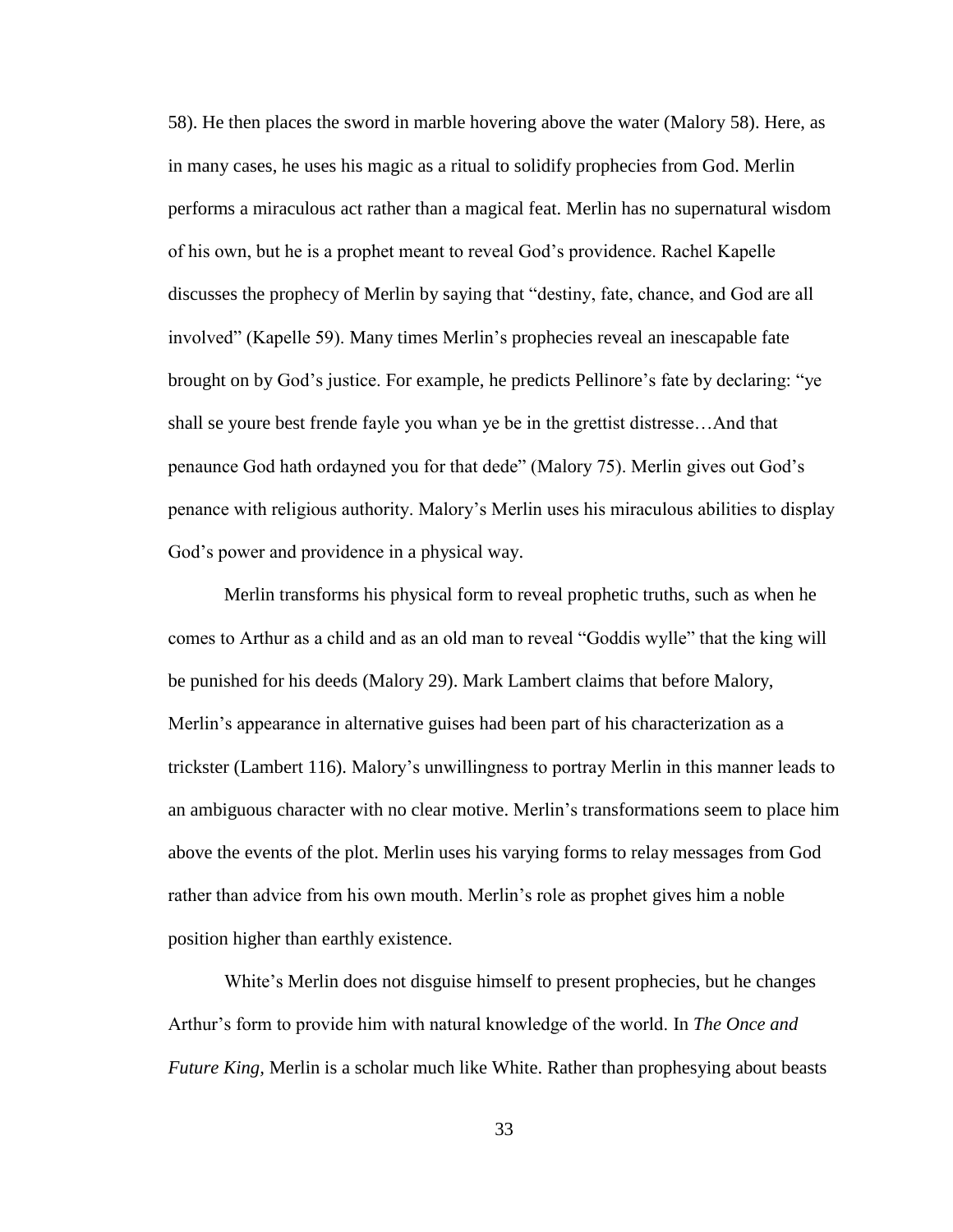that represent men, as in Geoffrey of Monmouth's version, White's Merlin transforms men into beasts to demonstrate societal truth. White explains that Merlin's foreknowledge comes from living backwards in time. Merlin's knowledge is not prophetic, but an outcome of his irregular placement in space and time.

Merlin's teachings are not otherworldly in the way his prophecies are in Malory. White, instead, brings Merlin back to the tradition of earlier romances and makes his character comedic, though no fool. Through humor Merlin becomes more likable and relatable in the eyes of the reader. With his initial appearance he is described as being "streaked with droppings over his shoulders" (White 23). Although the character of Merlin is earnest with his views, he presents his ideals in humorous ways such as when he says, "I always say that stupidity is the Sin against the Holy Ghost" (White 216). White respects Merlin's views, but his character is farcical at times and, therefore, likable.

Merlin's foreknowledge in *The Morte Darthur* enhances his authority and gives him power over the plot at times. Since the birth of Arthur, Merlin plays a part in orchestrating Arthur's destiny. While Merlin seems to have the ability to see the future, and uses it to shape events, Greene calls into question Merlin's motives for keeping certain truths to himself: "Arthur might reproach Merlin for not telling him of this halfsister," for instance (Tibbets Greene 58). Greene suggests "either his knowledge of coming events is incomplete…or he believes that he can change the pattern of events to come" (Tibbets Greene 59). Kapelle tells us that while in some cases Merlin's prophecy encourages the listener to change the future, other times the future is not meant to be changed (Kapelle 60). In the case of the war with the eleven kings, his prophecy provokes action: Merlin stops battle to deflect God's anger (Kapelle 62). In other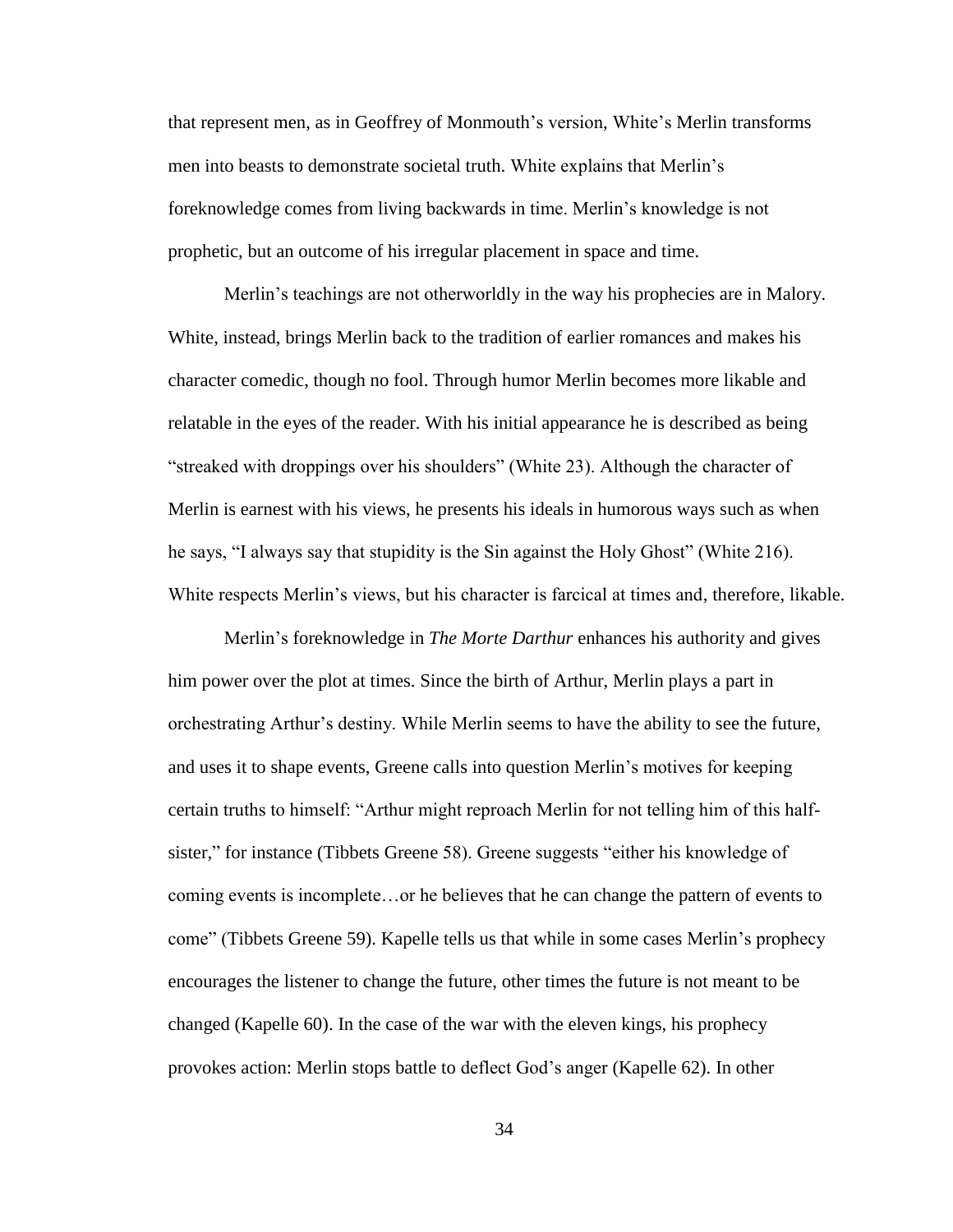situations, such as in the fates of Balin and Pellinore, Kapelle tells us these characters are not meant to prevent their fates, since these are punishments dealt from God (Kapelle 63). While Merlin warns of unfortunate actions when he can, his acceptance of God's will is not meant to be criticized, as it might be by a modern reader such as Greene. Malory portrays Merlin's resignation to fate as noble. Other characters, as Kapelle points out, are not as noble in their acceptance of God's punishment (Kapelle 73). When Arthur learns of his destiny, he reacts by calling for the killing of the May Day children (Malory 37). The people put the blame for Arthur's actions on Merlin because of his prophecy; as Kapelle writes, "this prediction was not intended to provoke action, but Arthur automatically sought to use the information" (Kapelle 76). Merlin is a foil to the other characters that deny their fates and respond with futile actions. He accepts his own fate and does not make any vain attempts to escape imprisonment by Nimue. His surrender to God's providence and to fate makes him much nobler than the prideful characters who believe they may escape fate.

White's Merlin is not so much a noble prophet, but a forgetful old man. He frequently mixes up time periods and forgets which events have occurred, as any man would if he were made to live backwards. In particular, Hadfield discusses Merlin's lapse of memory when he forgets to warn Arthur about Morgause. Hadfield claims that this implies that Merlin's warning could have changed Arthur's fate (Hadfield 216). Adderley offers a persuasive argument when he claims rather that "Merlyn knew what would happen, but his efforts were not supposed to reverse fate: that the dream is to be kept alive is the fate" (Adderley 57). Knowing Arthur's inevitable fate, Merlin teaches him for the purpose of passing on his legacy to the future. Perhaps, too, Merlin fears the damage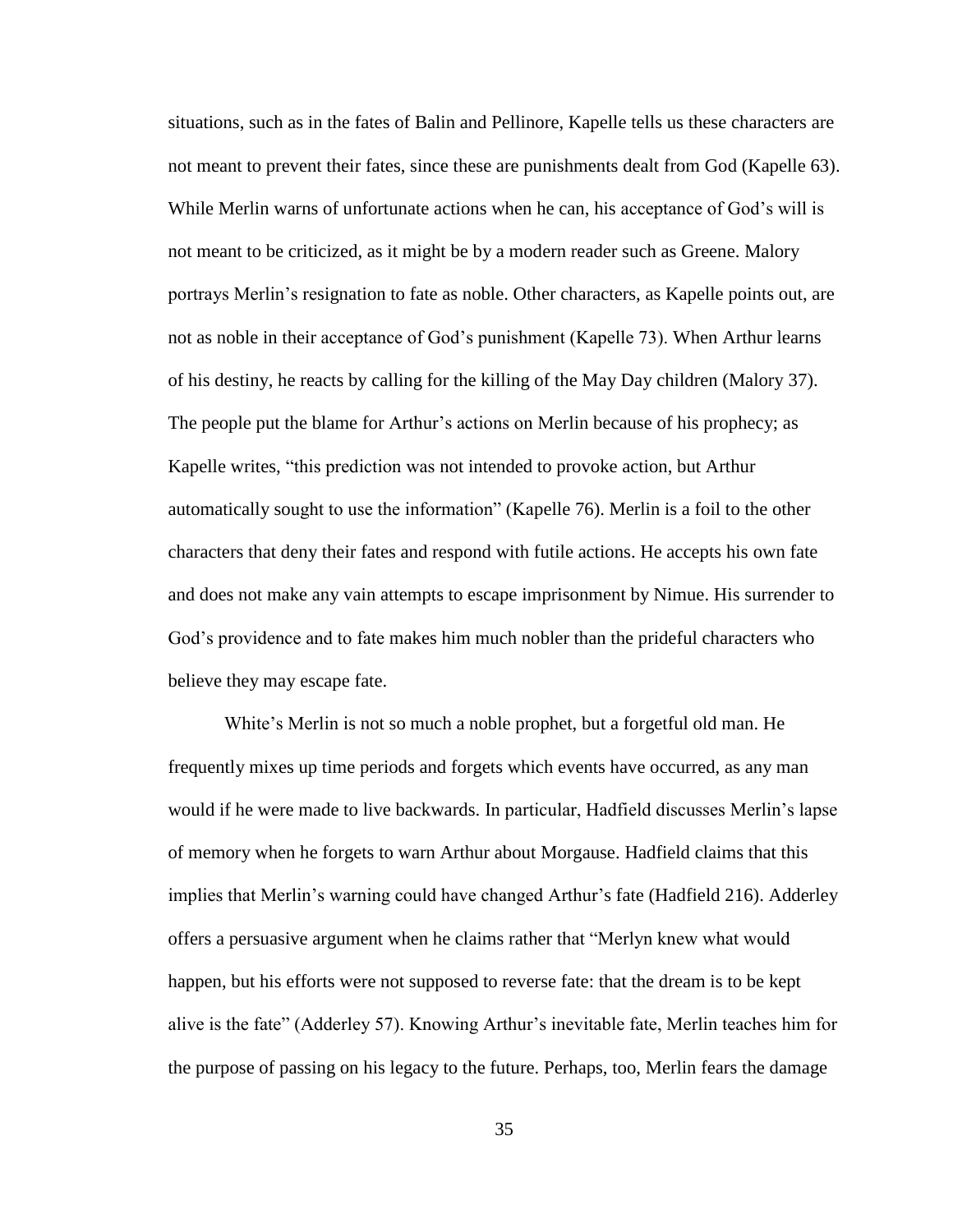he may cause to the space-time continuum. Nonetheless, for all his knowledge, White's Merlin remains just as affected by the events of the plot as any other character. For the twentieth-century reader, Merlin's lapses make him a more sympathetic character.

Much like Malory's Merlin, however, this imperfect Merlin looks the other way at times. When Arthur is working through his new idea that might is not right, he looks to Merlin to confirm that he must use his might to enforce right and he childishly asks, "Have I guessed it?", to which Merlin does not respond (White 240). Here, Merlin obviously recognizes Arthur's mistake but does not correct it. This is not a lesson in God's will, but in the nature of learning. White's Merlin allows Arthur to fail for the sake of Arthur's education.

As Hanks argues, White's Merlin is connected with Christianity, and the character implies within the story that he was "sent" as if he were an agent of God ("T.H. White's Merlyn" 105). White portrays Merlin as a theologian with modern Christian beliefs. Merlin does not emphasize God's judgment and purification from sin, but he presents ideas and stresses the importance of learning: "pure science, the only purity there is" (White177). Merlin's religion is not based on physical rituals or prophecies from God, but instead he emphasizes intellectual philosophy, which he imparts to Arthur. This twentieth-century Merlin is a representative of a more contemporary Christianity, which stresses mercy and love of fellow man over ritual and penance. White's Merlin is not less connected with Christianity, but he portrays a different form of religion than the older tradition of Malory. As flawed as Merlin may seem, White portrays him as a wellintentioned man. The war advisor in Malory's account becomes a teacher of peace consistent with White's own beliefs.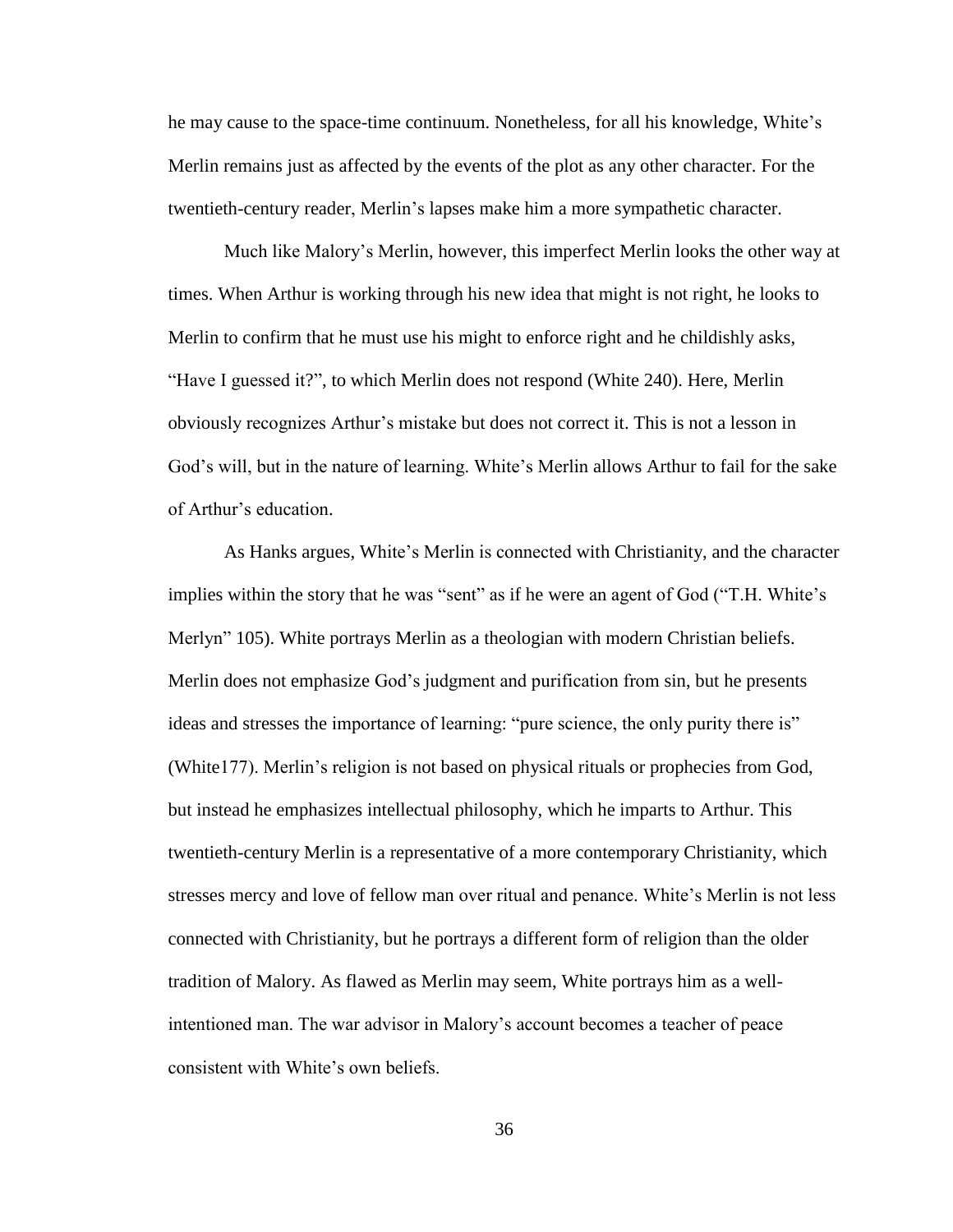#### CHAPTER THREE

#### Arthurian Queens

Through Guinevere and Morgause, Malory and White convey differing ideas of what makes a woman noble. Malory depicts the characters of these women through their relationship to men and their knightly quests. White, however, gives his female characters more complex personalities. The women of *The Once and Future King* have identities that are more personal with worth even beyond their relationship to men or religious vocation. Through the characters of Guinevere and Morgause, both authors reveal the noble and ignoble qualities of women, in their own personal views.

Maureen Fries writes that "Arthurian women are essentially ancillary" and "must therefore be considered in relation to the male heroic roles they complement or defy" (Fries 61). They do not necessarily have the option to go on adventures to gain nobility through quests or displays of prowess; as Fries explains, men are the "agents" while women are the "instruments" for the heroes' deeds (Fries 63). Women are the means by which Arthurian men triumph or fail and, at times, women help define the relationships between men. Although Malory's women are secondary, White makes his female heroines and villainesses more three dimensional. He considers their motives and provides them with complex personalities. Even so, Elizabeth Brewer writes that White found it hard to understand women and his female characters. White's personal journal reflects his struggle to understand the character of Guinevere especially. Brewer claims his difficulty to understand women is linked to his schooling which allowed little contact with females in any form. She attributes his difficulty with the Arthurian love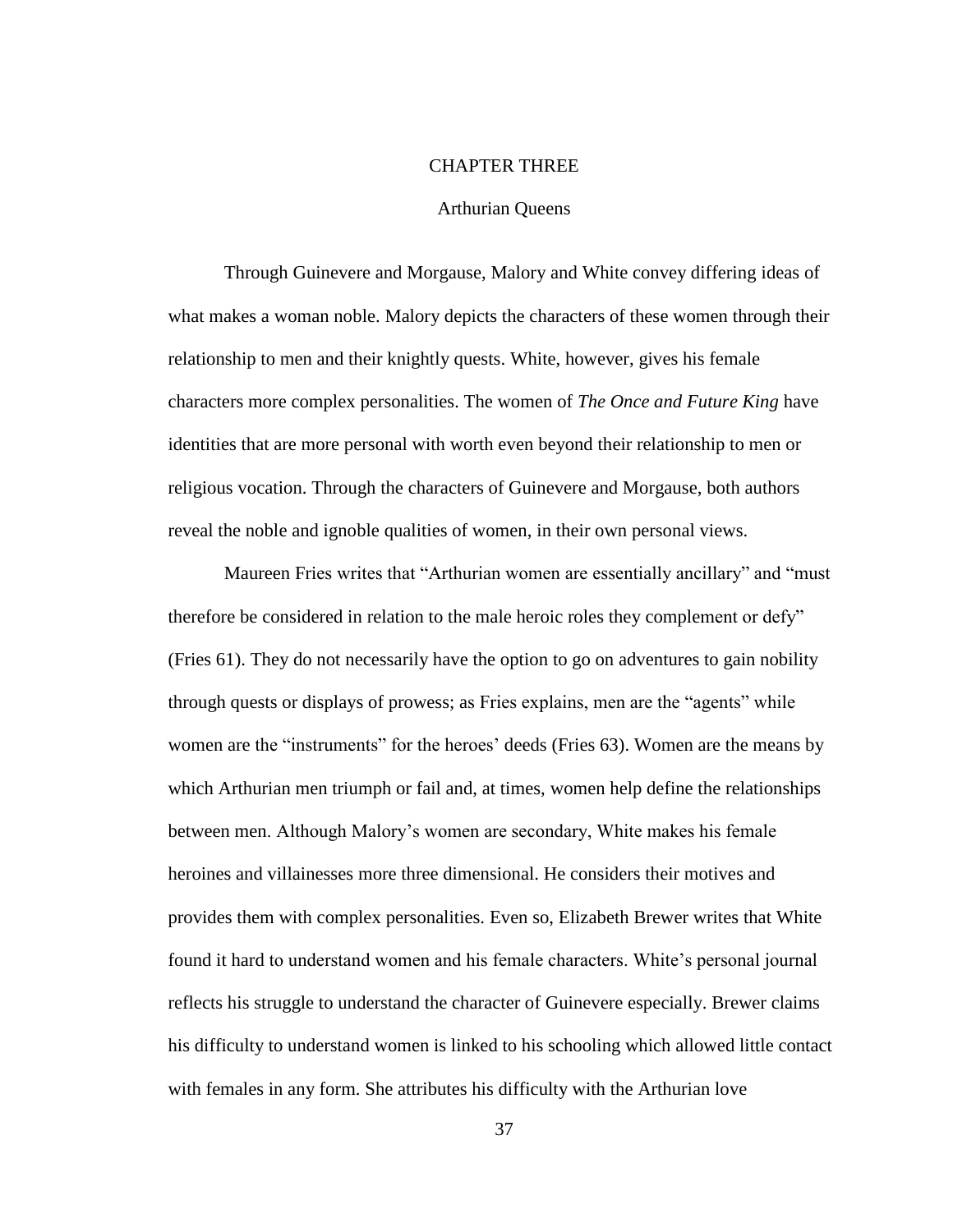relationships to the fact that he never found a happy relationship himself (*T.H. White's* 79, 87). Nonetheless, White presents a strong opinion of feminine nobility. White writes a century after the emergence of the cult of domesticity, a school of thought which emphasizes women as the moral guide and heart of the home, therefore, his views on women are influenced by this thought. Women obtained new political rights in the eighteenth and early twentieth century, and they were no longer considered possessions, but able to own their own property without a husband. While the early twentieth century acknowledged that women had their own identities and beliefs, it also created a standard for women as the heart of the home. Women were not seen as political leaders, but foremost as mothers.

Malory presents his high-born women with political status inherited from fathers and gained through marriage to their husbands. In Geoffrey of Monmouth's account, Guinevere's marriage to Arthur signifies political achievement for the king; Malory follows the tradition that Arthur's marriage to Guinevere is political when Arthur reveals his motives for marriage: "My barownes woll let me have no reste but nedis I must take a wyff" (Malory 59). One of Guinevere's purposes as Arthur's wife is to continue his royal line. Due to her barrenness, Arthur has no other heir besides Mordred, leading to broken loyalties. Guinevere's childlessness, for Malory, is a political issue for the whole kingdom more than a personal dilemma. Just as their marriage is a political alliance, so, too, is her adultery political treason (Edwards 48). Guinevere's dowry of the Round Table brought Arthur's knights together, symbolically, yet she plays a part in Arthur's political downfall as well.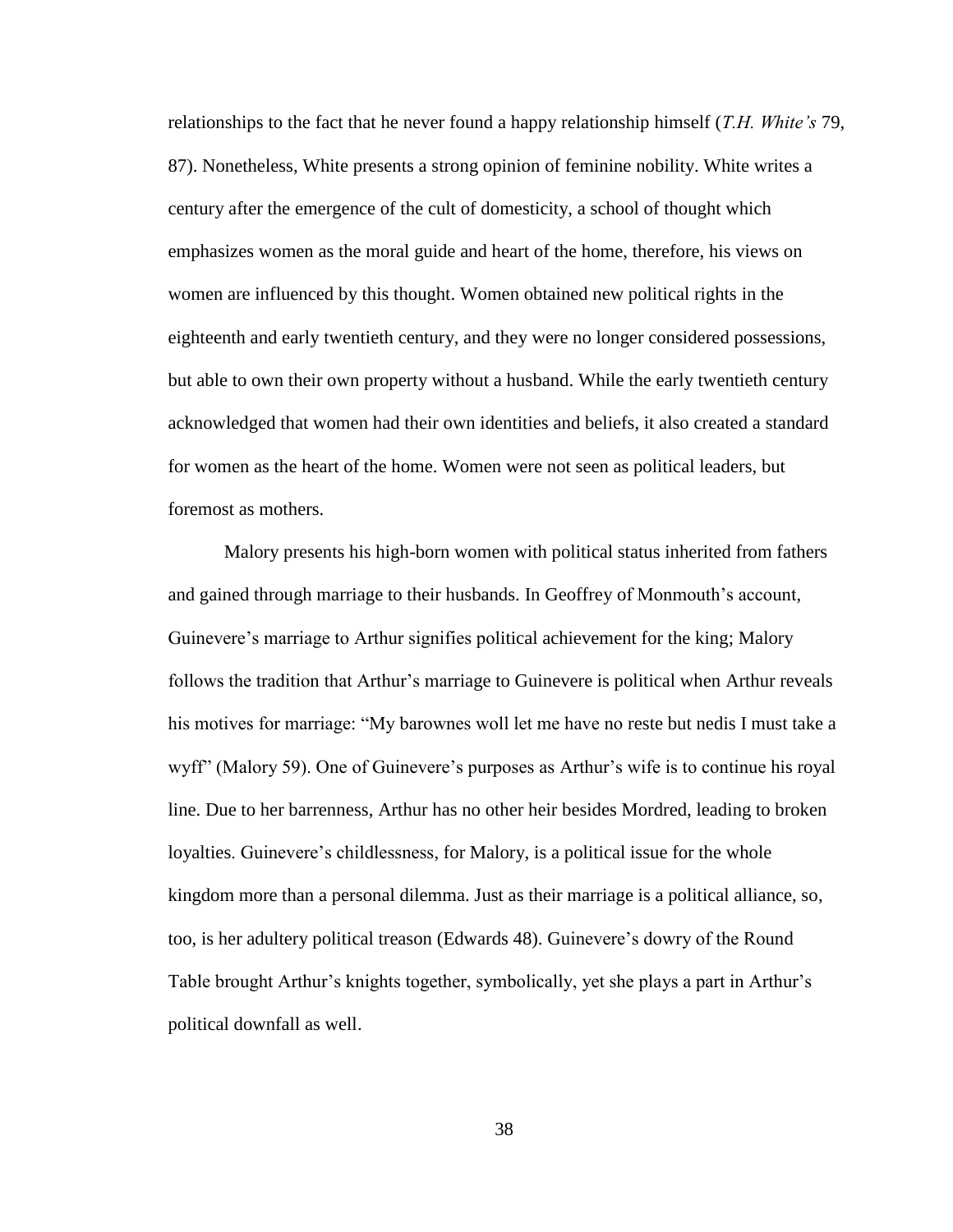As queen, Guinevere carries the authority to judge knights by their actions, especially when women are involved. Gawain's penance for beheading a lady is given by Guinevere rather than Arthur: "there by ordynaunce of the queene there was sette a queste of ladyes upon Sir Gawaine, and they judged hym" (Malory 67). Malory gives Guinevere credibility as a female role model and as a just queen. On a more personal level, Lancelot is made more chivalrous because of her love. Many of Lancelot's chivalrous quests are rooted in his love for her, for "he loved the queen agayne aboven all other ladyes dayes of his lyff, and for hir he dud many dedys of armys" (Malory 149). Marriages were for political alliances, rather than for love's sake. Guinevere's love for Lancelot is true; when the lovers are ambushed she says "I wolde that they wolde take me and sle me and suffir you to ascape" (Malory 677). She cares more for Lancelot's escape than for her own freedom. Rather than making Guinevere into the villain, Malory places the blame for Arthur's downfall on Mordred and Agravaine for trapping Guinevere and Lancelot. Malory presents Guinevere's relationship with Lancelot as noble in a different sense than her marriage, and the reader does not necessarily condemn their adulterous love, but pities their downfall along with Arthur's.

Guinevere's religious transformation develops her male counterpart. In *The Morte Darthur*, Guinevere's transformation may not be a conversion to the faith, but she does reveal to Lancelot, after she becomes a nun, that she has taken her vows to get her "soule hele" (Malory 720). Guinevere's decision leads Lancelot to follow her in her vows. The queen's renewed faith makes her a more noble character, but more significantly, her path leads Lancelot through his character arc from his failure to achieve the grail quest to a newly redeemed soul.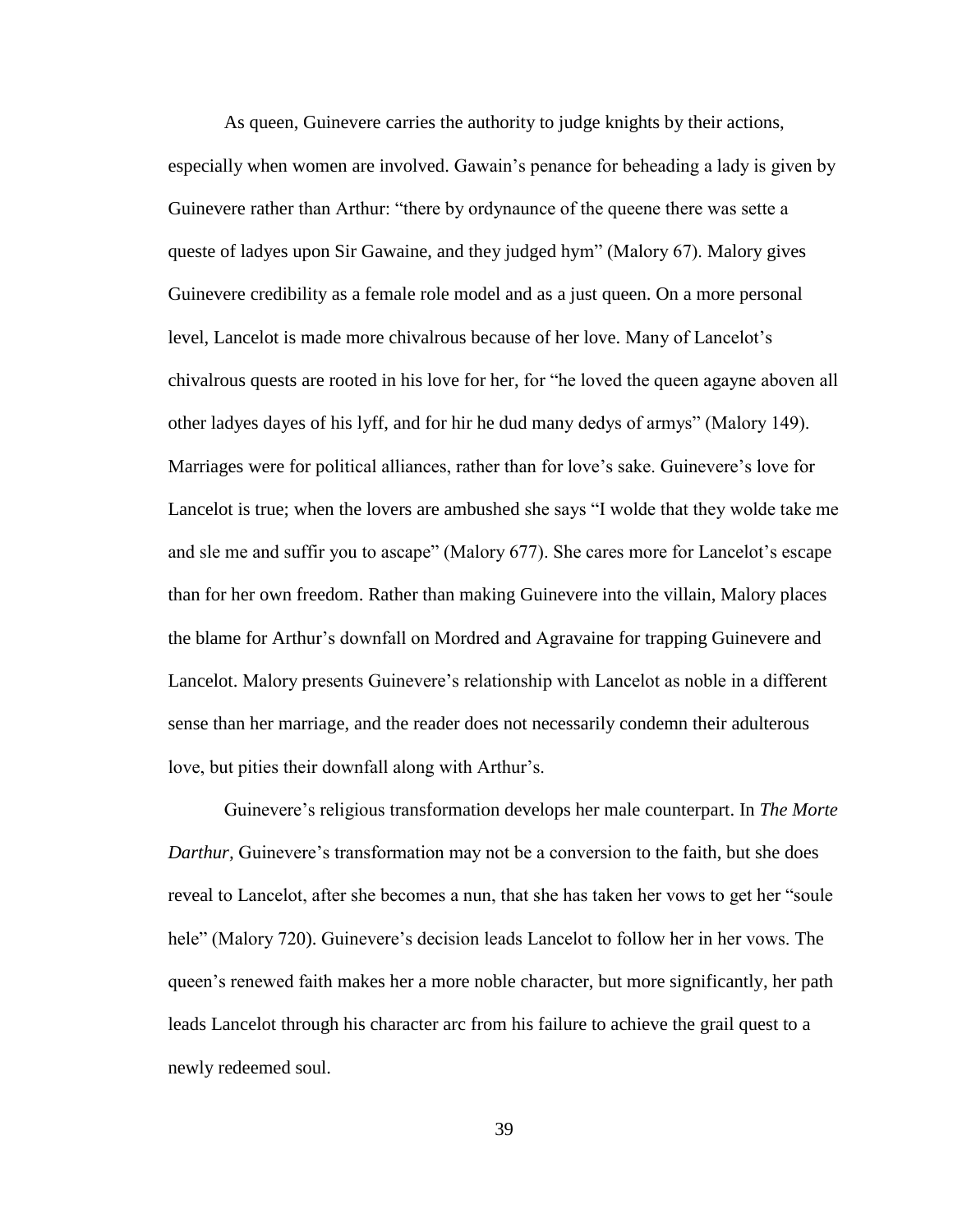White, on the other hand, describes Guinevere as "a 'real' person" (White 475). He explains that she is neither wholly good nor bad, but contains noble qualities as well as ignoble ones. Elizabeth Brewer believes that Guinevere's bad qualities originate from White's own mother (*T.H. White's* 91). Guinevere is no longer as noble a queen as in Malory's version, and she loves jealously (Brewer, *T.H. White's* 78). White says that "sometimes she was loyal and sometimes she was disloyal" (White 475). His language implies a reluctance to praise her, "there must have been something in this self…or she would not have held two people like Arthur and Lancelot" (White 475). White's faith in Guinevere's goodness stems from his trust in the goodness of Arthur and Lancelot rather than in her character. White could not reconcile Guinevere's actions of adultery with the nobility Malory allows her and, therefore, his queen is not initially religious. With a new revelation of God after the search for the grail, Lancelot explains that he cannot go back to his adulterous ways. With this news, Guinevere reflects on her ideas of religion: "Holiness? Selfishness, she cried to herself -- selfish to abandon another soul so as to save your own" (White 479). Guinevere places humanity above religious purity, which in White's mind must have explained how she committed adultery. Although he claims that she "felt everything except passion of romance" for Arthur, for a man of the twentiethcentury, taking the personal betrayal out of adultery would not have been easy (White 359).

White's Guinevere does, however, have nobility of her own accord in her intelligence. White respects education in his characters and he presents all women, especially Guinevere, as having "knowledge of the world" (White 375). She understands Merlin's lesson in a way that Arthur misses and reveals to Arthur his own mistake: "You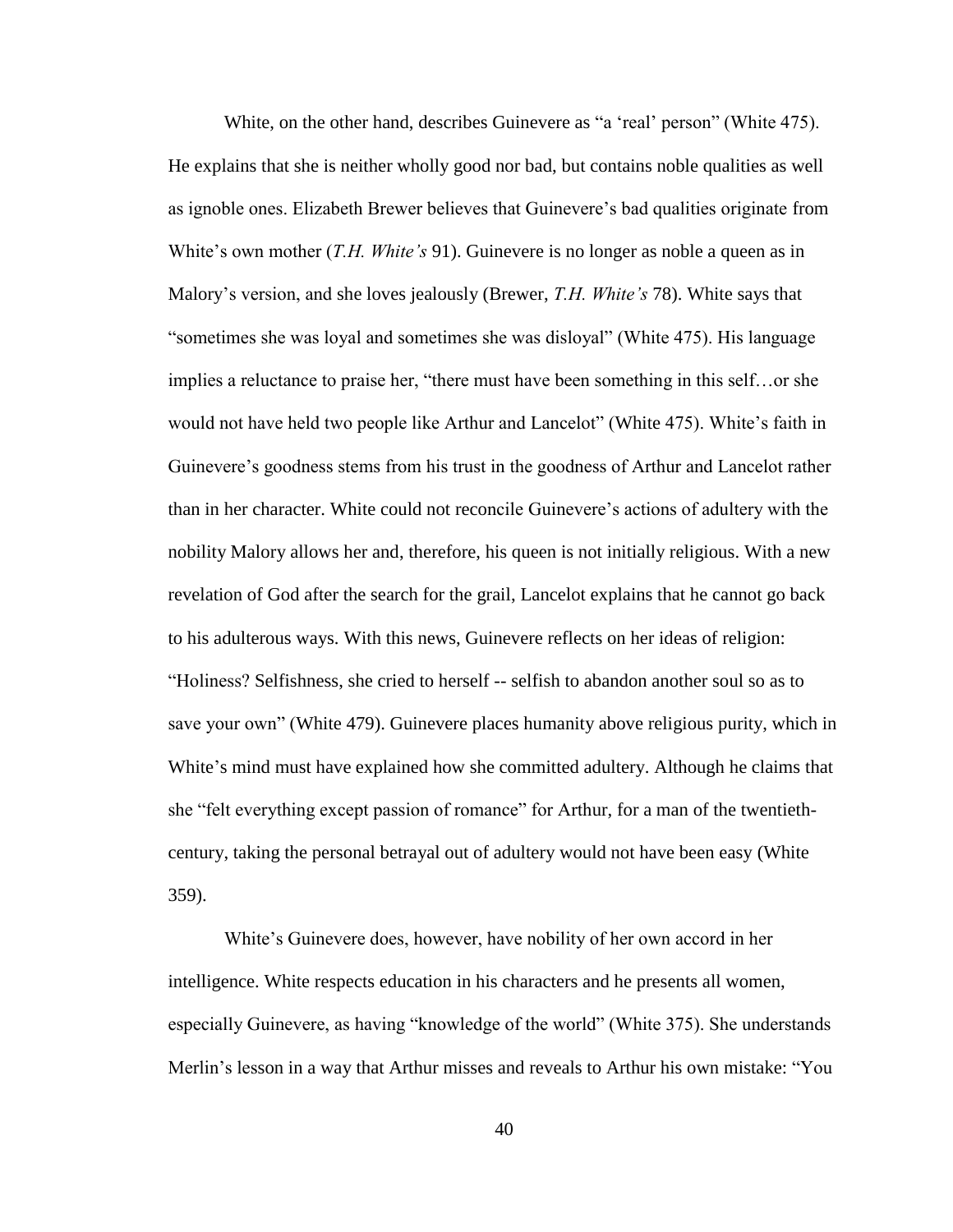fight all the time and conquer countries and win battles, and then you say that fighting is a bad thing" (White 360). Her perceptiveness allows her to understand that Agravaine's hate stems from envy, which she explains to Lancelot. White places Guinevere above the men in her ability to understand situations in a way they cannot. Apart from her men, she has a noble quality of her own. Perhaps because of her intelligence, Guinevere encompasses some of White's pacifist philosophies. When she is taken from Lancelot by decree of the Pope, she discusses the problem of war with her handmaiden Agnes, saying, "War is like a fire…it spreads all over" (White 614). Guinevere views war as a destructive act and realizes, more than Arthur, that violence only spreads more violence. Her personal understanding makes her into a different queen from Malory's.

Guinevere's struggle is independent of her male counterparts. White considers her barrenness as a personal psychological struggle rather than a political failure. He reflects on Guinevere as a character when he writes, "Guinevere's central tragedy was that she was childless" (White 476). He even claims that her love for Lancelot may have been filling that psychological need for a son (White 476). White enters into Guinevere's psyche and considers her personal battle as she fights her age. When she puts on her make-up, she declares to herself, "I will defy the enormous army of age" (White 462). Conversely, Malory disregards his characters' aging as the tale progresses: his Guinevere remains the youthful beauty that Arthur married. White makes Guinevere into a more realistic character with quarrels of her own. Guinevere passes the age of having children and the pain brought on by this tragedy is felt by her alone. White explains that she did not have the ability to search for the grail or have any repute through quests and, therefore, she is personally unsatisfied (White 476). As a twentieth-century writer, White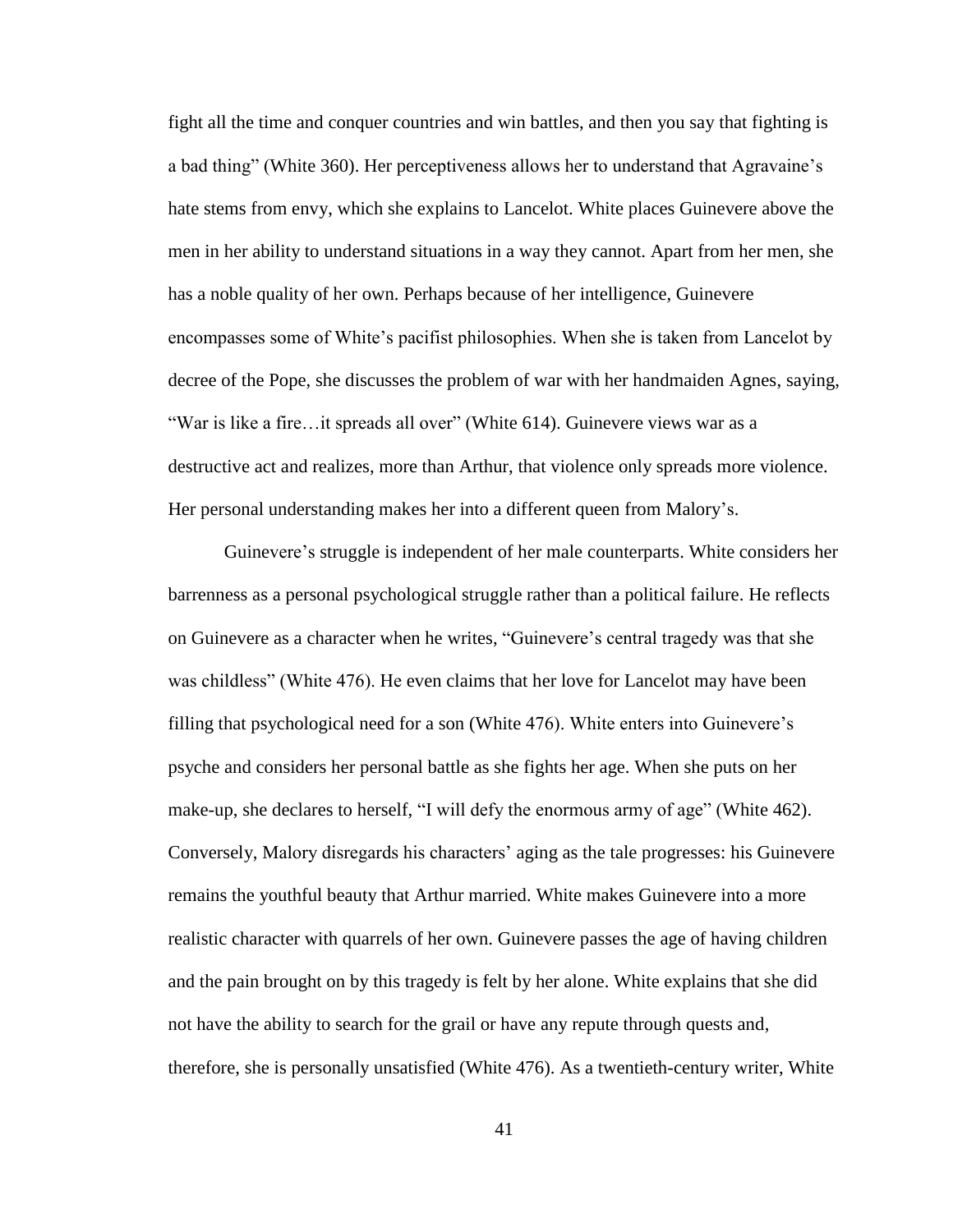reflects on Guinevere's own desires outside of men. Her inability to have children becomes a personal failure. She tragically cannot be the noble mother that women were meant to be in White's eyes.

Conversely, Morgause as a villainess portrays ignoble qualities through her unmotherly actions. Carolyne Larrington tells us that in Geoffrey of Monmouth's account, Morgause is "irreproachable" and only becomes sexually immoral in other twelfthcentury and early thirteenth-century works (Larrington 123). While Morgause provides Arthur with a means to commit the incest which leads to his downfall, Malory does not place blame on Morgause. In fact, Malory does not spend much time on Morgause personally. Her significance comes as the mother of Gawayne, Aggravayne, Gaheris, and Gareth. She does not have much of a self in Malory's story outside of these relationships.

Unlike in Malory, Morgause shoulders much of the blame for the tragedy in *The Once and Future King*. Morgause is condemned for her actions by White. Brewer believes that White provides no further motivation for Morgause than her evil nature (*T.H. White's* 68). White's opinion of Morgause is evident in his description of her as "an insatiable Carnivore who lived on the affections of her dogs, her children and her lovers" (White 529). Brewer argues that White's treatment of Morgause is due to the "overwhelming compulsion that he felt to revenge himself on his mother, caricatured in the figure of Morgause" (*T.H. White's* 50). She has an evil character even outside of her political role, revealed through her role as a bad mother.

Arthur blames Morgause for the ignoble actions of her sons: "The real matter with them is Morgause…she brought them up with so little love…they find it difficult to understand warm-hearted people" (White 327). Her sons are not responsible for their evil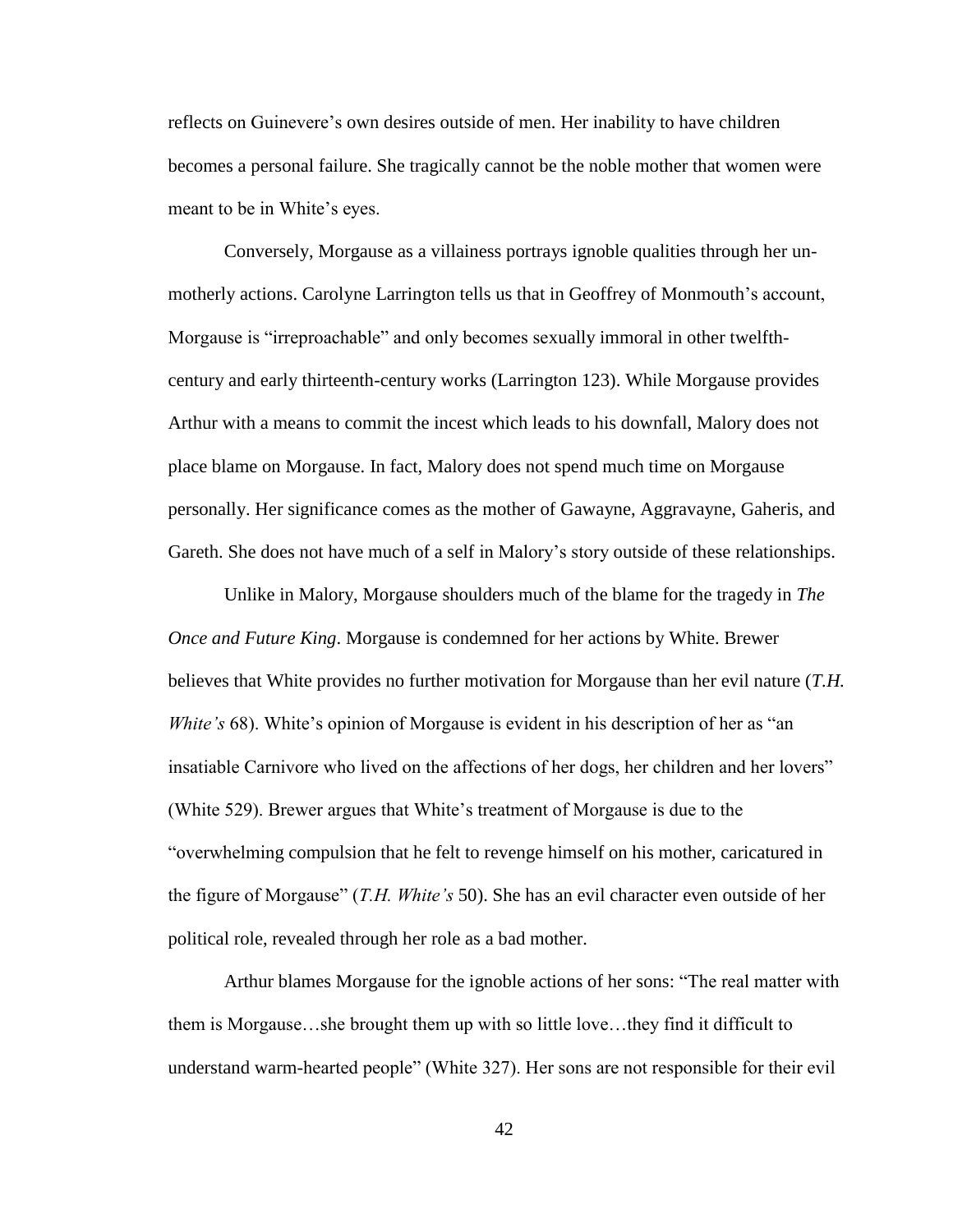nature, but in a manner consistent with Freudian psychology, White blames the lack of motherly love for the evil in these characters. White transformed a character who had been a plot instrument in Malory to one of the primary antagonists. Even more than Mordred, White blames Morgause for Arthur's fall. She is the reason for the tragedy both in a theological sense, due to the incest she initiated intentionally, and also through the actions of her sons.

White also adds a magical element to Morgause. She creates an enchanted spancel in preparation for her advances on Arthur. Malory's account of the affair places Arthur in the role of the active character, "the kynge caste grete love unto hir and desired to ly by her", but White turns the event into a scheme of Morgause (White 27). White does not consider this an act of fate, but rather a malicious act intentionally done by a woman much like his own mother.

In Malory, Morgause's affair is punished by her death at the hands of Gaheris. Gaheris's motives are based on the honor of his family. In *The Once and Future King*, Agravaine kills Morgause in anger and jealousy. He has a romantic attachment to his mother that his other brothers do not have. This event is foreshadowed by their hunt for the unicorn. Brewer argues that the unicorn represents innocence and the qualities of childhood; when Morgause feigns virginity, she reveals her deceitful nature, but more importantly she rejects her role as a mother (*T.H. White's* 68). Her treatment of her sons, when she shows no interest in their achievement, reflects her rejection of motherly responsibility.

These women portray both feminine nobility and the lack of it. Malory's women hold political nobility due to their fathers and husbands, and the queen holds a moral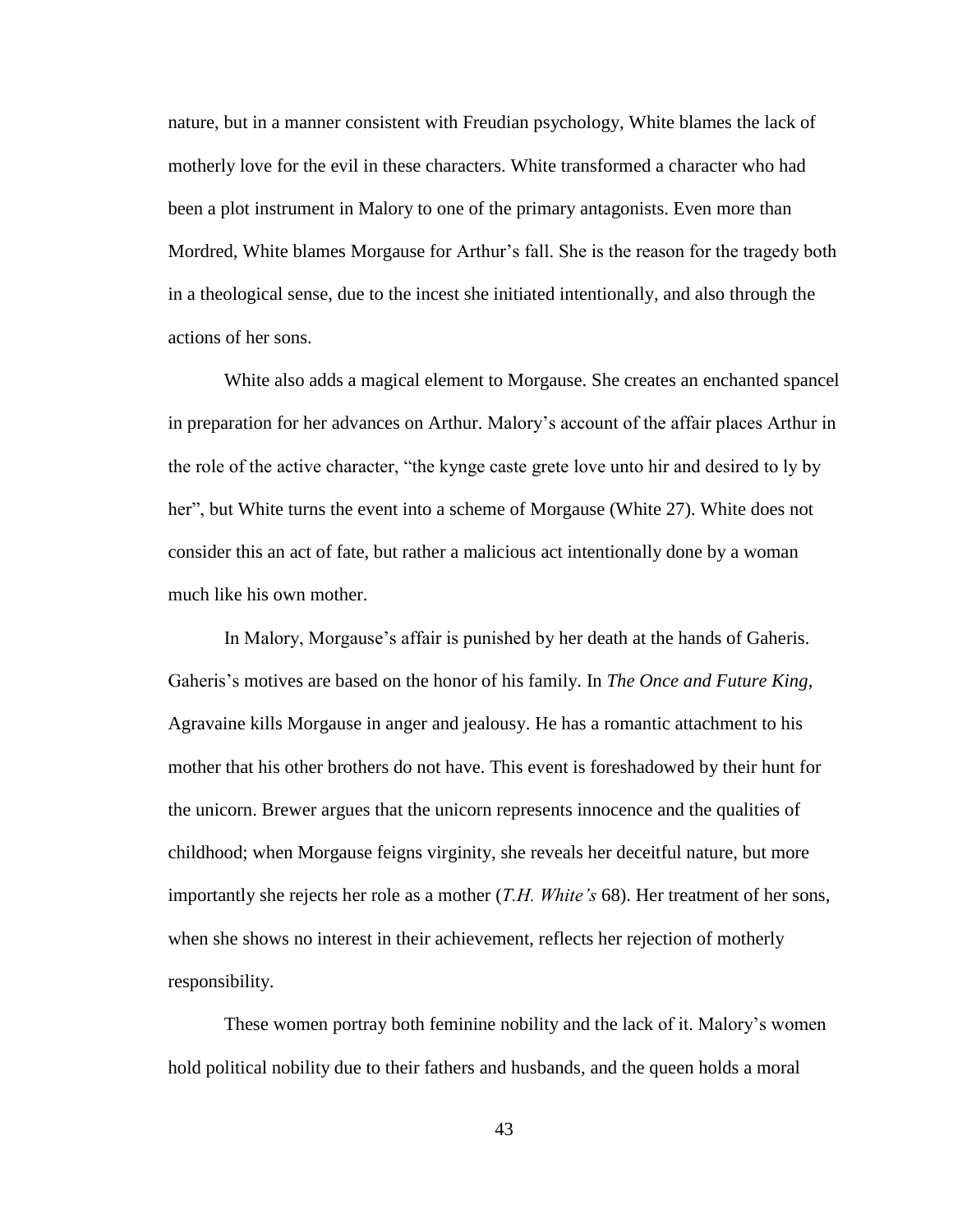responsibility to the kingdom. For White, these qualities do not define a woman as noble. As a twentieth-century writer, he portrays these women outside of their men and judges them based on intellect, loyalty, and most of all, maternity.

#### *Conclusion*

The tale of Arthur has been told and retold through many generations and by differing cultures. Even to this day, authors use the story of Arthur and his reign to reflect noble values. T.H. White transformed Malory's telling of Arthur's rise and fall just as Malory had done with the work of his predecessors. The events of their war-stricken time periods, coupled with their personal lives, influenced both authors' perceptions. Through the eyes of a poor knight during the War of the Roses, Arthur stands for class, prowess, and loyalty. For a twentieth-century pacifist with a scarred personal life, Arthur's kingdom upholds individuality, peace, and education. To these authors, Arthur's story provides expectations for women, as well as men, and emphasizes very different roles in society for both genders. With the introduction of philosophical ideas and the progression of Christian belief, the story of Arthur changes, and continues to do so. As the legend of Arthur is carried on and again brought to life in books, film, and television, the values of our society are reflected in Arthur's reign. The details may change with the philosophy, but the legend of Arthur remains a model of all that society considers noble.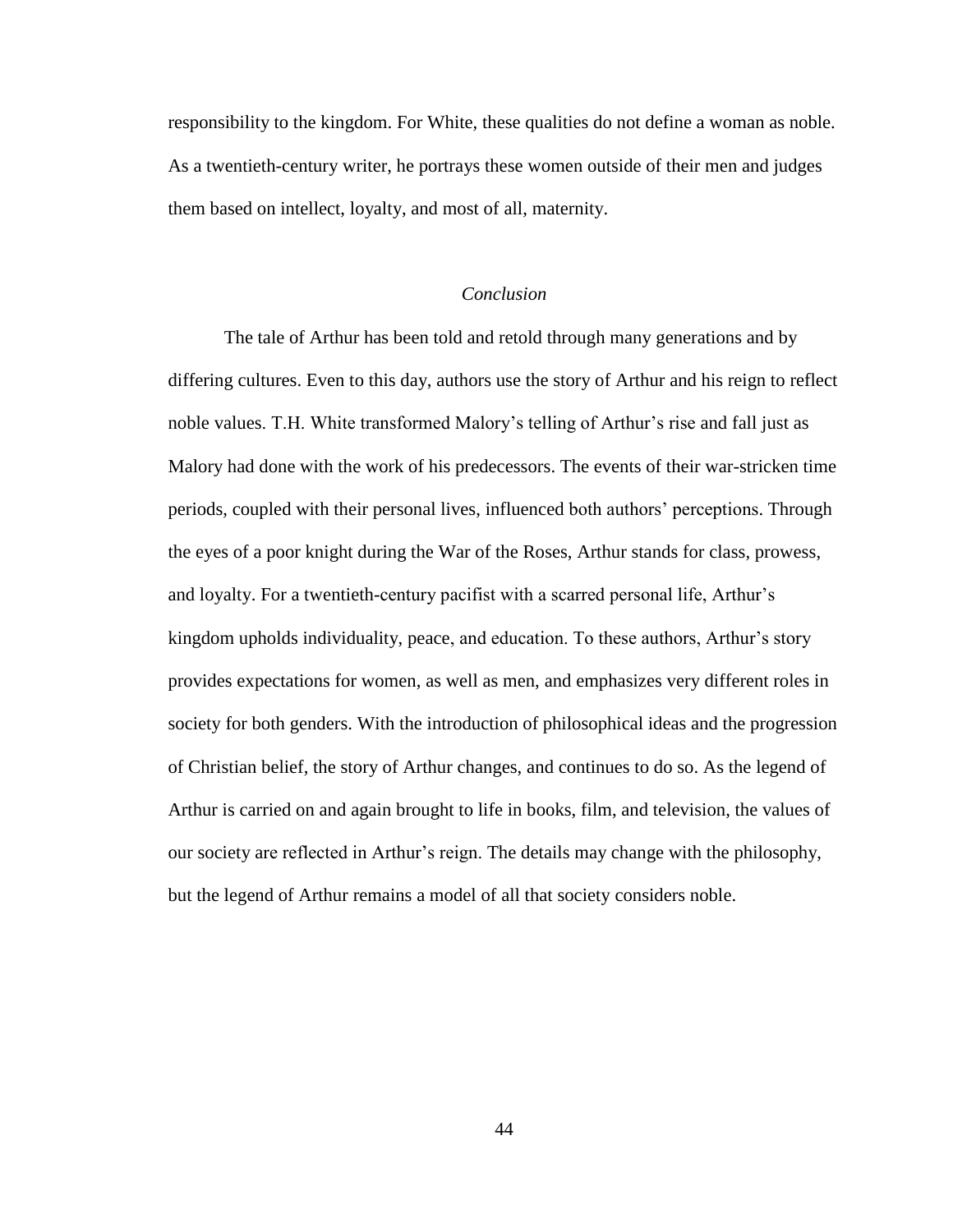### BIBLIOGRAPHY

- Adderley, C.M. "The Best Thing for Being Sad: Education and Educators in T.H. White's 'The Once and Future King'." *Quondam et Futurus* 2.1 (1992): 55-68. EBSCOhost. Web. 10 April 2013.
- Brewer, Elizabeth. "Some Comments on 'T.H. White, Pacifism and Violence'." *Connotations* 7.1 (1998): 128-134. Gale. Web. 10 April 2013.
- Brewer, Elizabeth. *T.H. White's The Once and Future King*. Cambridge: D.S. Brewer, 1993. Print.
- Edwards, Elizabeth. "The Place of Women in the *Morte Darthur.*" *A Companion to Malory.* Ed. Elizabeth Archibald and A.S.G. Edwards. Cambridge: D.S. Brewer, 1996. 37-54. Print.
- Field, P.J.C. "Malory, Sir Thomas." *Oxford Dictionary of National Biography*, Oxford University Press. 2004. Web. 15 Oct 2012.
- Field, P.J.C. *The Life and Times of Sir Thomas Malory*. Cambridge: D.S. Brewer, 1993. Print.
- Fries, Maureen. "Female Heroes, Heroines, and Counter-Heroes: Images of Women in Arthurian Tradition." *Arthurian Women: A Casebook*. Ed. Thelma S. Fenster. New York: Garland Publishing, 1996. 59-73. Print.
- Gallix, Francois. "T.H. White and the Legend of King Arthur." *King Arthur: A Casebook*. Ed. Edward Donald Kennedy. New York: Garland Publishing, 1996. 281- 294. Print.
- Geoffrey of Monmouth. *History of the Kings of Britain.* Trans. Sebastian Evans. New York: E.P. Dutton, 1958. Print.
- Green, John Richard. *A Short History of the English People.* London: Macmillan, 1874.Google Books. Web. 23 April 2013.
- Hadfield, Andrew. "T.H. White, Pacifism and Violence: The Once and Future Nation." *Connotations* 6.2 (1997): 207-225. Gale. Web. 10 April 2013.
- Hanks, D. Thomas, and Jessica G. Brogdon. *Arthurian Studies XLII: The Social and Literary Contexts of Malory's Morte Darthur*. Cambridge: D.S. Brewer, 2000. Print.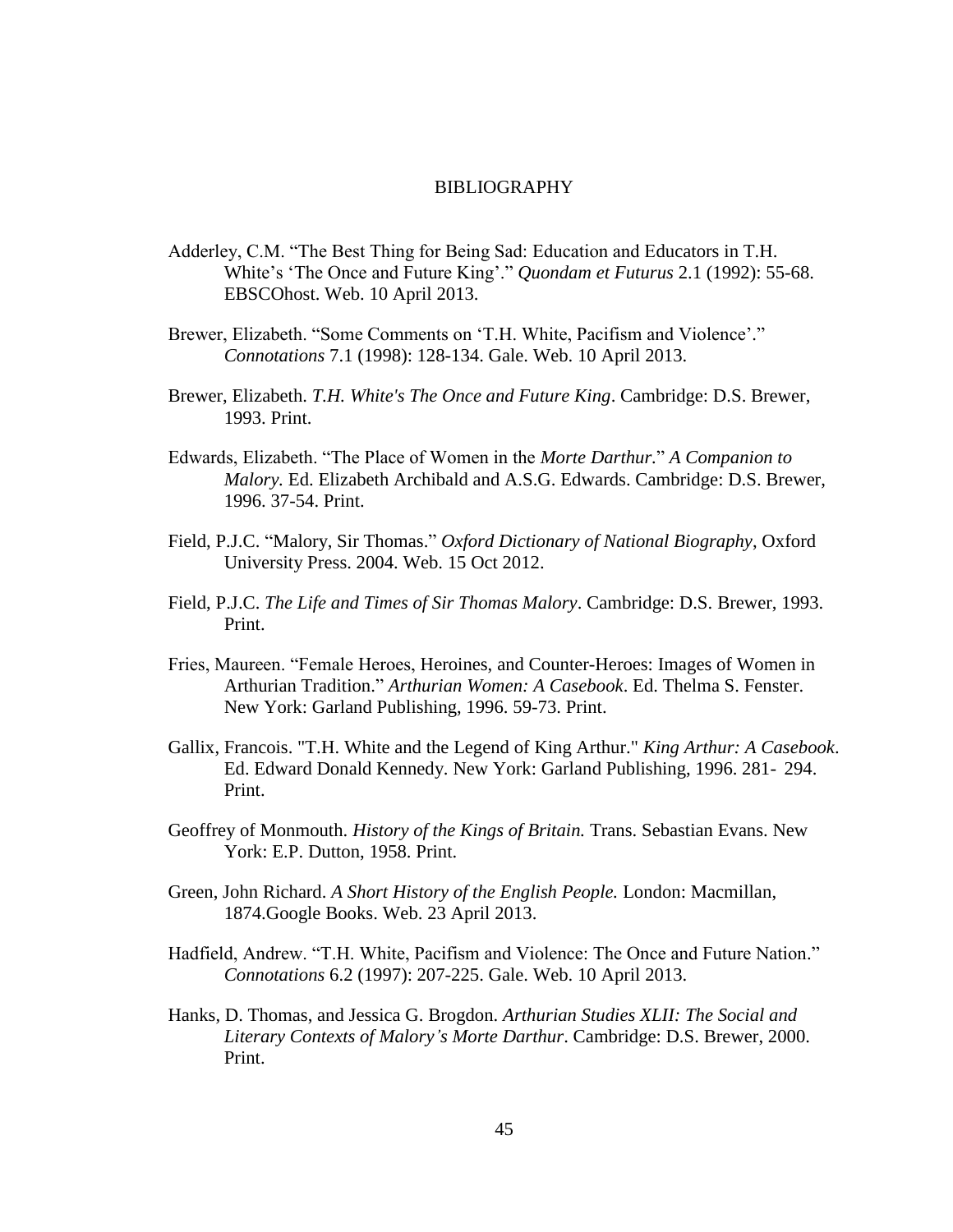- Hanks, D. Thomas. "T.H. White's Merlyn: More Than Malory Made Him." *The Figure of Merlin in the Nineteenth and Twentieth Centuries*. Ed. Jeanie Watson and Maureen Fries. Lewiston: Edwin Mellen Press, 1988. 101-118. Print.
- Harding, Carol E. *Merlin and Legendary Romance*. New York: Garland Publishing, 1988. Print.
- Heng, Geraldine. "Enchanted Ground: The Feminine Subtext in Malory." *Arthurian Women: A Casebook*. Ed. Thelma S. Fenster. New York: Garland Publishing, 1996. 97-113. Print.
- Hodges, Kenneth. "Wounded Masculinity: Injury and Gender in Sir Thomas Malory's *Le Morte Darthur*." *Studies in Philology* 106.1 (2009): 14-31. EBSCOhost. Web. 18 March 2013.
- Ingrams, Richard. *"*White, Terrance Hanbury (1906-1964)," rev. Francois Gallix. *Oxford Dictionary of National Biography*, Oxford University Press, 2004. Web. 10 April 2013.
- Jackson, Aaron Isaac. "Writing Arthur, Writing England: Myth and Modernity in T.H. White's *The Sword in the Stone*." *The Lion and the Unicorn* 33.1 (2009): 44-60. Gale. Web. 10 April 2013.
- Jesmok, Janet. "Guiding Lights: Feminine Judgment and Wisdom in Malory's *Morte Darthur.*" *Arthuriana* 17.4 (2007): 81-92. EBSCOhost. Web 18 March 2013.
- Kapelle, Rachel. "Merlin's Prophecies, Malory's Lacunae."*Arthuriana* 19.2 (2009): 58- 81. MLA International Bibliography. Web. 28 Feb 2013.
- Kellman, Martin. "T.H. White's Merlyn: A Flawed Prophet." *Comparative Studies in Merlin from the Vedas to C.G. Jung*. Ed. James Gollnick. Lewiston: Edwin Mellen Press, 1991. 55-61. Print.
- Kelly, Robert L. "Penitence as a Remedy for War in Malory's 'Tale of the Death of Arthur'." *Studies in Philology* 91.2 (1994): 111-135. EBSCOhost. Web. 18 Oct 2012.
- Kennedy, Beverly. *Knighthood in the Morte Darthur.* Cambridge: D.S. Brewer, 1992. Print.
- Langorio, Valerie M., and Mildred Leake Day, eds. *King Arthur Through the Ages*. New York: Garland Publishing, 1990. Print.
- Lambert, Mark. *Malory: Style and Vision in Le Morte Darthur*. New Haven: Yale University Press, 1975. Print.
- Larrington, Carolyne. *King Arthur's Enchantresses: Morgan and Her Sisters in Arthurian Tradition*. London: I.B. Tauris, 2006. Print.